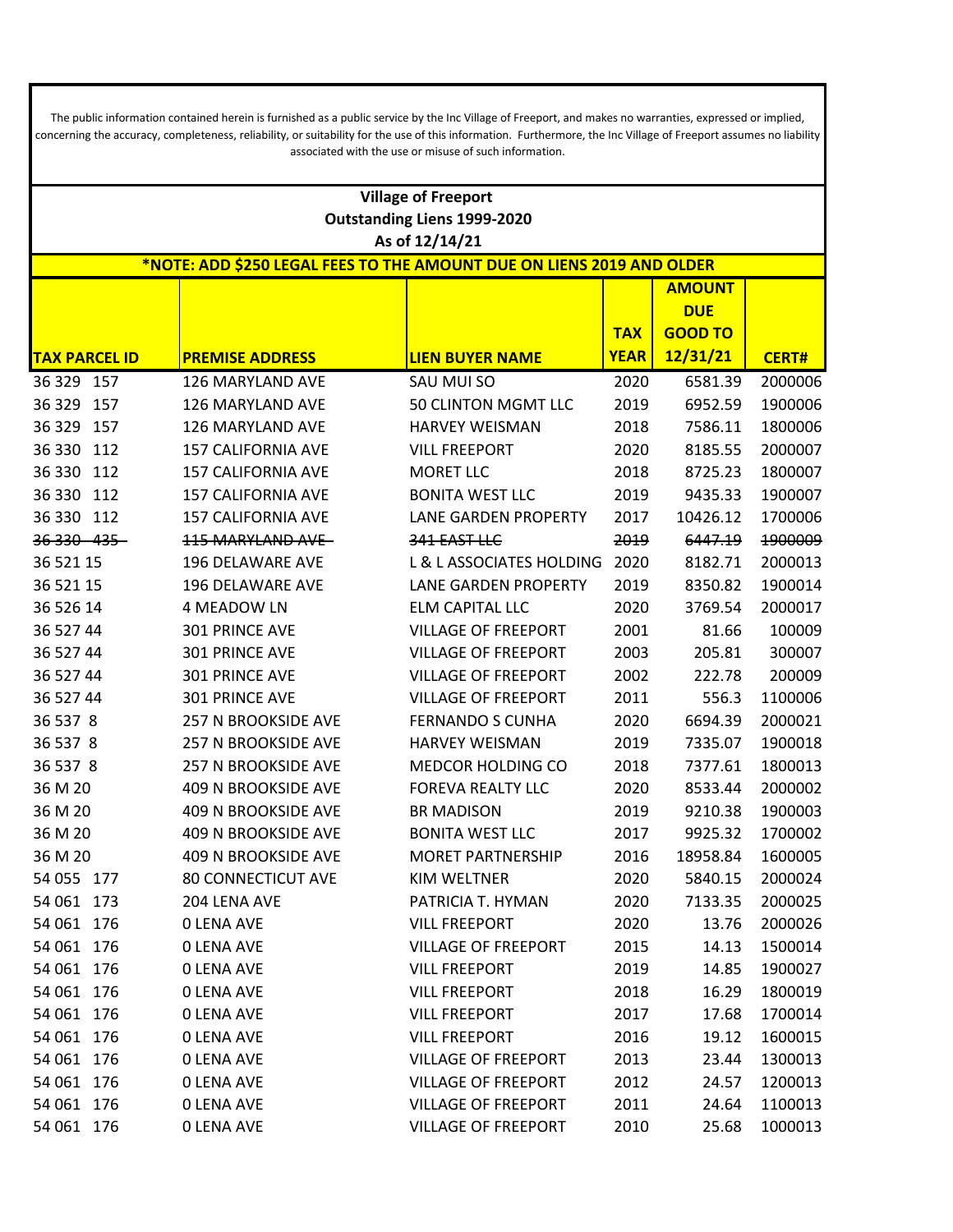|                          |                                                                       | <b>Village of Freeport</b>                               |                           |                              |                  |  |  |  |
|--------------------------|-----------------------------------------------------------------------|----------------------------------------------------------|---------------------------|------------------------------|------------------|--|--|--|
|                          |                                                                       | <b>Outstanding Liens 1999-2020</b>                       |                           |                              |                  |  |  |  |
|                          |                                                                       | As of 12/14/21                                           |                           |                              |                  |  |  |  |
|                          | *NOTE: ADD \$250 LEGAL FEES TO THE AMOUNT DUE ON LIENS 2019 AND OLDER |                                                          |                           |                              |                  |  |  |  |
|                          |                                                                       |                                                          |                           | <b>AMOUNT</b>                |                  |  |  |  |
|                          |                                                                       |                                                          |                           | <b>DUE</b><br><b>GOOD TO</b> |                  |  |  |  |
| <b>TAX PARCEL ID</b>     |                                                                       |                                                          | <b>TAX</b><br><b>YEAR</b> | 12/31/21                     |                  |  |  |  |
|                          | <b>PREMISE ADDRESS</b>                                                | <b>LIEN BUYER NAME</b>                                   |                           |                              | <b>CERT#</b>     |  |  |  |
| 54 061 176               | <b>0 LENA AVE</b>                                                     | <b>VILLAGE OF FREEPORT</b><br><b>VILLAGE OF FREEPORT</b> | 2008                      | 26.09                        | 800015           |  |  |  |
| 54 061 176<br>54 061 176 | <b>0 LENA AVE</b><br><b>0 LENA AVE</b>                                | <b>VILLAGE OF FREEPORT</b>                               | 2009<br>2007              | 26.59<br>27.11               | 900016<br>700019 |  |  |  |
|                          |                                                                       |                                                          |                           |                              |                  |  |  |  |
| 54 061 176               | <b>0 LENA AVE</b>                                                     | <b>VILLAGE OF FREEPORT</b>                               | 2001                      | 27.35                        | 100016           |  |  |  |
| 54 061 176               | <b>O LENA AVE</b>                                                     | <b>VILLAGE OF FREEPORT</b>                               | 2004                      | 27.83                        | 400010           |  |  |  |
| 54 061<br>176            | <b>0 LENA AVE</b>                                                     | <b>VILLAGE OF FREEPORT</b>                               | 2006                      | 27.99                        | 600022           |  |  |  |
| 54 061 176               | <b>0 LENA AVE</b>                                                     | <b>VILLAGE OF FREEPORT</b>                               | 2000                      | 28.08                        | 15               |  |  |  |
| 54 061 176               | <b>0 LENA AVE</b>                                                     | <b>VILLAGE OF FREEPORT</b>                               | 2003                      | 28.47                        | 300018           |  |  |  |
| 54 061 176               | <b>O LENA AVE</b>                                                     | <b>VILLAGE OF FREEPORT</b>                               | 1999                      | 28.9                         | 19               |  |  |  |
| 54 061 176               | <b>O LENA AVE</b>                                                     | <b>VILLAGE OF FREEPORT</b>                               | 2005                      | 28.97                        | 500013           |  |  |  |
| 54 061 176               | <b>0 LENA AVE</b>                                                     | <b>VILLAGE OF FREEPORT</b>                               | 2002                      | 29.21                        | 200018           |  |  |  |
| 54 067 16                | 75 PENNSYLVANIA AVE                                                   | PMB RETIREMENT PLAN                                      | 2020                      | 6196.19                      | 2000027          |  |  |  |
| 54 069 211               | <b>0 PEARSALL AVE</b>                                                 | <b>VILL FREEPORT</b>                                     | 2016                      | 336.34                       | 1600021          |  |  |  |
| 54 069<br>211            | <b>0 PEARSALL AVE</b>                                                 | <b>VILLAGE OF FREEPORT</b>                               | 2014                      | 386.74                       | 1400021          |  |  |  |
| 54 069 211               | <b>0 PEARSALL AVE</b>                                                 | <b>VILL FREEPORT</b>                                     | 2020                      | 502.72                       | 2000033          |  |  |  |
| 211<br>54 069            | <b>0 PEARSALL AVE</b>                                                 | <b>VILL FREEPORT</b>                                     | 2019                      | 528.77                       | 1900037          |  |  |  |
| 54 069<br>211            | <b>0 PEARSALL AVE</b>                                                 | <b>VILL FREEPORT</b>                                     | 2018                      | 579.52                       | 1800024          |  |  |  |
| 54 069 211               | <b>0 PEARSALL AVE</b>                                                 | <b>VILL FREEPORT</b>                                     | 2017                      | 632.16                       | 1700022          |  |  |  |
| 54 069 3                 | <b>73 PEARSALL AVE</b>                                                | <b>MORET LLC</b>                                         | 2020                      | 6576.94                      | 2000030          |  |  |  |
| 54 069 14                | 53 N LONG BEACH AVE                                                   | <b>VILL FREEPORT</b>                                     | 2020                      | 614.72                       | 2000032          |  |  |  |
| 54 069 14                | 53 N LONG BEACH AVE                                                   | <b>VILL FREEPORT</b>                                     | 2019                      | 680                          | 1900034          |  |  |  |
| 54 069 14                | 53 N LONG BEACH AVE                                                   | <b>VILL FREEPORT</b>                                     | 2018                      | 745.28                       | 1800022          |  |  |  |
| 54 069 24                | <b>0 RUSSELL PL</b>                                                   | <b>VILLAGE OF FREEPORT</b>                               | 2012                      | 846.7                        | 1200020          |  |  |  |
| 54 072 14                | 25 N LONG BEACH AVE                                                   | <b>JOSEPH SCHUVART</b>                                   | 2020                      | 6473.59                      | 2000035          |  |  |  |
| 54 075 1                 | 337 W SUNRISE HWY 345                                                 | <b>MORET PARTNERSHIP</b>                                 | 2016                      | 5196.49                      | 1600025          |  |  |  |
| 54 075 1                 | 337 W SUNRISE HWY 345                                                 | <b>BONITA WEST LLC</b>                                   | 2019                      | 8356.45                      | 1900041          |  |  |  |
| 54 075 1                 | 337 W SUNRISE HWY 345                                                 | AMALIA HOLDINGS LLC                                      | 2018                      | 9158.64                      | 1800027          |  |  |  |
| 54 075 1                 | 337 W SUNRISE HWY 345                                                 | <b>MORET PARTNERSHIP</b>                                 | 2017                      | 9992.96                      | 1700024          |  |  |  |
| 54 087 223               | 92 PARK AVE                                                           | 341 EAST LLC                                             | 2020                      | 9737.26                      | 2000040          |  |  |  |
| 54 087 223               | 92 PARK AVE                                                           | MAIN 350 LLC                                             | 2019                      | 9764.93                      | 1900049          |  |  |  |
| 54 088 2                 | <b>99 PARK AVE</b>                                                    | <b>VL BUYER LLC</b>                                      | 2020                      | 1639.28                      | 2000041          |  |  |  |
| 54 198 177               | 202 JUANITA AVE                                                       | MICRO LEASING                                            | 2020                      | 2441.91                      | 2000048          |  |  |  |
| 54 199 388               | 22 MOODY AVE                                                          | ALAN DUCORSKY                                            | 2020                      | 4548.56                      | 2000049          |  |  |  |
| 54 199 388               | 22 MOODY AVE                                                          | AMALIA HOLDINGS LLC                                      | 2019                      | 4826.58                      | 1900056          |  |  |  |
| 54 199 388               | 22 MOODY AVE                                                          | <b>RAMON LYONS</b>                                       | 2018                      | 5208.24                      | 1800036          |  |  |  |
| 54 202 9                 | 193 SWEEZY AVE                                                        | MAIN 350 LLC                                             | 2019                      | 5249.21                      | 1900058          |  |  |  |
| 54 202 9                 | 193 SWEEZY AVE                                                        | <b>JOSEPH EHRENREICH</b>                                 | 2020                      | 5327.51                      | 2000050          |  |  |  |
| 54 202 9                 |                                                                       |                                                          |                           |                              |                  |  |  |  |
|                          | 193 SWEEZY AVE                                                        | MORET LLC                                                | 2016                      | 6794.08                      | 1600042          |  |  |  |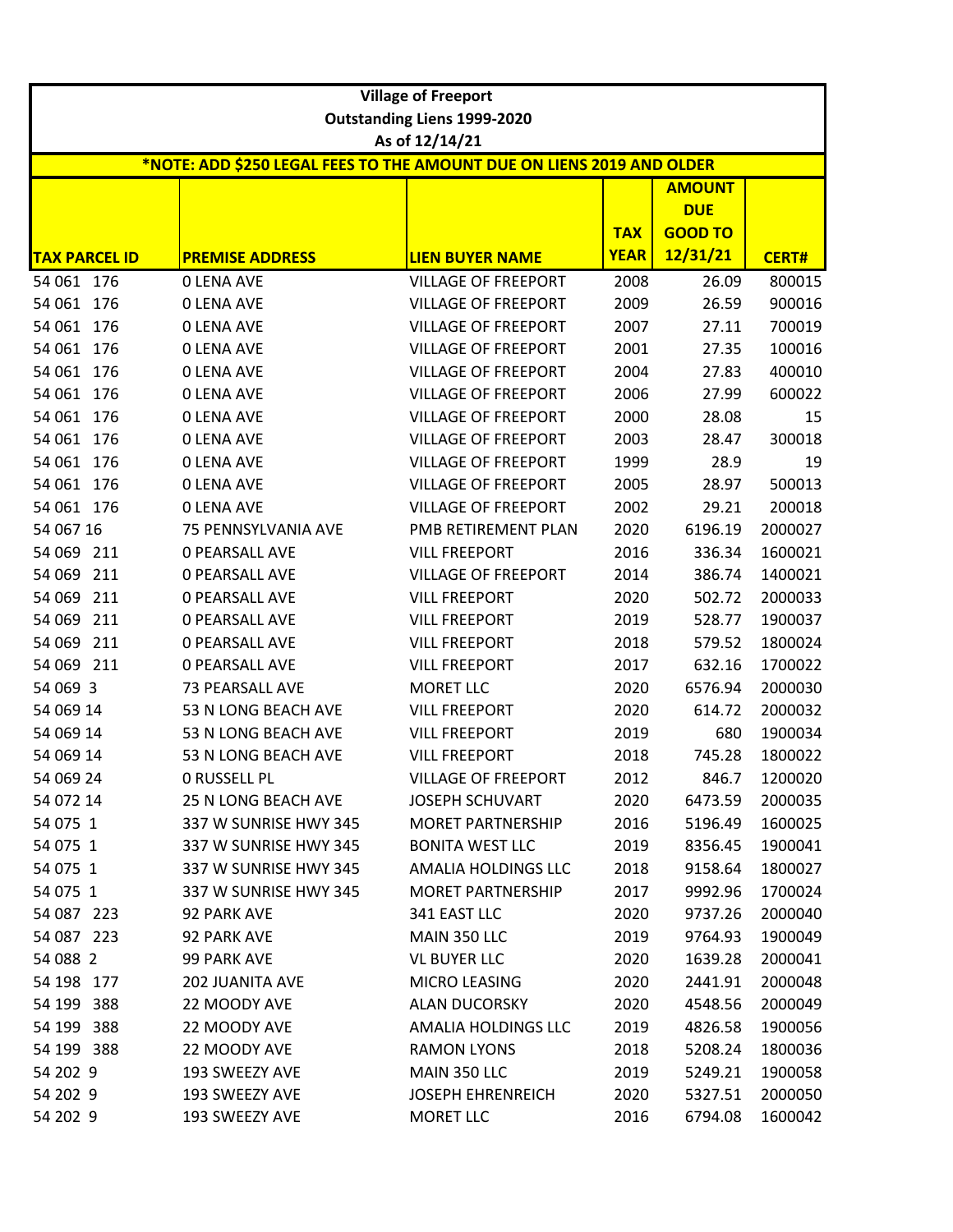|                      |                                                                       | <b>Village of Freeport</b>         |             |                |              |  |  |  |
|----------------------|-----------------------------------------------------------------------|------------------------------------|-------------|----------------|--------------|--|--|--|
|                      |                                                                       | <b>Outstanding Liens 1999-2020</b> |             |                |              |  |  |  |
| As of 12/14/21       |                                                                       |                                    |             |                |              |  |  |  |
|                      | *NOTE: ADD \$250 LEGAL FEES TO THE AMOUNT DUE ON LIENS 2019 AND OLDER |                                    |             |                |              |  |  |  |
|                      |                                                                       |                                    |             | <b>AMOUNT</b>  |              |  |  |  |
|                      |                                                                       |                                    |             | <b>DUE</b>     |              |  |  |  |
|                      |                                                                       |                                    | <b>TAX</b>  | <b>GOOD TO</b> |              |  |  |  |
| <b>TAX PARCEL ID</b> | <b>PREMISE ADDRESS</b>                                                | <b>LIEN BUYER NAME</b>             | <b>YEAR</b> | 12/31/21       | <b>CERT#</b> |  |  |  |
| 54 206 786           | <b>0 S BAYVIEW AVE</b>                                                | <b>VILL FREEPORT</b>               | 2020        | 87.14          | 2000055      |  |  |  |
| 786<br>54 206        | <b>0 S BAYVIEW AVE</b>                                                | <b>VILL FREEPORT</b>               | 2019        | 92.02          | 1900066      |  |  |  |
| 54 206<br>786        | <b>0 S BAYVIEW AVE</b>                                                | <b>VILL FREEPORT</b>               | 2018        | 100.9          | 1800048      |  |  |  |
| 54 206<br>786        | <b>0 S BAYVIEW AVE</b>                                                | <b>VILL FREEPORT</b>               | 2017        | 109.73         | 1700047      |  |  |  |
| 54 206<br>786        | <b>0 S BAYVIEW AVE</b>                                                | <b>VILLAGE OF FREEPORT</b>         | 1999        | 117.1          | 51           |  |  |  |
| 54 206<br>786        | <b>0 S BAYVIEW AVE</b>                                                | <b>VILL FREEPORT</b>               | 2016        | 118.61         | 1600048      |  |  |  |
| 54 206<br>786        | <b>0 S BAYVIEW AVE</b>                                                | <b>VILLAGE OF FREEPORT</b>         | 2000        | 119.82         | 41           |  |  |  |
| 54 206<br>786        | <b>0 S BAYVIEW AVE</b>                                                | <b>VILLAGE OF FREEPORT</b>         | 2001        | 122.61         | 100043       |  |  |  |
| 54 206<br>786        | <b>0 S BAYVIEW AVE</b>                                                | <b>VILLAGE OF FREEPORT</b>         | 2015        | 127.48         | 1500040      |  |  |  |
| 54 206<br>786        | <b>0 S BAYVIEW AVE</b>                                                | <b>VILLAGE OF FREEPORT</b>         | 2002        | 134.73         | 200043       |  |  |  |
| 54 206<br>786        | <b>0 S BAYVIEW AVE</b>                                                | <b>VILLAGE OF FREEPORT</b>         | 2014        | 136.37         | 1400047      |  |  |  |
| 54 206<br>786        | <b>0 S BAYVIEW AVE</b>                                                | <b>VILLAGE OF FREEPORT</b>         | 2003        | 141.84         | 300038       |  |  |  |
| 54 206<br>786        | <b>0 S BAYVIEW AVE</b>                                                | <b>VILLAGE OF FREEPORT</b>         | 2012        | 147.71         | 1200039      |  |  |  |
| 54 206<br>786        | <b>0 S BAYVIEW AVE</b>                                                | <b>VILLAGE OF FREEPORT</b>         | 2004        | 149.25         | 400031       |  |  |  |
| 54 206<br>786        | <b>0 S BAYVIEW AVE</b>                                                | <b>VILLAGE OF FREEPORT</b>         | 2009        | 151.06         | 900047       |  |  |  |
| 54 206<br>786        | <b>0 S BAYVIEW AVE</b>                                                | <b>VILLAGE OF FREEPORT</b>         | 2011        | 151.69         | 1100039      |  |  |  |
| 54 206<br>786        | <b>0 S BAYVIEW AVE</b>                                                | <b>VILLAGE OF FREEPORT</b>         | 2005        | 152.06         | 500030       |  |  |  |
| 54 206<br>786        | <b>0 S BAYVIEW AVE</b>                                                | <b>VILLAGE OF FREEPORT</b>         | 2010        | 153.09         | 1000048      |  |  |  |
| 54 206<br>786        | <b>0 S BAYVIEW AVE</b>                                                | <b>VILLAGE OF FREEPORT</b>         | 2008        | 153.44         | 800052       |  |  |  |
| 54 206<br>786        | <b>0 S BAYVIEW AVE</b>                                                | <b>DALTON PATTERSON</b>            | 2006        | 153.72         | 600054       |  |  |  |
| 54 206<br>786        | <b>0 S BAYVIEW AVE</b>                                                | <b>VILLAGE OF FREEPORT</b>         | 2007        | 155.29         | 700054       |  |  |  |
| 54 207 819           | 230 PARK AVE                                                          | TIEN HO SO                         | 2019        | 4491.45        | 1900068      |  |  |  |
| 54 207 819           | 230 PARK AVE                                                          | L & L ASSOCIATES HOLDING 2020      |             | 8681.83        | 2000056      |  |  |  |
| 54 300 56            | 537 ARCHER ST                                                         | <b>HARVEY WEISMAN</b>              | 2013        | 9378.3         | 1300037      |  |  |  |
| 54 303 18            | 226 LOCUST AVE                                                        | <b>CERONE SAMUEL</b>               | 2020        | 5787.88        | 2000058      |  |  |  |
| 54 304 92            | 256 WHALEY ST                                                         | MANNING REALTY, A RIGP             | 2020        | 2992           | 2000059      |  |  |  |
| 54 304 92            | 256 WHALEY ST                                                         | L&L ASSOCIATES HOLDING (2019       |             | 3610.96        | 1900072      |  |  |  |
| 54 308 168           | 312 LOCUST AVE                                                        | SUNG SO                            | 2020        | 6380.76        | 2000061      |  |  |  |
| 54 308 168           | 312 LOCUST AVE                                                        | MORET LLC                          | 2019        | 6956.39        | 1900074      |  |  |  |
| 54 308 168           | 312 LOCUST AVE                                                        | PETER PEKICH                       | 2018        | 7243.68        | 1800055      |  |  |  |
| 54 308 47            | 302 LOCUST AVE                                                        | MEDCOR HOLDING CO                  | 2017        | 3161.06        | 1700051      |  |  |  |
| 54 308 47            | 302 LOCUST AVE                                                        | <b>TLB 2019 LLC</b>                | 2019        | 6070.25        | 1900073      |  |  |  |
| 54 308 47            | 302 LOCUST AVE                                                        | <b>JOHN CUMBERLAND</b>             | 2018        | 6088.26        | 1800054      |  |  |  |
| 54 308 47            | 302 LOCUST AVE                                                        | <b>VL BUYER LLC</b>                | 2020        | 9037.6         | 2000060      |  |  |  |
| 54 310 108           | <b>460 ATLANTIC AVE</b>                                               | <b>MEDCOR HOLDING CO</b>           | 2020        | 5568.64        | 2000063      |  |  |  |
| 54 311 140           | 424 ATLANTIC AVE                                                      | 341 EAST LLC                       | 2020        | 10227.15       | 2000425      |  |  |  |
| 54 311 140           | 424 ATLANTIC AVE                                                      | LANE GARDEN PROPERTY               | 2016        | 12782.69       | 1600487      |  |  |  |
| 54 311 140           | 424 ATLANTIC AVE                                                      | HOOKER 11 LLC                      | 2019        | 14558.91       | 1900449      |  |  |  |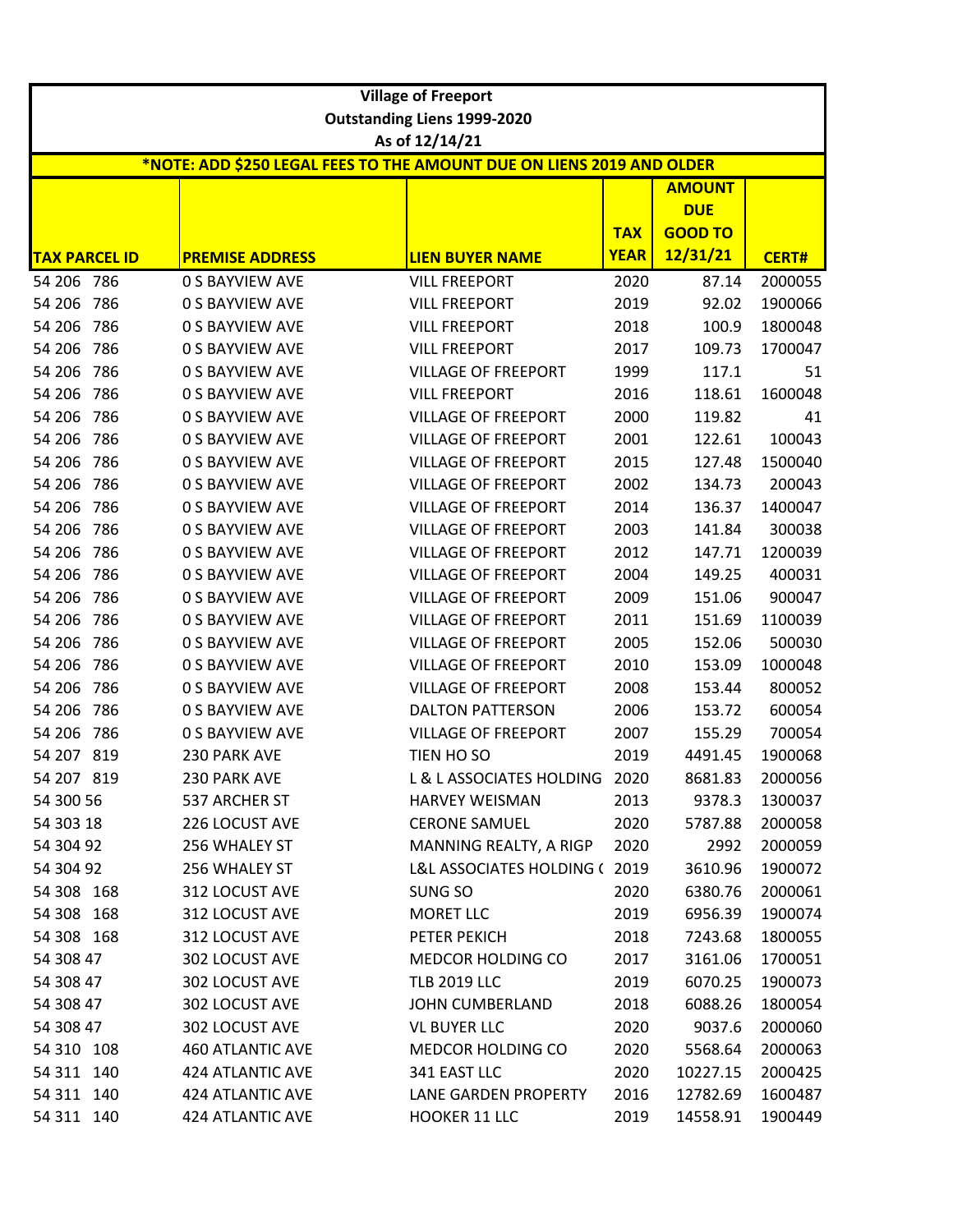|                      | <b>Village of Freeport</b>                                            |                                    |             |                             |              |  |  |
|----------------------|-----------------------------------------------------------------------|------------------------------------|-------------|-----------------------------|--------------|--|--|
|                      |                                                                       | <b>Outstanding Liens 1999-2020</b> |             |                             |              |  |  |
|                      |                                                                       | As of 12/14/21                     |             |                             |              |  |  |
|                      | *NOTE: ADD \$250 LEGAL FEES TO THE AMOUNT DUE ON LIENS 2019 AND OLDER |                                    |             |                             |              |  |  |
|                      |                                                                       |                                    |             | <b>AMOUNT</b><br><b>DUE</b> |              |  |  |
|                      |                                                                       |                                    | <b>TAX</b>  | <b>GOOD TO</b>              |              |  |  |
| <b>TAX PARCEL ID</b> | <b>PREMISE ADDRESS</b>                                                | <b>LIEN BUYER NAME</b>             | <b>YEAR</b> | 12/31/21                    | <b>CERT#</b> |  |  |
| 54 311 140           | <b>424 ATLANTIC AVE</b>                                               | MEDCOR HOLDING CO                  | 2017        | 18279.49                    | 1700424      |  |  |
| 54 315 446           | <b>531 RAY ST</b>                                                     | <b>VILL FREEPORT</b>               | 2020        | 37620.16                    | 2000067      |  |  |
| 54 315 446 U 5       | <b>531 RAY ST</b>                                                     | ROCKVILLE HOLDINGS LLC             | 2020        | 1896.38                     | 2000432      |  |  |
| 54 315 23            | <b>0 ANCHOR ST</b>                                                    | PATRICIA T. HYMAN                  | 2020        | 1374.51                     | 2000065      |  |  |
| 54 315 23            | <b>0 ANCHOR ST</b>                                                    | <b>VILL FREEPORT</b>               | 2019        | 1445.22                     | 1900082      |  |  |
| 54 315 23            | <b>0 ANCHOR ST</b>                                                    | <b>JOHN CUMBERLAND</b>             | 2018        | 1583.93                     | 1800058      |  |  |
| 54 315 23            | <b>0 ANCHOR ST</b>                                                    | <b>AARON KADOSH</b>                | 2017        | 1728.37                     | 1700057      |  |  |
| 54 315 23            | <b>0 ANCHOR ST</b>                                                    | <b>ANTONIO D'ALESSIO</b>           | 2016        | 1868.52                     | 1600058      |  |  |
| 54 315 23            | <b>0 ANCHOR ST</b>                                                    | <b>VILLAGE OF FREEPORT</b>         | 2015        | 2008.68                     | 1500051      |  |  |
| 54 315 23            | <b>0 ANCHOR ST</b>                                                    | <b>VILLAGE OF FREEPORT</b>         | 2014        | 2148.84                     | 1400058      |  |  |
| 54 315 23            | <b>0 ANCHOR ST</b>                                                    | <b>WILLIAM L EDWARDS</b>           | 2004        | 2273.83                     | 400041       |  |  |
| 54 315 23            | <b>0 ANCHOR ST</b>                                                    | <b>BR MADISON</b>                  | 2013        | 2289                        | 1300047      |  |  |
| 54 315 23            | <b>0 ANCHOR ST</b>                                                    | <b>VILLAGE OF FREEPORT</b>         | 2012        | 2317.18                     | 1200054      |  |  |
| 54 315 23            | <b>0 ANCHOR ST</b>                                                    | <b>VILLAGE OF FREEPORT</b>         | 2005        | 2330.1                      | 500036       |  |  |
| 54 315 23            | <b>0 ANCHOR ST</b>                                                    | 341 EAST LLC                       | 2009        | 2337.04                     | 900062       |  |  |
| 54 315 23            | <b>0 ANCHOR ST</b>                                                    | <b>VILLAGE OF FREEPORT</b>         | 2006        | 2351.75                     | 600062       |  |  |
| 54 315 23            | <b>0 ANCHOR ST</b>                                                    | 611 MNR CORP                       | 2008        | 2368.39                     | 800070       |  |  |
| 54 315 23            | <b>0 ANCHOR ST</b>                                                    | <b>VILLAGE OF FREEPORT</b>         | 2011        | 2369.77                     | 1100050      |  |  |
| 54 315 23            | <b>0 ANCHOR ST</b>                                                    | MEDCOR HOLDING CO                  | 2010        | 2387.3                      | 1000062      |  |  |
| 54 315 23            | <b>0 ANCHOR ST</b>                                                    | <b>VILLAGE OF FREEPORT</b>         | 2007        | 2390.19                     | 700068       |  |  |
| 54 315 23            | <b>0 ANCHOR ST</b>                                                    | <b>VILLAGE OF FREEPORT</b>         | 2002        | 3624.71                     | 200048       |  |  |
| 54 315 23            | <b>0 ANCHOR ST</b>                                                    | <b>VILLAGE OF FREEPORT</b>         | 2003        | 21876.26                    | 300042       |  |  |
| 54 315 24            | 26 ANCHOR ST                                                          | MEDCOR HOLDING CO                  | 2013        | 8832.89                     | 1300048      |  |  |
| 54 315 24            | <b>26 ANCHOR ST</b>                                                   | <b>MEDCOR HOLDING CO</b>           | 2011        | 9351.76                     | 1100051      |  |  |
| 54 315 98            | 525 RAY ST                                                            | <b>VILL FREEPORT</b>               | 2020        | 17777.84                    | 2000066      |  |  |
| 54 315 98            | 525 RAY ST                                                            | <b>VILL FREEPORT</b>               | 2019        | 18117                       | 1900083      |  |  |
| 54 315 98            | 525 RAY ST                                                            | SAO MUI SO                         | 2018        | 19834.41                    | 1800059      |  |  |
| 54 315 98            | 525 RAY ST                                                            | <b>ROBERT STARK</b>                | 2017        | 20629.43                    | 1700058      |  |  |
| 54 317 182           | 18 MAY CT                                                             | <b>ELM CAPITAL LLC</b>             | 2020        | 3155.22                     | 2000069      |  |  |
| 54 318 102           | 33 DOCK DR                                                            | <b>NOYACK GATE LLC</b>             | 2020        | 3808.89                     | 2000071      |  |  |
| 54 318 102           | 33 DOCK DR                                                            | 50 CLINTON MGMT LLC                | 2019        | 4037.71                     | 1900087      |  |  |
| 54 318 211           | 0 DOCK DR                                                             | <b>VILLAGE OF FREEPORT</b>         | 2003        | 483.74                      | 300047       |  |  |
| 54 318 211           | 0 DOCK DR                                                             | <b>VILLAGE OF FREEPORT</b>         | 2006        | 534.91                      | 600065       |  |  |
| 54 318 211           | 0 DOCK DR                                                             | <b>VILL FREEPORT</b>               | 2020        | 633.02                      | 2000070      |  |  |
| 54 318 211           | 0 DOCK DR                                                             | <b>VILL FREEPORT</b>               | 2019        | 665.91                      | 1900086      |  |  |
| 54 318 211           | 0 DOCK DR                                                             | SAO MUI SO                         | 2018        | 729.87                      | 1800065      |  |  |
| 54 318 211           | 0 DOCK DR                                                             | <b>VILL FREEPORT</b>               | 2017        | 796.18                      | 1700062      |  |  |
| 54 318 211           | 0 DOCK DR                                                             | <b>VILL FREEPORT</b>               | 2016        | 860.74                      | 1600062      |  |  |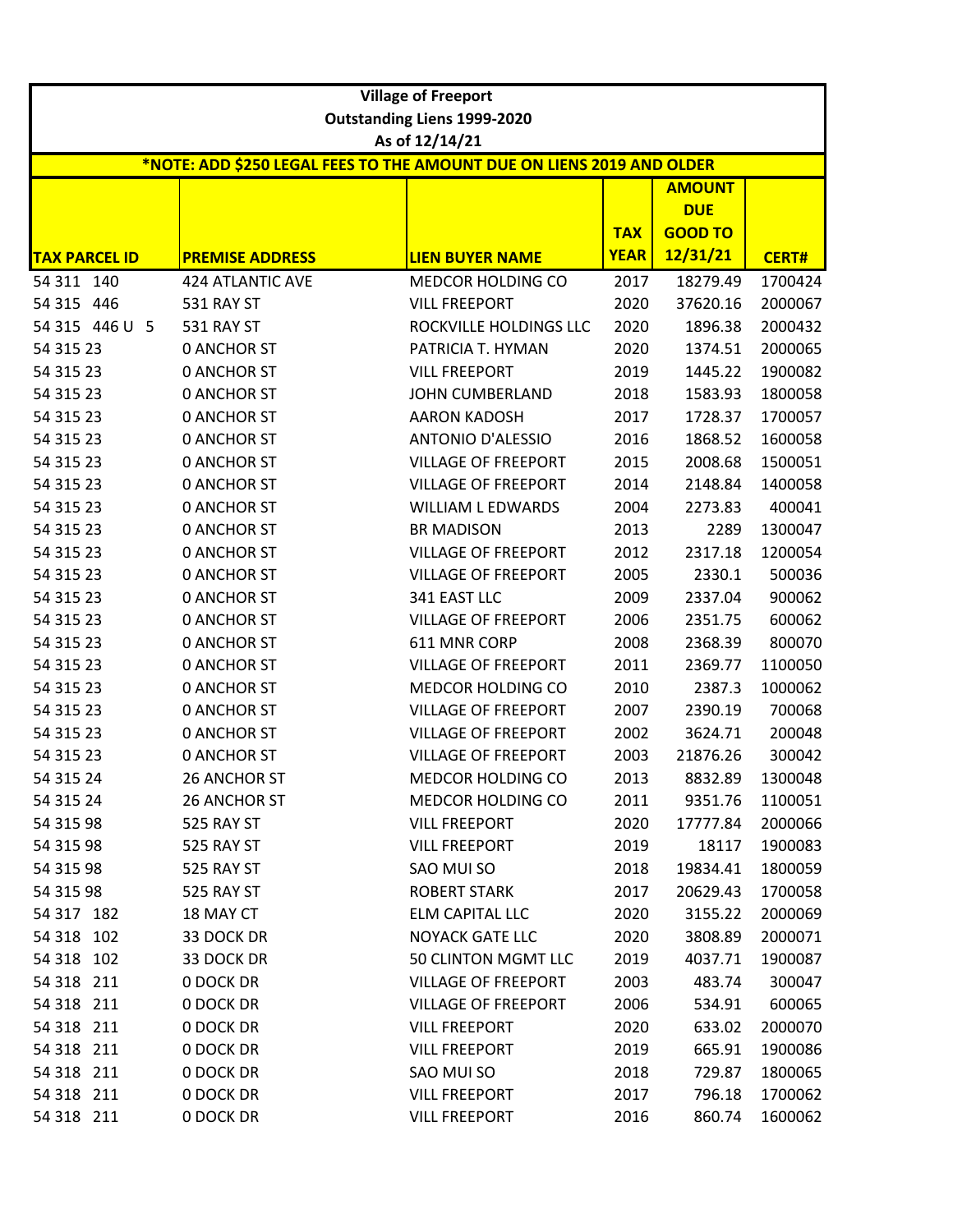|                      |                                                                       | <b>Village of Freeport</b>         |             |                |              |  |  |  |
|----------------------|-----------------------------------------------------------------------|------------------------------------|-------------|----------------|--------------|--|--|--|
|                      |                                                                       | <b>Outstanding Liens 1999-2020</b> |             |                |              |  |  |  |
|                      |                                                                       | As of 12/14/21                     |             |                |              |  |  |  |
|                      | *NOTE: ADD \$250 LEGAL FEES TO THE AMOUNT DUE ON LIENS 2019 AND OLDER |                                    |             |                |              |  |  |  |
|                      |                                                                       |                                    |             | <b>AMOUNT</b>  |              |  |  |  |
|                      |                                                                       |                                    |             | <b>DUE</b>     |              |  |  |  |
|                      |                                                                       |                                    | <b>TAX</b>  | <b>GOOD TO</b> |              |  |  |  |
| <b>TAX PARCEL ID</b> | <b>PREMISE ADDRESS</b>                                                | <b>LIEN BUYER NAME</b>             | <b>YEAR</b> | 12/31/21       | <b>CERT#</b> |  |  |  |
| 54 318 211           | 0 DOCK DR                                                             | <b>VILLAGE OF FREEPORT</b>         | 2015        | 925.29         | 1500058      |  |  |  |
| 54 318 211           | 0 DOCK DR                                                             | <b>VILLAGE OF FREEPORT</b>         | 2014        | 989.86         | 1400064      |  |  |  |
| 54 318 211           | 0 DOCK DR                                                             | <b>VILLAGE OF FREEPORT</b>         | 2013        | 1054.42        | 1300056      |  |  |  |
| 54 318 211           | 0 DOCK DR                                                             | <b>VILLAGE OF FREEPORT</b>         | 2012        | 1067.38        | 1200059      |  |  |  |
| 54 318 211           | 0 DOCK DR                                                             | <b>VILLAGE OF FREEPORT</b>         | 2005        | 1075.05        | 500041       |  |  |  |
| 54 318 211           | 0 DOCK DR                                                             | <b>VILLAGE OF FREEPORT</b>         | 2009        | 1078.04        | 900071       |  |  |  |
| 54 318 211           | 0 DOCK DR                                                             | <b>VILLAGE OF FREEPORT</b>         | 2011        | 1092.91        | 1100055      |  |  |  |
| 54 318 211           | 0 DOCK DR                                                             | <b>VILLAGE OF FREEPORT</b>         | 2008        | 1093.02        | 800077       |  |  |  |
| 54 318 211           | 0 DOCK DR                                                             | MEDCOR HOLDING CO                  | 2010        | 1100.02        | 1000067      |  |  |  |
| 54 318 211           | 0 DOCK DR                                                             | <b>VILLAGE OF FREEPORT</b>         | 2007        | 1101.88        | 700071       |  |  |  |
| 54 319 51            | 123 CARY PL                                                           | <b>JUMBO INVESTMENTS</b>           | 2005        | 5699.91        | 500042       |  |  |  |
| 54 319 51            | 123 CARY PL                                                           | SUNG SO                            | 2020        | 7146.48        | 2000072      |  |  |  |
| 54 319 51            | 123 CARY PL                                                           | <b>VILL FREEPORT</b>               | 2019        | 7536.1         | 1900088      |  |  |  |
| 54 319 51            | 123 CARY PL                                                           | <b>VILL FREEPORT</b>               | 2018        | 8216.13        | 1800066      |  |  |  |
| 54 319 51            | 123 CARY PL                                                           | <b>SWEET LIKE SUGAR LLC</b>        | 2016        | 9897.38        | 1600065      |  |  |  |
| 54 319 51            | 123 CARY PL                                                           | <b>ROBERT FISENE</b>               | 2015        | 10547.4        | 1500062      |  |  |  |
| 54 319 51            | 123 CARY PL                                                           | <b>VILLAGE OF FREEPORT</b>         | 2009        | 11716.98       | 900073       |  |  |  |
| 54 319 51            | 123 CARY PL                                                           | <b>VILLAGE OF FREEPORT</b>         | 2014        | 11847.95       | 1400068      |  |  |  |
| 54 319 51            | 123 CARY PL                                                           | <b>HARVEY WEISMAN</b>              | 2010        | 11885.68       | 1000069      |  |  |  |
| 54 319 80            | 154 CARY PL                                                           | <b>VILLAGE OF FREEPORT</b>         | 2000        | 3333.9         | 62           |  |  |  |
| 54 319 80            | 154 CARY PL                                                           | <b>VILLAGE OF FREEPORT</b>         | 2002        | 3467.32        | 200056       |  |  |  |
| 54 319 80            | 154 CARY PL                                                           | <b>VILLAGE OF FREEPORT</b>         | 2003        | 3763.53        | 300054       |  |  |  |
| 54 319 80            | 154 CARY PL                                                           | VILLAGE OF FREEPORT                | 2001        | 14208.62       | 100060       |  |  |  |
| 54 319 80            | 154 CARY PL                                                           | <b>VILLAGE OF FREEPORT</b>         | 1999        | 64375.37       | 75           |  |  |  |
| 54 319 96            | 128 CARY PL                                                           | <b>BR MADISON</b>                  | 2020        | 8404.47        | 2000074      |  |  |  |
| 54 320 131           | 58 CARY PL                                                            | <b>BR MADISON</b>                  | 2020        | 5544.47        | 2000076      |  |  |  |
| 54 332 38            | 37 BRUNELLA ST                                                        | <b>ROBERT R FISENNE</b>            | 2018        | 2323.13        | 1800071      |  |  |  |
| 54 332 38            | 37 BRUNELLA ST                                                        | <b>BENJI KADOSH</b>                | 2017        | 2633.3         | 1700073      |  |  |  |
| 54 332 38            | <b>37 BRUNELLA ST</b>                                                 | 341 EAST LLC                       | 2020        | 4107.13        | 2000078      |  |  |  |
| 54 338 52            | <b>105 STIRLING AVE</b>                                               | <b>NOYACK GATE LLC</b>             | 2019        | 3457.68        | 1900097      |  |  |  |
| 54 338 52            | <b>105 STIRLING AVE</b>                                               | L & L ASSOCIATES HOLDING 2020      |             | 7065.82        | 2000081      |  |  |  |
| 54 457 13            | 148 MAXSON AVE                                                        | <b>EVERGREEN PROPERTY BUY</b>      | 2020        | 3925.42        | 2000083      |  |  |  |
| 54 493 53            | 272 LENA AVE                                                          | <b>LENOX</b>                       | 2020        | 5878.44        | 2000089      |  |  |  |
| 54 524 29            | 338 S BROOKSIDE AVE                                                   | SUNG SO                            | 2019        | 2850.19        | 1900104      |  |  |  |
| 54 524 29            | 338 S BROOKSIDE AVE                                                   | PMB RETIREMENT PLAN                | 2020        | 5536.23        | 2000090      |  |  |  |
| 54 B 1212 A          | 1 N BROOKSIDE AVE                                                     | <b>VILLAGE OF FREEPORT</b>         | 2013        | 30735.01       | 1300008      |  |  |  |
| 54 B 73              | 339 W SEAMAN AVE                                                      | PMB RETIREMENT PLAN                | 2020        | 9231.11        | 2000022      |  |  |  |
| 54 B 73              | 339 W SEAMAN AVE                                                      | <b>MORET PARTNERSHIP</b>           | 2019        | 9772.16        | 1900020      |  |  |  |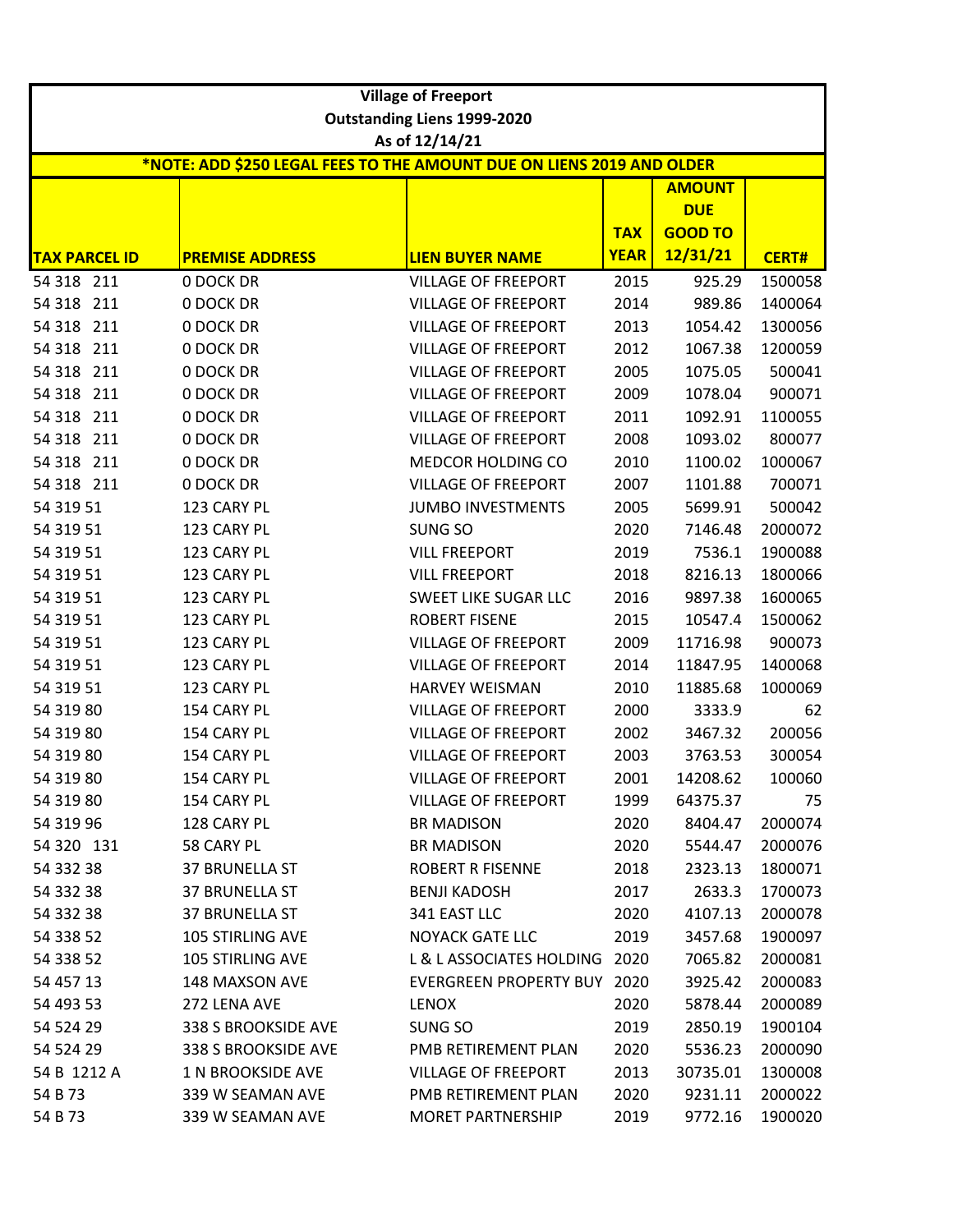|                                                                       |                        | <b>Village of Freeport</b>                           |             |                |              |  |  |  |
|-----------------------------------------------------------------------|------------------------|------------------------------------------------------|-------------|----------------|--------------|--|--|--|
|                                                                       |                        | <b>Outstanding Liens 1999-2020</b><br>As of 12/14/21 |             |                |              |  |  |  |
| *NOTE: ADD \$250 LEGAL FEES TO THE AMOUNT DUE ON LIENS 2019 AND OLDER |                        |                                                      |             |                |              |  |  |  |
| <b>AMOUNT</b>                                                         |                        |                                                      |             |                |              |  |  |  |
|                                                                       |                        |                                                      |             | <b>DUE</b>     |              |  |  |  |
|                                                                       |                        |                                                      | <b>TAX</b>  | <b>GOOD TO</b> |              |  |  |  |
| <b>TAX PARCEL ID</b>                                                  | <b>PREMISE ADDRESS</b> | <b>LIEN BUYER NAME</b>                               | <b>YEAR</b> | 12/31/21       | <b>CERT#</b> |  |  |  |
| 55 021 19                                                             | 25 W SUNRISE HWY       | TIEN HO SO                                           | 2020        | 20054.94       | 2000094      |  |  |  |
| 55 021 19                                                             | 25 W SUNRISE HWY       | MEDCOR HOLDING CO                                    | 2019        | 20890.32       | 1900107      |  |  |  |
| 55 021 19                                                             | 25 W SUNRISE HWY       | <b>MORET PARTNERSHIP</b>                             | 2018        | 22919.93       | 1800091      |  |  |  |
| 55 021 19                                                             | 25 W SUNRISE HWY       | <b>JUMBO INVESTMENTS</b>                             | 2015        | 29585.65       | 1500094      |  |  |  |
| 55 067 421                                                            | 38 WOODSIDE AVE        | <b>VILL FREEPORT</b>                                 | 2020        | 5900.65        | 2000097      |  |  |  |
| 55 067 421                                                            | 38 WOODSIDE AVE        | <b>SWEET LIKE SUGAR LLC</b>                          | 2019        | 6682.7         | 1900113      |  |  |  |
| 55 067 421                                                            | 38 WOODSIDE AVE        | 341 EAST LLC                                         | 2018        | 6876.9         | 1800096      |  |  |  |
| 55 067 421                                                            | 38 WOODSIDE AVE        | <b>VILLAGE OF FREEPORT</b>                           | 2014        | 8460.81        | 1400104      |  |  |  |
| 55 067 421                                                            | 38 WOODSIDE AVE        | MICRO LEASING                                        | 2016        | 9127.89        | 1600107      |  |  |  |
| 55 067 421                                                            | 38 WOODSIDE AVE        | <b>ROBERT STARK</b>                                  | 2015        | 9682.02        | 1500100      |  |  |  |
| 55 151 218                                                            | <b>182 PUTNAM AVE</b>  | SUNG SO                                              | 2020        | 3155.38        | 2000099      |  |  |  |
| 55 207 13                                                             | 306 GRAND AVE          | 341 EAST LLC                                         | 2020        | 8568.39        | 2000102      |  |  |  |
| 55 207 13                                                             | 306 GRAND AVE          | <b>VILL FREEPORT</b>                                 | 2018        | 9305.36        | 1800104      |  |  |  |
| 55 207 13                                                             | 306 GRAND AVE          | ATEAM FUNDING INC                                    | 2017        | 10454.9        | 1700103      |  |  |  |
| 55 207 13                                                             | 306 GRAND AVE          | MICHAEL CUNHA                                        | 2019        | 15415.18       | 1900119      |  |  |  |
| 55 210 833                                                            | 10 BEST ST             | <b>RAMON LYONS</b>                                   | 2020        | 1062.84        | 2000105      |  |  |  |
| 55 210 92                                                             | 241 COMMERCIAL ST      | <b>BONITA WEST LLC</b>                               | 2020        | 3884.71        | 2000103      |  |  |  |
| 55 211 748                                                            | <b>0 PARSONS AVE</b>   | <b>VILL FREEPORT</b>                                 | 2020        | 99.38          | 2000106      |  |  |  |
| 55 211 748                                                            | <b>0 PARSONS AVE</b>   | <b>VILL FREEPORT</b>                                 | 2019        | 104.82         | 1900122      |  |  |  |
| 55 211 748                                                            | <b>0 PARSONS AVE</b>   | <b>VILL FREEPORT</b>                                 | 2018        | 114.9          | 1800109      |  |  |  |
| 55 211 748                                                            | <b>0 PARSONS AVE</b>   | <b>VILL FREEPORT</b>                                 | 2017        | 125.41         | 1700106      |  |  |  |
| 55 211 748                                                            | <b>0 PARSONS AVE</b>   | <b>VILLAGE OF FREEPORT</b>                           | 1999        | 131.81         | 132          |  |  |  |
| 55 211 748                                                            | <b>0 PARSONS AVE</b>   | <b>VILL FREEPORT</b>                                 | 2016        | 135.61         | 1600120      |  |  |  |
| 55 211 748                                                            | <b>0 PARSONS AVE</b>   | <b>VILLAGE OF FREEPORT</b>                           | 2000        | 136.8          | 117          |  |  |  |
| 55 211 748                                                            | <b>0 PARSONS AVE</b>   | <b>VILLAGE OF FREEPORT</b>                           | 2001        | 139.28         | 100118       |  |  |  |
| 55 211 748                                                            | <b>0 PARSONS AVE</b>   | <b>VILLAGE OF FREEPORT</b>                           | 2015        | 145.8          | 1500112      |  |  |  |
| 55 211 748                                                            | <b>0 PARSONS AVE</b>   | <b>VILLAGE OF FREEPORT</b>                           | 2002        | 153.86         | 200099       |  |  |  |
| 55 211 748                                                            | <b>0 PARSONS AVE</b>   | <b>VILLAGE OF FREEPORT</b>                           | 2014        | 156.01         | 1400120      |  |  |  |
| 55 211 748                                                            | <b>0 PARSONS AVE</b>   | <b>VILLAGE OF FREEPORT</b>                           | 2003        | 160.68         | 300105       |  |  |  |
| 55 211 748                                                            | <b>0 PARSONS AVE</b>   | <b>VILLAGE OF FREEPORT</b>                           | 2013        | 166.21         | 1300111      |  |  |  |
| 55 211 748                                                            | <b>0 PARSONS AVE</b>   | <b>VILLAGE OF FREEPORT</b>                           | 2012        | 168.38         | 1200109      |  |  |  |
| 55 211 748                                                            | <b>0 PARSONS AVE</b>   | <b>VILLAGE OF FREEPORT</b>                           | 2004        | 170.14         | 400086       |  |  |  |
| 55 211 748                                                            | <b>0 PARSONS AVE</b>   | <b>VILLAGE OF FREEPORT</b>                           | 2009        | 171.04         | 900119       |  |  |  |
| 55 211 748                                                            | <b>0 PARSONS AVE</b>   | <b>VILLAGE OF FREEPORT</b>                           | 2011        | 172.05         | 1100102      |  |  |  |
| 55 211 748                                                            | <b>0 PARSONS AVE</b>   | <b>VILLAGE OF FREEPORT</b>                           | 2005        | 172.58         | 500093       |  |  |  |
| 55 211 748                                                            | <b>0 PARSONS AVE</b>   | <b>VILLAGE OF FREEPORT</b>                           | 2006        | 173.81         | 600123       |  |  |  |
| 55 211 748                                                            | <b>0 PARSONS AVE</b>   | <b>VILLAGE OF FREEPORT</b>                           | 2008        | 174.12         | 800135       |  |  |  |
| 55 211 748                                                            | <b>0 PARSONS AVE</b>   | <b>VILLAGE OF FREEPORT</b>                           | 2010        | 174.17         | 1000124      |  |  |  |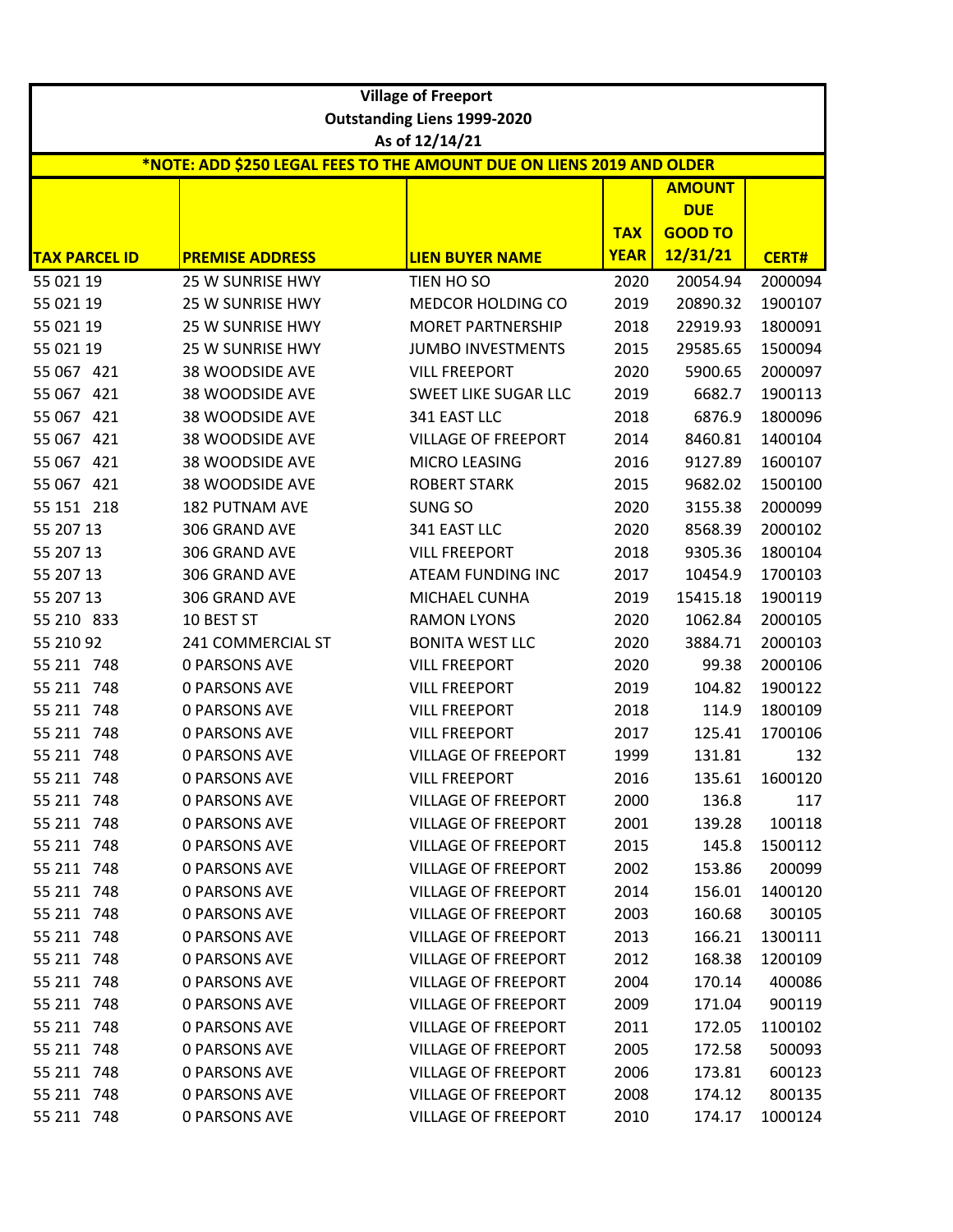|                      |                                                                       | <b>Village of Freeport</b>         |             |                |              |
|----------------------|-----------------------------------------------------------------------|------------------------------------|-------------|----------------|--------------|
|                      |                                                                       | <b>Outstanding Liens 1999-2020</b> |             |                |              |
|                      |                                                                       | As of 12/14/21                     |             |                |              |
|                      | *NOTE: ADD \$250 LEGAL FEES TO THE AMOUNT DUE ON LIENS 2019 AND OLDER |                                    |             | <b>AMOUNT</b>  |              |
|                      |                                                                       |                                    |             | <b>DUE</b>     |              |
|                      |                                                                       |                                    | <b>TAX</b>  | <b>GOOD TO</b> |              |
| <b>TAX PARCEL ID</b> | <b>PREMISE ADDRESS</b>                                                | <b>LIEN BUYER NAME</b>             | <b>YEAR</b> | 12/31/21       | <b>CERT#</b> |
| 55 211 748           | <b>0 PARSONS AVE</b>                                                  | <b>VILLAGE OF FREEPORT</b>         | 2007        | 176.62         | 700129       |
| 55 226 384           | <b>182 GRAND AVE</b>                                                  | MICRO LEASING                      | 2020        | 2857.99        | 2000116      |
| 55 231 200           | 50 MOUNT AVE                                                          | SAU MUI SO                         | 2020        | 2456.93        | 2000119      |
| 55 23601 167         | 39 HARDING PL                                                         | <b>KAROLYE CUNHA</b>               | 2020        | 3120.77        | 2000124      |
| 55 239 32            | 273 GRAND AVE                                                         | <b>ELM CAPITAL LLC</b>             | 2020        | 6082.98        | 2000126      |
| 55 242 15            | 205 E DEAN ST                                                         | <b>MORET LLC</b>                   | 2020        | 1276.79        | 2000428      |
| 55 242 15            | 205 E DEAN ST                                                         | <b>SWEET LIKE SUGAR LLC</b>        | 2019        | 1342.53        | 1900457      |
| 55 242 15            | 205 E DEAN ST                                                         | <b>HARVEY WEISMAN</b>              | 2018        | 1471.4         | 1800450      |
| 55 245 66            | 92 DEHNHOFF AVE                                                       | PMB RETIREMENT PLAN                | 2020        | 3711.07        | 2000132      |
| 55 245 66            | 92 DEHNHOFF AVE                                                       | L&L ASSOCIATES HOLDING (           | 2019        | 4188.8         | 1900144      |
| 55 245 66            | 92 DEHNHOFF AVE                                                       | <b>ROBERT R FISENNE</b>            | 2018        | 4312.75        | 1800131      |
| 55 245 66            | 92 DEHNHOFF AVE                                                       | <b>SWEET LIKE SUGAR LLC</b>        | 2016        | 5356.71        | 1600144      |
| 55 250 300           | <b>0 E SEAMAN AVE</b>                                                 | <b>VILL FREEPORT</b>               | 2020        | 13.76          | 2000138      |
| 55 250 300           | <b>0 E SEAMAN AVE</b>                                                 | <b>VILL FREEPORT</b>               | 2019        | 14.85          | 1900153      |
| 55 250 300           | <b>0 E SEAMAN AVE</b>                                                 | <b>VILL FREEPORT</b>               | 2018        | 16.29          | 1800142      |
| 55 250<br>300        | <b>0 E SEAMAN AVE</b>                                                 | <b>VILL FREEPORT</b>               | 2017        | 17.68          | 1700128      |
| 55 250 300           | <b>0 E SEAMAN AVE</b>                                                 | <b>VILL FREEPORT</b>               | 2016        | 19.12          | 1600151      |
| 55 250<br>300        | <b>0 E SEAMAN AVE</b>                                                 | <b>VILLAGE OF FREEPORT</b>         | 2015        | 20.55          | 1500153      |
| 55 250 300           | <b>0 E SEAMAN AVE</b>                                                 | <b>VILLAGE OF FREEPORT</b>         | 2014        | 22             | 1400164      |
| 55 250<br>300        | <b>0 E SEAMAN AVE</b>                                                 | <b>VILLAGE OF FREEPORT</b>         | 2013        | 23.44          | 1300145      |
| 55 250<br>300        | <b>0 E SEAMAN AVE</b>                                                 | <b>VILLAGE OF FREEPORT</b>         | 2012        | 24.57          | 1200147      |
| 55 250 300           | <b>0 E SEAMAN AVE</b>                                                 | <b>VILLAGE OF FREEPORT</b>         | 2011        | 24.64          | 1100133      |
| 55 250 300           | <b>0 E SEAMAN AVE</b>                                                 | <b>VILLAGE OF FREEPORT</b>         | 2010        | 25.68          | 1000170      |
| 55 250 300           | 0 E SEAMAN AVE                                                        | <b>VILLAGE OF FREEPORT</b>         | 2008        | 26.09          | 800185       |
| 55 250 300           | 0 E SEAMAN AVE                                                        | <b>VILLAGE OF FREEPORT</b>         | 2009        | 26.59          | 900153       |
| 55 250 300           | 0 E SEAMAN AVE                                                        | <b>VILLAGE OF FREEPORT</b>         | 2007        | 27.11          | 700183       |
| 55 250 300           | <b>0 E SEAMAN AVE</b>                                                 | <b>VILLAGE OF FREEPORT</b>         | 2001        | 27.35          | 100171       |
| 55 250 300           | <b>0 E SEAMAN AVE</b>                                                 | <b>VILLAGE OF FREEPORT</b>         | 2004        | 27.83          | 400128       |
| 55 250 300           | <b>0 E SEAMAN AVE</b>                                                 | <b>VILLAGE OF FREEPORT</b>         | 2006        | 27.99          | 600166       |
| 55 250 300           | <b>0 E SEAMAN AVE</b>                                                 | <b>VILLAGE OF FREEPORT</b>         | 2000        | 28.08          | 194          |
| 55 250 300           | <b>0 E SEAMAN AVE</b>                                                 | <b>VILLAGE OF FREEPORT</b>         | 2003        | 28.47          | 300158       |
| 55 250 300           | <b>0 E SEAMAN AVE</b>                                                 | <b>VILLAGE OF FREEPORT</b>         | 1999        | 28.9           | 213          |
| 55 250 300           | 0 E SEAMAN AVE                                                        | <b>VILLAGE OF FREEPORT</b>         | 2005        | 28.97          | 500132       |
| 55 250 300           | <b>0 E SEAMAN AVE</b>                                                 | <b>VILLAGE OF FREEPORT</b>         | 2002        | 29.21          | 200155       |
| 55 251 280           | <b>64 WASHBURN AVE</b>                                                | KIM WELTNER                        | 2020        | 4531.93        | 2000141      |
| 55 251 280           | <b>64 WASHBURN AVE</b>                                                | 50 CLINTON MGMT LLC                | 2019        | 5064.75        | 1900155      |
| 55 252 119           | <b>65 WASHBURN AVE</b>                                                | L & L ASSOCIATES HOLDING           | 2020        | 5936.89        | 2000143      |
| 55 252 119           | <b>65 WASHBURN AVE</b>                                                | <b>MORET LLC</b>                   | 2019        | 6289.7         | 1900156      |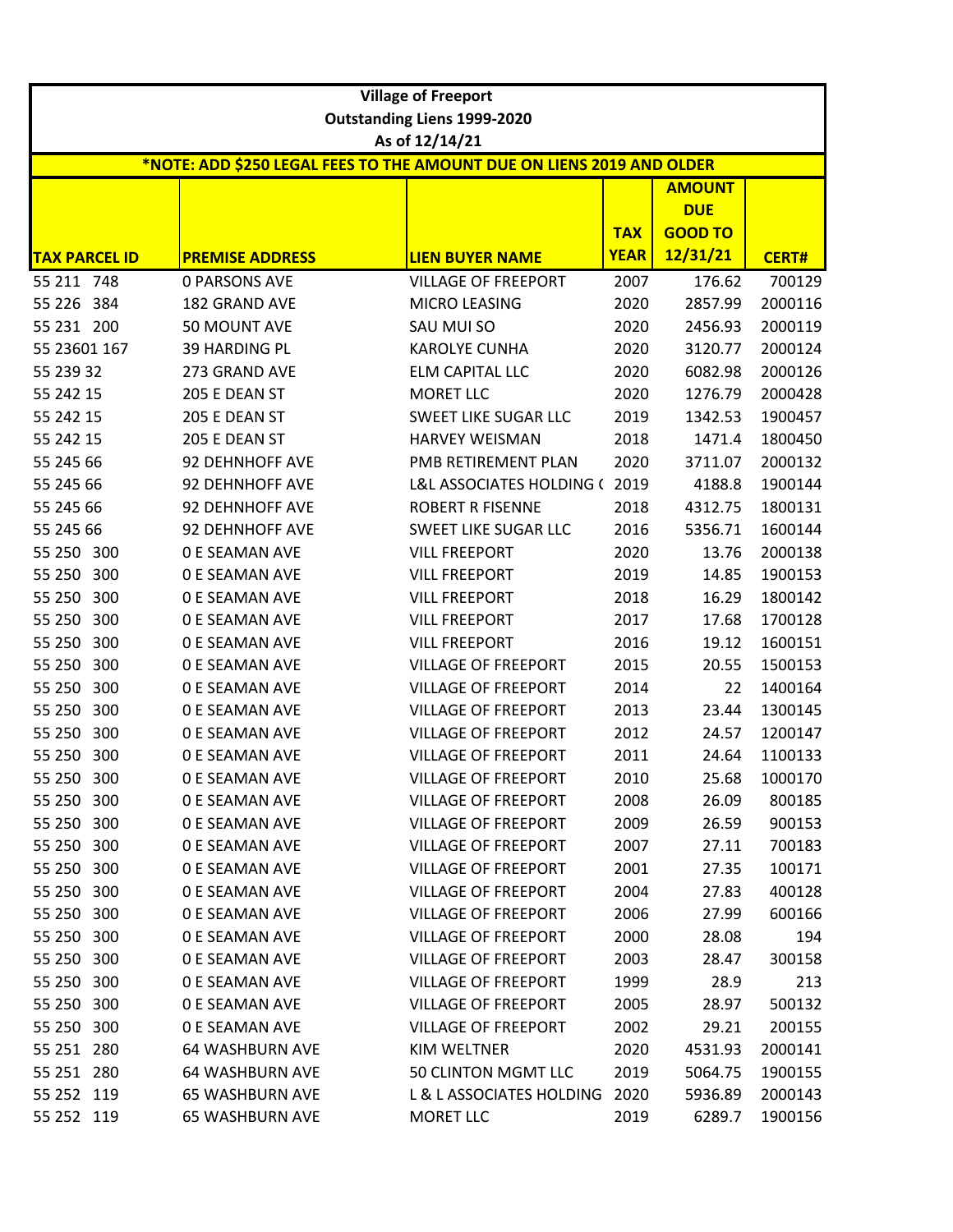| <b>Village of Freeport</b> |                                                                       |                                                |                           |                              |                    |  |  |  |  |
|----------------------------|-----------------------------------------------------------------------|------------------------------------------------|---------------------------|------------------------------|--------------------|--|--|--|--|
|                            |                                                                       | <b>Outstanding Liens 1999-2020</b>             |                           |                              |                    |  |  |  |  |
|                            |                                                                       | As of 12/14/21                                 |                           |                              |                    |  |  |  |  |
|                            | *NOTE: ADD \$250 LEGAL FEES TO THE AMOUNT DUE ON LIENS 2019 AND OLDER |                                                |                           |                              |                    |  |  |  |  |
|                            |                                                                       |                                                |                           | <b>AMOUNT</b>                |                    |  |  |  |  |
|                            |                                                                       |                                                |                           | <b>DUE</b><br><b>GOOD TO</b> |                    |  |  |  |  |
| <b>TAX PARCEL ID</b>       |                                                                       |                                                | <b>TAX</b><br><b>YEAR</b> | 12/31/21                     |                    |  |  |  |  |
| 55 252 119                 | <b>PREMISE ADDRESS</b>                                                | <b>LIEN BUYER NAME</b>                         |                           |                              | <b>CERT#</b>       |  |  |  |  |
| 55 252 119                 | <b>65 WASHBURN AVE</b><br><b>65 WASHBURN AVE</b>                      | PAMELA WALSH BOENING<br><b>BONITA WEST LLC</b> | 2018<br>2017              | 6845.95<br>7420.87           | 1800144<br>1700130 |  |  |  |  |
| 55 252 119                 | <b>65 WASHBURN AVE</b>                                                | KIM WELTNER                                    | 2016                      | 7553.65                      | 1600154            |  |  |  |  |
| 55 252 119                 |                                                                       | <b>HARVEY WEISMAN</b>                          | 2015                      | 8470.64                      | 1500155            |  |  |  |  |
| 55 252 119                 | <b>65 WASHBURN AVE</b><br><b>65 WASHBURN AVE</b>                      | <b>HARVEY WEISMAN</b>                          | 2014                      | 8652.08                      | 1400167            |  |  |  |  |
| 55 256 237                 | <b>0 E SEAMAN AVE</b>                                                 | <b>VILL FREEPORT</b>                           | 2017                      | 271.25                       | 1700134            |  |  |  |  |
| 55 256 237                 | <b>0 E SEAMAN AVE</b>                                                 | <b>VILL FREEPORT</b>                           | 2020                      | 437.5                        | 2000148            |  |  |  |  |
| 55 256 237                 | <b>0 E SEAMAN AVE</b>                                                 | <b>VILL FREEPORT</b>                           | 2019                      | 460.18                       | 1900159            |  |  |  |  |
| 55 256 237                 | <b>0 E SEAMAN AVE</b>                                                 | <b>VILL FREEPORT</b>                           | 2018                      | 504.33                       | 1800148            |  |  |  |  |
| 55 260 12                  | 11 LINCOLN PL                                                         | <b>NOYACK GATE LLC</b>                         | 2019                      | 4650.79                      | 1900160            |  |  |  |  |
| 55 260 12                  | 11 LINCOLN PL                                                         | L & L ASSOCIATES HOLDING                       | 2020                      | 4726.63                      | 2000150            |  |  |  |  |
| 55 260 12                  | 11 LINCOLN PL                                                         | <b>MORET LLC</b>                               | 2018                      | 5514.22                      | 1800151            |  |  |  |  |
| 55 260 12                  | 11 LINCOLN PL                                                         | 341 EAST LLC                                   | 2017                      | 7302.11                      | 1700136            |  |  |  |  |
| 55 267 222                 | 62 RANDALL AVE                                                        | L & L ASSOCIATES HOLDING                       | 2020                      | 1369.36                      | 2000156            |  |  |  |  |
| 55 267 222                 | 62 RANDALL AVE                                                        | <b>VILL FREEPORT</b>                           | 2019                      | 3334.18                      | 1900165            |  |  |  |  |
| 55 267 1                   | 69 LENA AVE                                                           | L & L ASSOCIATES HOLDING                       | 2020                      | 6058.14                      | 2000155            |  |  |  |  |
| 55 269 5                   | 84 WALLACE ST                                                         | SAMUEL KITTENS LLC                             | 2019                      | 6064.82                      | 1900166            |  |  |  |  |
| 55 269 5                   | 84 WALLACE ST                                                         | PETER PEKICH                                   | 2018                      | 6423.76                      | 1800158            |  |  |  |  |
| 55 269 5                   | 84 WALLACE ST                                                         | <b>JOHN A COUPE</b>                            | 2020                      | 6474.55                      | 2000157            |  |  |  |  |
| 55 272 2                   | 11 WALLACE ST                                                         | <b>MORET LLC</b>                               | 2019                      | 2583.63                      | 1900167            |  |  |  |  |
| 55 272 2                   | 11 WALLACE ST                                                         | <b>ALAN DUCORSKY</b>                           | 2020                      | 5014.8                       | 2000159            |  |  |  |  |
| 55 288 304                 | 81 GUY LOMBARDO AVE 85                                                | POINT 62 LLC                                   | 2019                      | 16321.17                     | 1900169            |  |  |  |  |
| 55 288 304                 | 81 GUY LOMBARDO AVE 85                                                | ZIPLOCK REALTY, A RIGP                         | 2020                      | 17005.42                     | 2000161            |  |  |  |  |
| 55 288 304                 | 81 GUY LOMBARDO AVE 85                                                | L&L ASSOCIATES HOLDING (2018)                  |                           | 19850.28                     | 1800160            |  |  |  |  |
| 55 343 140                 | 73 WOODSIDE AVE                                                       | MAIN 350 LLC                                   | 2019                      | 4910.06                      | 1900172            |  |  |  |  |
| 55 345 149                 | <b>15 WOODSIDE AVE</b>                                                | <b>VEHNOR HOLDING LLC</b>                      | 2018                      | 2648.42                      | 1800166            |  |  |  |  |
| 55 345 149                 | <b>15 WOODSIDE AVE</b>                                                | MAIN 350 LLC                                   | 2017                      | 5458.06                      | 1700155            |  |  |  |  |
| 55 345 149                 | <b>15 WOODSIDE AVE</b>                                                | MAIN 350 LLC                                   | 2019                      | 5517.74                      | 1900175            |  |  |  |  |
| 55 345 149                 | 15 WOODSIDE AVE                                                       | <b>BUDGET ESTATES INC</b>                      | 2020                      | 6284.38                      | 2000163            |  |  |  |  |
| 55 345 149                 | <b>15 WOODSIDE AVE</b>                                                | PMB RETIREMENT PLAN                            | 2016                      | 6465.12                      | 1600182            |  |  |  |  |
| 55 347 71                  | 186 MOUNT JOY AVE                                                     | LANE GARDEN PROPERTY                           | 2020                      | 5674.76                      | 2000164            |  |  |  |  |
| 55 347 71                  | 186 MOUNT JOY AVE                                                     | MEDCOR HOLDING CO                              | 2019                      | 5999.18                      | 1900176            |  |  |  |  |
| 55 347 91                  | 222 MOUNT JOY AVE                                                     | 341 EAST LLC                                   | 2020                      | 1809.28                      | 2000431            |  |  |  |  |
| 55 347 91                  | 222 MOUNT JOY AVE                                                     | MICHAEL CUNHA                                  | 2019                      | 1935.85                      | 1900463            |  |  |  |  |
| 55 349 144                 | 17 HOLLOWAY ST                                                        | TIEN HO SO                                     | 2019                      | 3806.07                      | 1900178            |  |  |  |  |
| 55 349 144                 | 17 HOLLOWAY ST                                                        | L & L ASSOCIATES HOLDING 2020                  |                           | 3911.82                      | 2000166            |  |  |  |  |
| 55 349 144                 | 17 HOLLOWAY ST                                                        | <b>MORET LLC</b>                               | 2017                      | 7007.38                      | 1700157            |  |  |  |  |
| 55 349 219                 | 83 ELLISON AVE                                                        | TIEN HO SO                                     | 2020                      | 2977.73                      | 2000168            |  |  |  |  |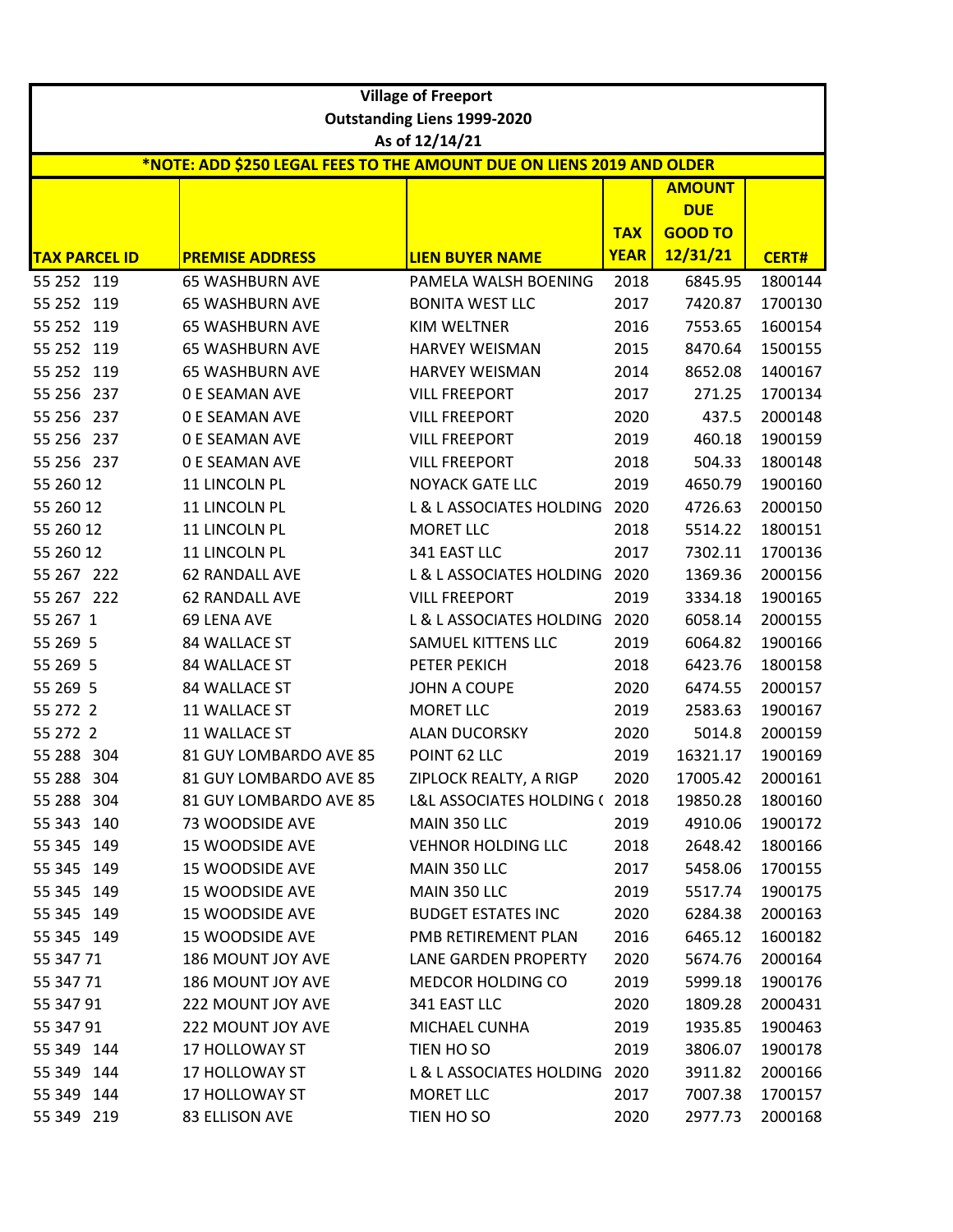|                      | <b>Village of Freeport</b> |                                                                       |                                                      |             |                |              |
|----------------------|----------------------------|-----------------------------------------------------------------------|------------------------------------------------------|-------------|----------------|--------------|
|                      |                            |                                                                       | <b>Outstanding Liens 1999-2020</b><br>As of 12/14/21 |             |                |              |
|                      |                            | *NOTE: ADD \$250 LEGAL FEES TO THE AMOUNT DUE ON LIENS 2019 AND OLDER |                                                      |             |                |              |
|                      | <b>AMOUNT</b>              |                                                                       |                                                      |             |                |              |
|                      |                            |                                                                       |                                                      |             | <b>DUE</b>     |              |
|                      |                            |                                                                       |                                                      | <b>TAX</b>  | <b>GOOD TO</b> |              |
| <b>TAX PARCEL ID</b> |                            | <b>PREMISE ADDRESS</b>                                                | <b>LIEN BUYER NAME</b>                               | <b>YEAR</b> | 12/31/21       | <b>CERT#</b> |
| 55 350 250           |                            | 210 MOORE AVE                                                         | AMALIA HOLDINGS LLC                                  | 2020        | 901.96         | 2000169      |
| 55 350 462           |                            | 0 MOORE AVE                                                           | <b>VILL FREEPORT</b>                                 | 2020        | 307.15         | 2000171      |
| 55 350 462           |                            | 0 MOORE AVE                                                           | <b>VILL FREEPORT</b>                                 | 2019        | 323.29         | 1900182      |
| 55 350 462           |                            | 0 MOORE AVE                                                           | <b>VILL FREEPORT</b>                                 | 2018        | 354.37         | 1800172      |
| 55 350 462           |                            | 0 MOORE AVE                                                           | <b>VILL FREEPORT</b>                                 | 2017        | 386.36         | 1700160      |
| 55 350 462           |                            | 0 MOORE AVE                                                           | <b>VILL FREEPORT</b>                                 | 2016        | 417.68         | 1600192      |
| 55 350 462           |                            | <b>0 MOORE AVE</b>                                                    | <b>VILLAGE OF FREEPORT</b>                           | 2015        | 448.99         | 1500189      |
| 55 350 462           |                            | 0 MOORE AVE                                                           | <b>VILLAGE OF FREEPORT</b>                           | 2014        | 480.32         | 1400200      |
| 55 350 462           |                            | 0 MOORE AVE                                                           | <b>VILLAGE OF FREEPORT</b>                           | 2013        | 511.64         | 1300174      |
| 55 350 462           |                            | 0 MOORE AVE                                                           | <b>VILLAGE OF FREEPORT</b>                           | 2012        | 518.19         | 1200182      |
| 55 350 462           |                            | 0 MOORE AVE                                                           | <b>VILLAGE OF FREEPORT</b>                           | 2009        | 524.4          | 900185       |
| 55 350               | 462                        | 0 MOORE AVE                                                           | <b>MARIBEL NIEVES</b>                                | 2005        | 525.3          | 500159       |
| 55 350 462           |                            | 0 MOORE AVE                                                           | <b>VILLAGE OF FREEPORT</b>                           | 2006        | 529.09         | 600198       |
| 55 350 462           |                            | <b>0 MOORE AVE</b>                                                    | <b>VILLAGE OF FREEPORT</b>                           | 2011        | 530.4          | 1100170      |
| 55 350 462           |                            | 0 MOORE AVE                                                           | LAW OFFICE OF MITCHELL S                             | 2008        | 532.21         | 800225       |
| 55 350 462           |                            | 0 MOORE AVE                                                           | <b>VILLAGE OF FREEPORT</b>                           | 2010        | 535.44         | 1000206      |
| 55 350 462           |                            | 0 MOORE AVE                                                           | <b>VILLAGE OF FREEPORT</b>                           | 2007        | 536.31         | 700222       |
| 55 353 959           |                            | <b>0 BABYLON TPKE</b>                                                 | <b>VILLAGE OF FREEPORT</b>                           | 1999        | 905.42         | 268          |
| 55 353 959           |                            | <b>0 BABYLON TPKE</b>                                                 | <b>VILLAGE OF FREEPORT</b>                           | 2001        | 3509.08        | 100216       |
| 55 353 1005          |                            | <b>0 BABYLON TPKE</b>                                                 | <b>VILL FREEPORT</b>                                 | 2020        | 54.51          | 2000172      |
| 55 353 1005          |                            | <b>0 BABYLON TPKE</b>                                                 | <b>VILL FREEPORT</b>                                 | 2019        | 57.63          | 1900184      |
| 55 353 1005          |                            | <b>0 BABYLON TPKE</b>                                                 | <b>VILL FREEPORT</b>                                 | 2018        | 63.14          | 1800173      |
| 55 353 1005          |                            | <b>0 BABYLON TPKE</b>                                                 | <b>VILL FREEPORT</b>                                 | 2017        | 69.1           | 1700161      |
| 55 353 1005          |                            | <b>0 BABYLON TPKE</b>                                                 | <b>VILL FREEPORT</b>                                 | 2016        | 74.73          | 1600195      |
| 55 353 1005          |                            | <b>0 BABYLON TPKE</b>                                                 | <b>VILLAGE OF FREEPORT</b>                           | 1999        | 77.01          | 266          |
| 55 353 1005          |                            | <b>0 BABYLON TPKE</b>                                                 | <b>VILLAGE OF FREEPORT</b>                           | 2015        | 80.37          | 1500190      |
| 55 353 1005          |                            | <b>0 BABYLON TPKE</b>                                                 | <b>VILLAGE OF FREEPORT</b>                           | 2000        | 80.46          | 235          |
| 55 353 1005          |                            | <b>0 BABYLON TPKE</b>                                                 | <b>VILLAGE OF FREEPORT</b>                           | 2001        | 81.32          | 100214       |
| 55 353 1005          |                            | <b>0 BABYLON TPKE</b>                                                 | <b>VILLAGE OF FREEPORT</b>                           | 2014        | 86.01          | 1400201      |
| 55 353 1005          |                            | <b>0 BABYLON TPKE</b>                                                 | <b>VILLAGE OF FREEPORT</b>                           | 2002        | 88.36          | 200190       |
| 55 353 1005          |                            | <b>0 BABYLON TPKE</b>                                                 | <b>VILLAGE OF FREEPORT</b>                           | 2003        | 91.44          | 300192       |
| 55 353 1005          |                            | <b>0 BABYLON TPKE</b>                                                 | <b>VILLAGE OF FREEPORT</b>                           | 2013        | 91.65          | 1300175      |
| 55 353 1005          |                            | <b>0 BABYLON TPKE</b>                                                 | <b>VILLAGE OF FREEPORT</b>                           | 2012        | 93.22          | 1200183      |
| 55 353 1005          |                            | <b>0 BABYLON TPKE</b>                                                 | <b>VILLAGE OF FREEPORT</b>                           | 2011        | 94.92          | 1100171      |
| 55 353 1005          |                            | <b>0 BABYLON TPKE</b>                                                 | <b>VILLAGE OF FREEPORT</b>                           | 2009        | 95.23          | 900188       |
| 55 353 1005          |                            | <b>0 BABYLON TPKE</b>                                                 | <b>VILLAGE OF FREEPORT</b>                           | 2005        | 96.74          | 500161       |
| 55 353 1005          |                            | <b>0 BABYLON TPKE</b>                                                 | <b>VILLAGE OF FREEPORT</b>                           | 2004        | 96.87          | 400150       |
| 55 353 1005          |                            | <b>0 BABYLON TPKE</b>                                                 | <b>VILLAGE OF FREEPORT</b>                           | 2010        | 97.03          | 1000208      |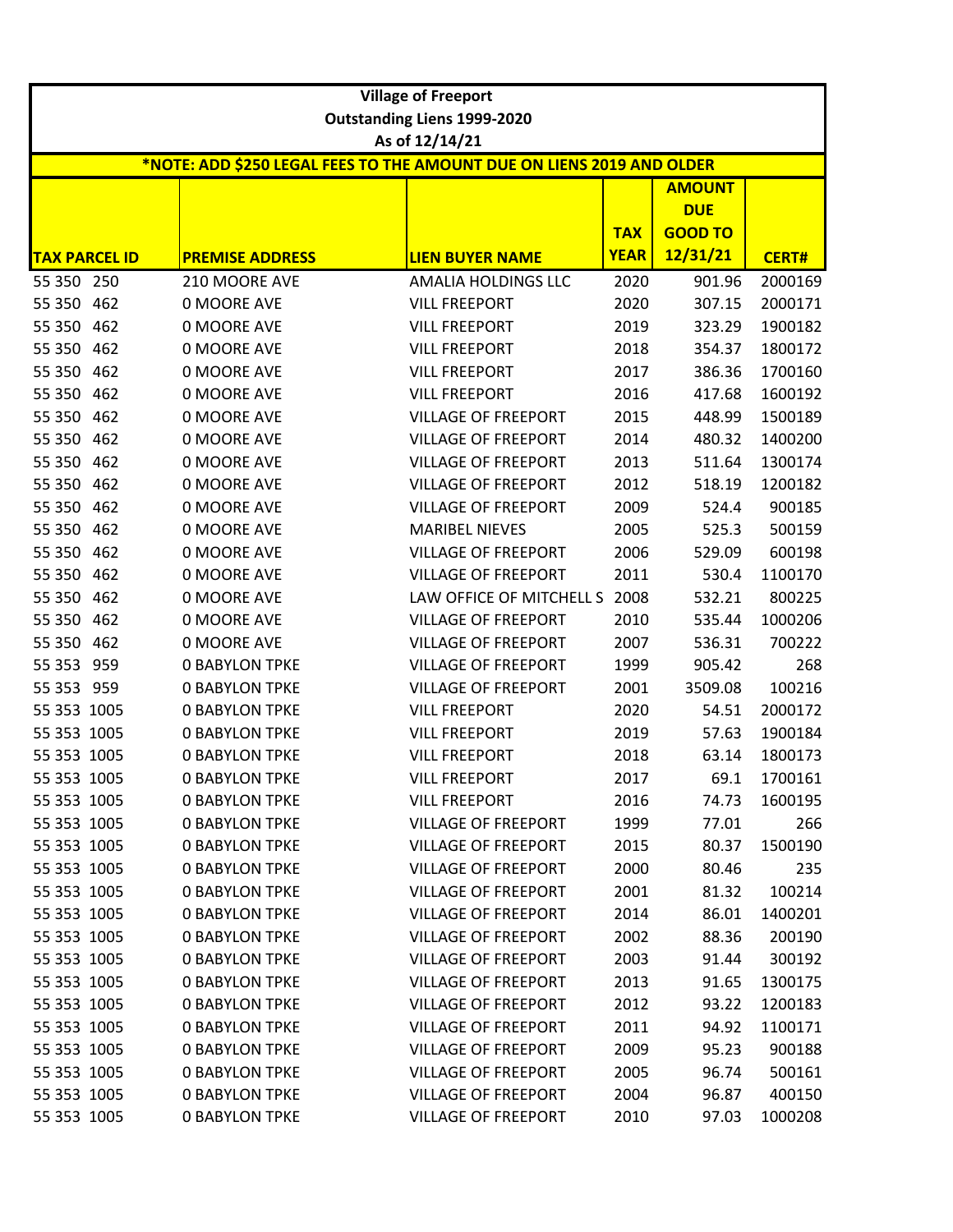| <b>Outstanding Liens 1999-2020</b><br>As of 12/14/21<br>*NOTE: ADD \$250 LEGAL FEES TO THE AMOUNT DUE ON LIENS 2019 AND OLDER<br><b>AMOUNT</b><br><b>DUE</b><br><b>GOOD TO</b><br><b>TAX</b><br>12/31/21<br><b>YEAR</b><br><b>TAX PARCEL ID</b><br><b>PREMISE ADDRESS</b><br><b>LIEN BUYER NAME</b><br><b>CERT#</b><br>2008<br>800227<br>55 353 1005<br><b>0 BABYLON TPKE</b><br><b>VILLAGE OF FREEPORT</b><br>97.23<br>55 353 1005<br><b>0 BABYLON TPKE</b><br><b>VILLAGE OF FREEPORT</b><br>2006<br>97.83<br>600200<br>55 353 1005<br>700224<br><b>0 BABYLON TPKE</b><br>MOORING SECURED LIQUID<br>2007<br>98.86<br>55 355 1011<br>94 SAGAMORE ST<br>AMALIA HOLDINGS LLC<br>2020<br>5439.09<br>2000174<br>55 355 1062<br><b>0 BEDFORD AVE</b><br><b>VILLAGE OF FREEPORT</b><br>2015<br>567.21<br>1500193<br>600203<br>55 355 1062<br><b>0 BEDFORD AVE</b><br><b>VILLAGE OF FREEPORT</b><br>2006<br>1209.6<br>55 355 1062<br>2020<br>2000175<br><b>0 BEDFORD AVE</b><br><b>VILL FREEPORT</b><br>1761.27<br>55 355 1062<br><b>0 BEDFORD AVE</b><br><b>VILLAGE OF FREEPORT</b><br>2007<br>1765.71<br>700228<br>55 355 1062<br>2012<br>1200188<br><b>0 BEDFORD AVE</b><br><b>VILLAGE OF FREEPORT</b><br>2059.58<br>55 355 1062<br><b>0 BEDFORD AVE</b><br>SAO MUI SO<br>2018<br>1800175<br>2132.19<br>55 355 1062<br><b>0 BEDFORD AVE</b><br><b>VILLAGE OF FREEPORT</b><br>2014<br>1400205<br>2252.45<br>55 355 1062<br><b>0 BEDFORD AVE</b><br><b>VILLAGE OF FREEPORT</b><br>2013<br>1300179<br>2951.97<br>55 355 1062<br><b>0 BEDFORD AVE</b><br><b>VILLAGE OF FREEPORT</b><br>2011<br>1100177<br>2959.36<br>55 355 1062<br>2009<br><b>0 BEDFORD AVE</b><br><b>VILLAGE OF FREEPORT</b><br>3028.29<br>900191<br>55 355 1062<br>MEDCOR HOLDING CO<br>2008<br>800234<br><b>0 BEDFORD AVE</b><br>3033.99<br>55 355 1062<br><b>ROBERT R FISENNE</b><br>2019<br>3516.63<br>1900188<br><b>0 BEDFORD AVE</b><br>55 355 1062<br><b>0 BEDFORD AVE</b><br><b>VILLAGE OF FREEPORT</b><br>2002<br>3713.15<br>200192<br>55 355 1062<br><b>0 BEDFORD AVE</b><br>2016<br>1600197<br>PMB RETIREMENT PLAN<br>3939.28<br>55 355 1062<br><b>VILLAGE OF FREEPORT</b><br><b>0 BEDFORD AVE</b><br>1999<br>4208.1<br>271<br>55 355 1062<br><b>0 BEDFORD AVE</b><br><b>VILLAGE OF FREEPORT</b><br>2003<br>4222.08<br>300193<br>55 355 1062<br><b>0 BEDFORD AVE</b><br><b>KAREN PATTON</b><br>2017<br>4607.5<br>1700163<br>55 355 1062<br><b>0 BEDFORD AVE</b><br><b>VILLAGE OF FREEPORT</b><br>2010<br>5034.41<br>1000212<br>55 355 1062<br>2001<br>5538.52<br>100220<br><b>0 BEDFORD AVE</b><br><b>VILLAGE OF FREEPORT</b><br>55 355 1062<br><b>0 BEDFORD AVE</b><br><b>VILLAGE OF FREEPORT</b><br>2000<br>242<br>6107.57<br>276 N COLUMBUS AVE<br><b>BR MADISON</b><br>2019<br>1900190<br>5774.14<br>276 N COLUMBUS AVE<br>PMB RETIREMENT PLAN<br>1700165<br>2017<br>7931.53<br>276 N COLUMBUS AVE<br>LANE GARDEN PROPERTY<br>2020<br>19359.85<br>2000177<br>55 357 872<br>188 INDEPENDENCE AVE<br><b>BO CHANG</b><br>2019<br>3359.54<br>1900191<br>55 361 853<br>303 N COLUMBUS AVE<br><b>ACQUA CAPITAL LLC</b><br>2019<br>13470.22<br>1900197<br>55 361 853<br>303 N COLUMBUS AVE<br>MANNING REALTY, A RIGP<br>2020<br>16529.35<br>2000183<br>55 363 663<br>358 N MAIN ST<br>LANE GARDEN PROPERTY<br>2019<br>8005.87<br>1900201<br>55 363 21<br>75 STEVENS ST<br><b>VILLAGE OF FREEPORT</b><br>2001<br>4579.32<br>100239<br>55 363 21<br>PROVIDENCE REALTY HOLDI<br>2005<br>500178<br>75 STEVENS ST<br>5019.72<br><b>VILLAGE OF FREEPORT</b><br>55 363 21<br>75 STEVENS ST<br>2002<br>6113.99<br>200202<br>55 364 2<br>108 STEVENS ST<br><b>CEDARCREST FUND LP</b><br>2006<br>600219<br>2942.55<br>55 364 2<br>108 STEVENS ST<br><b>CIVIL PROCESS SERVICES</b><br>2005<br>500180<br>3007.74<br>55 364 2<br>108 STEVENS ST<br><b>VILLAGE OF FREEPORT</b><br>1999<br>3726.43<br>299 |            |                | <b>Village of Freeport</b> |      |         |        |  |  |  |
|--------------------------------------------------------------------------------------------------------------------------------------------------------------------------------------------------------------------------------------------------------------------------------------------------------------------------------------------------------------------------------------------------------------------------------------------------------------------------------------------------------------------------------------------------------------------------------------------------------------------------------------------------------------------------------------------------------------------------------------------------------------------------------------------------------------------------------------------------------------------------------------------------------------------------------------------------------------------------------------------------------------------------------------------------------------------------------------------------------------------------------------------------------------------------------------------------------------------------------------------------------------------------------------------------------------------------------------------------------------------------------------------------------------------------------------------------------------------------------------------------------------------------------------------------------------------------------------------------------------------------------------------------------------------------------------------------------------------------------------------------------------------------------------------------------------------------------------------------------------------------------------------------------------------------------------------------------------------------------------------------------------------------------------------------------------------------------------------------------------------------------------------------------------------------------------------------------------------------------------------------------------------------------------------------------------------------------------------------------------------------------------------------------------------------------------------------------------------------------------------------------------------------------------------------------------------------------------------------------------------------------------------------------------------------------------------------------------------------------------------------------------------------------------------------------------------------------------------------------------------------------------------------------------------------------------------------------------------------------------------------------------------------------------------------------------------------------------------------------------------------------------------------------------------------------------------------------------------------------------------------------------------------------------------------------------------------------------------------------------------------------------------------------------------------------------------------------------------------------------------------------------------------------------------------------------------------------------------------------------------------------------------------------------------------------------------------------------------------------------------------------------------------------------------------------------------------------------------------------------|------------|----------------|----------------------------|------|---------|--------|--|--|--|
|                                                                                                                                                                                                                                                                                                                                                                                                                                                                                                                                                                                                                                                                                                                                                                                                                                                                                                                                                                                                                                                                                                                                                                                                                                                                                                                                                                                                                                                                                                                                                                                                                                                                                                                                                                                                                                                                                                                                                                                                                                                                                                                                                                                                                                                                                                                                                                                                                                                                                                                                                                                                                                                                                                                                                                                                                                                                                                                                                                                                                                                                                                                                                                                                                                                                                                                                                                                                                                                                                                                                                                                                                                                                                                                                                                                                                                                              |            |                |                            |      |         |        |  |  |  |
|                                                                                                                                                                                                                                                                                                                                                                                                                                                                                                                                                                                                                                                                                                                                                                                                                                                                                                                                                                                                                                                                                                                                                                                                                                                                                                                                                                                                                                                                                                                                                                                                                                                                                                                                                                                                                                                                                                                                                                                                                                                                                                                                                                                                                                                                                                                                                                                                                                                                                                                                                                                                                                                                                                                                                                                                                                                                                                                                                                                                                                                                                                                                                                                                                                                                                                                                                                                                                                                                                                                                                                                                                                                                                                                                                                                                                                                              |            |                |                            |      |         |        |  |  |  |
|                                                                                                                                                                                                                                                                                                                                                                                                                                                                                                                                                                                                                                                                                                                                                                                                                                                                                                                                                                                                                                                                                                                                                                                                                                                                                                                                                                                                                                                                                                                                                                                                                                                                                                                                                                                                                                                                                                                                                                                                                                                                                                                                                                                                                                                                                                                                                                                                                                                                                                                                                                                                                                                                                                                                                                                                                                                                                                                                                                                                                                                                                                                                                                                                                                                                                                                                                                                                                                                                                                                                                                                                                                                                                                                                                                                                                                                              |            |                |                            |      |         |        |  |  |  |
|                                                                                                                                                                                                                                                                                                                                                                                                                                                                                                                                                                                                                                                                                                                                                                                                                                                                                                                                                                                                                                                                                                                                                                                                                                                                                                                                                                                                                                                                                                                                                                                                                                                                                                                                                                                                                                                                                                                                                                                                                                                                                                                                                                                                                                                                                                                                                                                                                                                                                                                                                                                                                                                                                                                                                                                                                                                                                                                                                                                                                                                                                                                                                                                                                                                                                                                                                                                                                                                                                                                                                                                                                                                                                                                                                                                                                                                              |            |                |                            |      |         |        |  |  |  |
|                                                                                                                                                                                                                                                                                                                                                                                                                                                                                                                                                                                                                                                                                                                                                                                                                                                                                                                                                                                                                                                                                                                                                                                                                                                                                                                                                                                                                                                                                                                                                                                                                                                                                                                                                                                                                                                                                                                                                                                                                                                                                                                                                                                                                                                                                                                                                                                                                                                                                                                                                                                                                                                                                                                                                                                                                                                                                                                                                                                                                                                                                                                                                                                                                                                                                                                                                                                                                                                                                                                                                                                                                                                                                                                                                                                                                                                              |            |                |                            |      |         |        |  |  |  |
|                                                                                                                                                                                                                                                                                                                                                                                                                                                                                                                                                                                                                                                                                                                                                                                                                                                                                                                                                                                                                                                                                                                                                                                                                                                                                                                                                                                                                                                                                                                                                                                                                                                                                                                                                                                                                                                                                                                                                                                                                                                                                                                                                                                                                                                                                                                                                                                                                                                                                                                                                                                                                                                                                                                                                                                                                                                                                                                                                                                                                                                                                                                                                                                                                                                                                                                                                                                                                                                                                                                                                                                                                                                                                                                                                                                                                                                              |            |                |                            |      |         |        |  |  |  |
|                                                                                                                                                                                                                                                                                                                                                                                                                                                                                                                                                                                                                                                                                                                                                                                                                                                                                                                                                                                                                                                                                                                                                                                                                                                                                                                                                                                                                                                                                                                                                                                                                                                                                                                                                                                                                                                                                                                                                                                                                                                                                                                                                                                                                                                                                                                                                                                                                                                                                                                                                                                                                                                                                                                                                                                                                                                                                                                                                                                                                                                                                                                                                                                                                                                                                                                                                                                                                                                                                                                                                                                                                                                                                                                                                                                                                                                              |            |                |                            |      |         |        |  |  |  |
|                                                                                                                                                                                                                                                                                                                                                                                                                                                                                                                                                                                                                                                                                                                                                                                                                                                                                                                                                                                                                                                                                                                                                                                                                                                                                                                                                                                                                                                                                                                                                                                                                                                                                                                                                                                                                                                                                                                                                                                                                                                                                                                                                                                                                                                                                                                                                                                                                                                                                                                                                                                                                                                                                                                                                                                                                                                                                                                                                                                                                                                                                                                                                                                                                                                                                                                                                                                                                                                                                                                                                                                                                                                                                                                                                                                                                                                              |            |                |                            |      |         |        |  |  |  |
|                                                                                                                                                                                                                                                                                                                                                                                                                                                                                                                                                                                                                                                                                                                                                                                                                                                                                                                                                                                                                                                                                                                                                                                                                                                                                                                                                                                                                                                                                                                                                                                                                                                                                                                                                                                                                                                                                                                                                                                                                                                                                                                                                                                                                                                                                                                                                                                                                                                                                                                                                                                                                                                                                                                                                                                                                                                                                                                                                                                                                                                                                                                                                                                                                                                                                                                                                                                                                                                                                                                                                                                                                                                                                                                                                                                                                                                              |            |                |                            |      |         |        |  |  |  |
|                                                                                                                                                                                                                                                                                                                                                                                                                                                                                                                                                                                                                                                                                                                                                                                                                                                                                                                                                                                                                                                                                                                                                                                                                                                                                                                                                                                                                                                                                                                                                                                                                                                                                                                                                                                                                                                                                                                                                                                                                                                                                                                                                                                                                                                                                                                                                                                                                                                                                                                                                                                                                                                                                                                                                                                                                                                                                                                                                                                                                                                                                                                                                                                                                                                                                                                                                                                                                                                                                                                                                                                                                                                                                                                                                                                                                                                              |            |                |                            |      |         |        |  |  |  |
|                                                                                                                                                                                                                                                                                                                                                                                                                                                                                                                                                                                                                                                                                                                                                                                                                                                                                                                                                                                                                                                                                                                                                                                                                                                                                                                                                                                                                                                                                                                                                                                                                                                                                                                                                                                                                                                                                                                                                                                                                                                                                                                                                                                                                                                                                                                                                                                                                                                                                                                                                                                                                                                                                                                                                                                                                                                                                                                                                                                                                                                                                                                                                                                                                                                                                                                                                                                                                                                                                                                                                                                                                                                                                                                                                                                                                                                              |            |                |                            |      |         |        |  |  |  |
|                                                                                                                                                                                                                                                                                                                                                                                                                                                                                                                                                                                                                                                                                                                                                                                                                                                                                                                                                                                                                                                                                                                                                                                                                                                                                                                                                                                                                                                                                                                                                                                                                                                                                                                                                                                                                                                                                                                                                                                                                                                                                                                                                                                                                                                                                                                                                                                                                                                                                                                                                                                                                                                                                                                                                                                                                                                                                                                                                                                                                                                                                                                                                                                                                                                                                                                                                                                                                                                                                                                                                                                                                                                                                                                                                                                                                                                              |            |                |                            |      |         |        |  |  |  |
|                                                                                                                                                                                                                                                                                                                                                                                                                                                                                                                                                                                                                                                                                                                                                                                                                                                                                                                                                                                                                                                                                                                                                                                                                                                                                                                                                                                                                                                                                                                                                                                                                                                                                                                                                                                                                                                                                                                                                                                                                                                                                                                                                                                                                                                                                                                                                                                                                                                                                                                                                                                                                                                                                                                                                                                                                                                                                                                                                                                                                                                                                                                                                                                                                                                                                                                                                                                                                                                                                                                                                                                                                                                                                                                                                                                                                                                              |            |                |                            |      |         |        |  |  |  |
|                                                                                                                                                                                                                                                                                                                                                                                                                                                                                                                                                                                                                                                                                                                                                                                                                                                                                                                                                                                                                                                                                                                                                                                                                                                                                                                                                                                                                                                                                                                                                                                                                                                                                                                                                                                                                                                                                                                                                                                                                                                                                                                                                                                                                                                                                                                                                                                                                                                                                                                                                                                                                                                                                                                                                                                                                                                                                                                                                                                                                                                                                                                                                                                                                                                                                                                                                                                                                                                                                                                                                                                                                                                                                                                                                                                                                                                              |            |                |                            |      |         |        |  |  |  |
|                                                                                                                                                                                                                                                                                                                                                                                                                                                                                                                                                                                                                                                                                                                                                                                                                                                                                                                                                                                                                                                                                                                                                                                                                                                                                                                                                                                                                                                                                                                                                                                                                                                                                                                                                                                                                                                                                                                                                                                                                                                                                                                                                                                                                                                                                                                                                                                                                                                                                                                                                                                                                                                                                                                                                                                                                                                                                                                                                                                                                                                                                                                                                                                                                                                                                                                                                                                                                                                                                                                                                                                                                                                                                                                                                                                                                                                              |            |                |                            |      |         |        |  |  |  |
|                                                                                                                                                                                                                                                                                                                                                                                                                                                                                                                                                                                                                                                                                                                                                                                                                                                                                                                                                                                                                                                                                                                                                                                                                                                                                                                                                                                                                                                                                                                                                                                                                                                                                                                                                                                                                                                                                                                                                                                                                                                                                                                                                                                                                                                                                                                                                                                                                                                                                                                                                                                                                                                                                                                                                                                                                                                                                                                                                                                                                                                                                                                                                                                                                                                                                                                                                                                                                                                                                                                                                                                                                                                                                                                                                                                                                                                              |            |                |                            |      |         |        |  |  |  |
|                                                                                                                                                                                                                                                                                                                                                                                                                                                                                                                                                                                                                                                                                                                                                                                                                                                                                                                                                                                                                                                                                                                                                                                                                                                                                                                                                                                                                                                                                                                                                                                                                                                                                                                                                                                                                                                                                                                                                                                                                                                                                                                                                                                                                                                                                                                                                                                                                                                                                                                                                                                                                                                                                                                                                                                                                                                                                                                                                                                                                                                                                                                                                                                                                                                                                                                                                                                                                                                                                                                                                                                                                                                                                                                                                                                                                                                              |            |                |                            |      |         |        |  |  |  |
|                                                                                                                                                                                                                                                                                                                                                                                                                                                                                                                                                                                                                                                                                                                                                                                                                                                                                                                                                                                                                                                                                                                                                                                                                                                                                                                                                                                                                                                                                                                                                                                                                                                                                                                                                                                                                                                                                                                                                                                                                                                                                                                                                                                                                                                                                                                                                                                                                                                                                                                                                                                                                                                                                                                                                                                                                                                                                                                                                                                                                                                                                                                                                                                                                                                                                                                                                                                                                                                                                                                                                                                                                                                                                                                                                                                                                                                              |            |                |                            |      |         |        |  |  |  |
|                                                                                                                                                                                                                                                                                                                                                                                                                                                                                                                                                                                                                                                                                                                                                                                                                                                                                                                                                                                                                                                                                                                                                                                                                                                                                                                                                                                                                                                                                                                                                                                                                                                                                                                                                                                                                                                                                                                                                                                                                                                                                                                                                                                                                                                                                                                                                                                                                                                                                                                                                                                                                                                                                                                                                                                                                                                                                                                                                                                                                                                                                                                                                                                                                                                                                                                                                                                                                                                                                                                                                                                                                                                                                                                                                                                                                                                              |            |                |                            |      |         |        |  |  |  |
|                                                                                                                                                                                                                                                                                                                                                                                                                                                                                                                                                                                                                                                                                                                                                                                                                                                                                                                                                                                                                                                                                                                                                                                                                                                                                                                                                                                                                                                                                                                                                                                                                                                                                                                                                                                                                                                                                                                                                                                                                                                                                                                                                                                                                                                                                                                                                                                                                                                                                                                                                                                                                                                                                                                                                                                                                                                                                                                                                                                                                                                                                                                                                                                                                                                                                                                                                                                                                                                                                                                                                                                                                                                                                                                                                                                                                                                              |            |                |                            |      |         |        |  |  |  |
|                                                                                                                                                                                                                                                                                                                                                                                                                                                                                                                                                                                                                                                                                                                                                                                                                                                                                                                                                                                                                                                                                                                                                                                                                                                                                                                                                                                                                                                                                                                                                                                                                                                                                                                                                                                                                                                                                                                                                                                                                                                                                                                                                                                                                                                                                                                                                                                                                                                                                                                                                                                                                                                                                                                                                                                                                                                                                                                                                                                                                                                                                                                                                                                                                                                                                                                                                                                                                                                                                                                                                                                                                                                                                                                                                                                                                                                              |            |                |                            |      |         |        |  |  |  |
|                                                                                                                                                                                                                                                                                                                                                                                                                                                                                                                                                                                                                                                                                                                                                                                                                                                                                                                                                                                                                                                                                                                                                                                                                                                                                                                                                                                                                                                                                                                                                                                                                                                                                                                                                                                                                                                                                                                                                                                                                                                                                                                                                                                                                                                                                                                                                                                                                                                                                                                                                                                                                                                                                                                                                                                                                                                                                                                                                                                                                                                                                                                                                                                                                                                                                                                                                                                                                                                                                                                                                                                                                                                                                                                                                                                                                                                              |            |                |                            |      |         |        |  |  |  |
|                                                                                                                                                                                                                                                                                                                                                                                                                                                                                                                                                                                                                                                                                                                                                                                                                                                                                                                                                                                                                                                                                                                                                                                                                                                                                                                                                                                                                                                                                                                                                                                                                                                                                                                                                                                                                                                                                                                                                                                                                                                                                                                                                                                                                                                                                                                                                                                                                                                                                                                                                                                                                                                                                                                                                                                                                                                                                                                                                                                                                                                                                                                                                                                                                                                                                                                                                                                                                                                                                                                                                                                                                                                                                                                                                                                                                                                              |            |                |                            |      |         |        |  |  |  |
|                                                                                                                                                                                                                                                                                                                                                                                                                                                                                                                                                                                                                                                                                                                                                                                                                                                                                                                                                                                                                                                                                                                                                                                                                                                                                                                                                                                                                                                                                                                                                                                                                                                                                                                                                                                                                                                                                                                                                                                                                                                                                                                                                                                                                                                                                                                                                                                                                                                                                                                                                                                                                                                                                                                                                                                                                                                                                                                                                                                                                                                                                                                                                                                                                                                                                                                                                                                                                                                                                                                                                                                                                                                                                                                                                                                                                                                              |            |                |                            |      |         |        |  |  |  |
|                                                                                                                                                                                                                                                                                                                                                                                                                                                                                                                                                                                                                                                                                                                                                                                                                                                                                                                                                                                                                                                                                                                                                                                                                                                                                                                                                                                                                                                                                                                                                                                                                                                                                                                                                                                                                                                                                                                                                                                                                                                                                                                                                                                                                                                                                                                                                                                                                                                                                                                                                                                                                                                                                                                                                                                                                                                                                                                                                                                                                                                                                                                                                                                                                                                                                                                                                                                                                                                                                                                                                                                                                                                                                                                                                                                                                                                              |            |                |                            |      |         |        |  |  |  |
|                                                                                                                                                                                                                                                                                                                                                                                                                                                                                                                                                                                                                                                                                                                                                                                                                                                                                                                                                                                                                                                                                                                                                                                                                                                                                                                                                                                                                                                                                                                                                                                                                                                                                                                                                                                                                                                                                                                                                                                                                                                                                                                                                                                                                                                                                                                                                                                                                                                                                                                                                                                                                                                                                                                                                                                                                                                                                                                                                                                                                                                                                                                                                                                                                                                                                                                                                                                                                                                                                                                                                                                                                                                                                                                                                                                                                                                              |            |                |                            |      |         |        |  |  |  |
|                                                                                                                                                                                                                                                                                                                                                                                                                                                                                                                                                                                                                                                                                                                                                                                                                                                                                                                                                                                                                                                                                                                                                                                                                                                                                                                                                                                                                                                                                                                                                                                                                                                                                                                                                                                                                                                                                                                                                                                                                                                                                                                                                                                                                                                                                                                                                                                                                                                                                                                                                                                                                                                                                                                                                                                                                                                                                                                                                                                                                                                                                                                                                                                                                                                                                                                                                                                                                                                                                                                                                                                                                                                                                                                                                                                                                                                              |            |                |                            |      |         |        |  |  |  |
|                                                                                                                                                                                                                                                                                                                                                                                                                                                                                                                                                                                                                                                                                                                                                                                                                                                                                                                                                                                                                                                                                                                                                                                                                                                                                                                                                                                                                                                                                                                                                                                                                                                                                                                                                                                                                                                                                                                                                                                                                                                                                                                                                                                                                                                                                                                                                                                                                                                                                                                                                                                                                                                                                                                                                                                                                                                                                                                                                                                                                                                                                                                                                                                                                                                                                                                                                                                                                                                                                                                                                                                                                                                                                                                                                                                                                                                              |            |                |                            |      |         |        |  |  |  |
|                                                                                                                                                                                                                                                                                                                                                                                                                                                                                                                                                                                                                                                                                                                                                                                                                                                                                                                                                                                                                                                                                                                                                                                                                                                                                                                                                                                                                                                                                                                                                                                                                                                                                                                                                                                                                                                                                                                                                                                                                                                                                                                                                                                                                                                                                                                                                                                                                                                                                                                                                                                                                                                                                                                                                                                                                                                                                                                                                                                                                                                                                                                                                                                                                                                                                                                                                                                                                                                                                                                                                                                                                                                                                                                                                                                                                                                              |            |                |                            |      |         |        |  |  |  |
|                                                                                                                                                                                                                                                                                                                                                                                                                                                                                                                                                                                                                                                                                                                                                                                                                                                                                                                                                                                                                                                                                                                                                                                                                                                                                                                                                                                                                                                                                                                                                                                                                                                                                                                                                                                                                                                                                                                                                                                                                                                                                                                                                                                                                                                                                                                                                                                                                                                                                                                                                                                                                                                                                                                                                                                                                                                                                                                                                                                                                                                                                                                                                                                                                                                                                                                                                                                                                                                                                                                                                                                                                                                                                                                                                                                                                                                              |            |                |                            |      |         |        |  |  |  |
|                                                                                                                                                                                                                                                                                                                                                                                                                                                                                                                                                                                                                                                                                                                                                                                                                                                                                                                                                                                                                                                                                                                                                                                                                                                                                                                                                                                                                                                                                                                                                                                                                                                                                                                                                                                                                                                                                                                                                                                                                                                                                                                                                                                                                                                                                                                                                                                                                                                                                                                                                                                                                                                                                                                                                                                                                                                                                                                                                                                                                                                                                                                                                                                                                                                                                                                                                                                                                                                                                                                                                                                                                                                                                                                                                                                                                                                              |            |                |                            |      |         |        |  |  |  |
|                                                                                                                                                                                                                                                                                                                                                                                                                                                                                                                                                                                                                                                                                                                                                                                                                                                                                                                                                                                                                                                                                                                                                                                                                                                                                                                                                                                                                                                                                                                                                                                                                                                                                                                                                                                                                                                                                                                                                                                                                                                                                                                                                                                                                                                                                                                                                                                                                                                                                                                                                                                                                                                                                                                                                                                                                                                                                                                                                                                                                                                                                                                                                                                                                                                                                                                                                                                                                                                                                                                                                                                                                                                                                                                                                                                                                                                              | 55 357 162 |                |                            |      |         |        |  |  |  |
|                                                                                                                                                                                                                                                                                                                                                                                                                                                                                                                                                                                                                                                                                                                                                                                                                                                                                                                                                                                                                                                                                                                                                                                                                                                                                                                                                                                                                                                                                                                                                                                                                                                                                                                                                                                                                                                                                                                                                                                                                                                                                                                                                                                                                                                                                                                                                                                                                                                                                                                                                                                                                                                                                                                                                                                                                                                                                                                                                                                                                                                                                                                                                                                                                                                                                                                                                                                                                                                                                                                                                                                                                                                                                                                                                                                                                                                              | 55 357 162 |                |                            |      |         |        |  |  |  |
|                                                                                                                                                                                                                                                                                                                                                                                                                                                                                                                                                                                                                                                                                                                                                                                                                                                                                                                                                                                                                                                                                                                                                                                                                                                                                                                                                                                                                                                                                                                                                                                                                                                                                                                                                                                                                                                                                                                                                                                                                                                                                                                                                                                                                                                                                                                                                                                                                                                                                                                                                                                                                                                                                                                                                                                                                                                                                                                                                                                                                                                                                                                                                                                                                                                                                                                                                                                                                                                                                                                                                                                                                                                                                                                                                                                                                                                              | 55 357 162 |                |                            |      |         |        |  |  |  |
|                                                                                                                                                                                                                                                                                                                                                                                                                                                                                                                                                                                                                                                                                                                                                                                                                                                                                                                                                                                                                                                                                                                                                                                                                                                                                                                                                                                                                                                                                                                                                                                                                                                                                                                                                                                                                                                                                                                                                                                                                                                                                                                                                                                                                                                                                                                                                                                                                                                                                                                                                                                                                                                                                                                                                                                                                                                                                                                                                                                                                                                                                                                                                                                                                                                                                                                                                                                                                                                                                                                                                                                                                                                                                                                                                                                                                                                              |            |                |                            |      |         |        |  |  |  |
|                                                                                                                                                                                                                                                                                                                                                                                                                                                                                                                                                                                                                                                                                                                                                                                                                                                                                                                                                                                                                                                                                                                                                                                                                                                                                                                                                                                                                                                                                                                                                                                                                                                                                                                                                                                                                                                                                                                                                                                                                                                                                                                                                                                                                                                                                                                                                                                                                                                                                                                                                                                                                                                                                                                                                                                                                                                                                                                                                                                                                                                                                                                                                                                                                                                                                                                                                                                                                                                                                                                                                                                                                                                                                                                                                                                                                                                              |            |                |                            |      |         |        |  |  |  |
|                                                                                                                                                                                                                                                                                                                                                                                                                                                                                                                                                                                                                                                                                                                                                                                                                                                                                                                                                                                                                                                                                                                                                                                                                                                                                                                                                                                                                                                                                                                                                                                                                                                                                                                                                                                                                                                                                                                                                                                                                                                                                                                                                                                                                                                                                                                                                                                                                                                                                                                                                                                                                                                                                                                                                                                                                                                                                                                                                                                                                                                                                                                                                                                                                                                                                                                                                                                                                                                                                                                                                                                                                                                                                                                                                                                                                                                              |            |                |                            |      |         |        |  |  |  |
|                                                                                                                                                                                                                                                                                                                                                                                                                                                                                                                                                                                                                                                                                                                                                                                                                                                                                                                                                                                                                                                                                                                                                                                                                                                                                                                                                                                                                                                                                                                                                                                                                                                                                                                                                                                                                                                                                                                                                                                                                                                                                                                                                                                                                                                                                                                                                                                                                                                                                                                                                                                                                                                                                                                                                                                                                                                                                                                                                                                                                                                                                                                                                                                                                                                                                                                                                                                                                                                                                                                                                                                                                                                                                                                                                                                                                                                              |            |                |                            |      |         |        |  |  |  |
|                                                                                                                                                                                                                                                                                                                                                                                                                                                                                                                                                                                                                                                                                                                                                                                                                                                                                                                                                                                                                                                                                                                                                                                                                                                                                                                                                                                                                                                                                                                                                                                                                                                                                                                                                                                                                                                                                                                                                                                                                                                                                                                                                                                                                                                                                                                                                                                                                                                                                                                                                                                                                                                                                                                                                                                                                                                                                                                                                                                                                                                                                                                                                                                                                                                                                                                                                                                                                                                                                                                                                                                                                                                                                                                                                                                                                                                              |            |                |                            |      |         |        |  |  |  |
|                                                                                                                                                                                                                                                                                                                                                                                                                                                                                                                                                                                                                                                                                                                                                                                                                                                                                                                                                                                                                                                                                                                                                                                                                                                                                                                                                                                                                                                                                                                                                                                                                                                                                                                                                                                                                                                                                                                                                                                                                                                                                                                                                                                                                                                                                                                                                                                                                                                                                                                                                                                                                                                                                                                                                                                                                                                                                                                                                                                                                                                                                                                                                                                                                                                                                                                                                                                                                                                                                                                                                                                                                                                                                                                                                                                                                                                              |            |                |                            |      |         |        |  |  |  |
|                                                                                                                                                                                                                                                                                                                                                                                                                                                                                                                                                                                                                                                                                                                                                                                                                                                                                                                                                                                                                                                                                                                                                                                                                                                                                                                                                                                                                                                                                                                                                                                                                                                                                                                                                                                                                                                                                                                                                                                                                                                                                                                                                                                                                                                                                                                                                                                                                                                                                                                                                                                                                                                                                                                                                                                                                                                                                                                                                                                                                                                                                                                                                                                                                                                                                                                                                                                                                                                                                                                                                                                                                                                                                                                                                                                                                                                              |            |                |                            |      |         |        |  |  |  |
|                                                                                                                                                                                                                                                                                                                                                                                                                                                                                                                                                                                                                                                                                                                                                                                                                                                                                                                                                                                                                                                                                                                                                                                                                                                                                                                                                                                                                                                                                                                                                                                                                                                                                                                                                                                                                                                                                                                                                                                                                                                                                                                                                                                                                                                                                                                                                                                                                                                                                                                                                                                                                                                                                                                                                                                                                                                                                                                                                                                                                                                                                                                                                                                                                                                                                                                                                                                                                                                                                                                                                                                                                                                                                                                                                                                                                                                              |            |                |                            |      |         |        |  |  |  |
|                                                                                                                                                                                                                                                                                                                                                                                                                                                                                                                                                                                                                                                                                                                                                                                                                                                                                                                                                                                                                                                                                                                                                                                                                                                                                                                                                                                                                                                                                                                                                                                                                                                                                                                                                                                                                                                                                                                                                                                                                                                                                                                                                                                                                                                                                                                                                                                                                                                                                                                                                                                                                                                                                                                                                                                                                                                                                                                                                                                                                                                                                                                                                                                                                                                                                                                                                                                                                                                                                                                                                                                                                                                                                                                                                                                                                                                              |            |                |                            |      |         |        |  |  |  |
|                                                                                                                                                                                                                                                                                                                                                                                                                                                                                                                                                                                                                                                                                                                                                                                                                                                                                                                                                                                                                                                                                                                                                                                                                                                                                                                                                                                                                                                                                                                                                                                                                                                                                                                                                                                                                                                                                                                                                                                                                                                                                                                                                                                                                                                                                                                                                                                                                                                                                                                                                                                                                                                                                                                                                                                                                                                                                                                                                                                                                                                                                                                                                                                                                                                                                                                                                                                                                                                                                                                                                                                                                                                                                                                                                                                                                                                              |            |                |                            |      |         |        |  |  |  |
|                                                                                                                                                                                                                                                                                                                                                                                                                                                                                                                                                                                                                                                                                                                                                                                                                                                                                                                                                                                                                                                                                                                                                                                                                                                                                                                                                                                                                                                                                                                                                                                                                                                                                                                                                                                                                                                                                                                                                                                                                                                                                                                                                                                                                                                                                                                                                                                                                                                                                                                                                                                                                                                                                                                                                                                                                                                                                                                                                                                                                                                                                                                                                                                                                                                                                                                                                                                                                                                                                                                                                                                                                                                                                                                                                                                                                                                              | 55 364 2   | 108 STEVENS ST | <b>VILLAGE OF FREEPORT</b> | 2002 | 4769.39 | 200206 |  |  |  |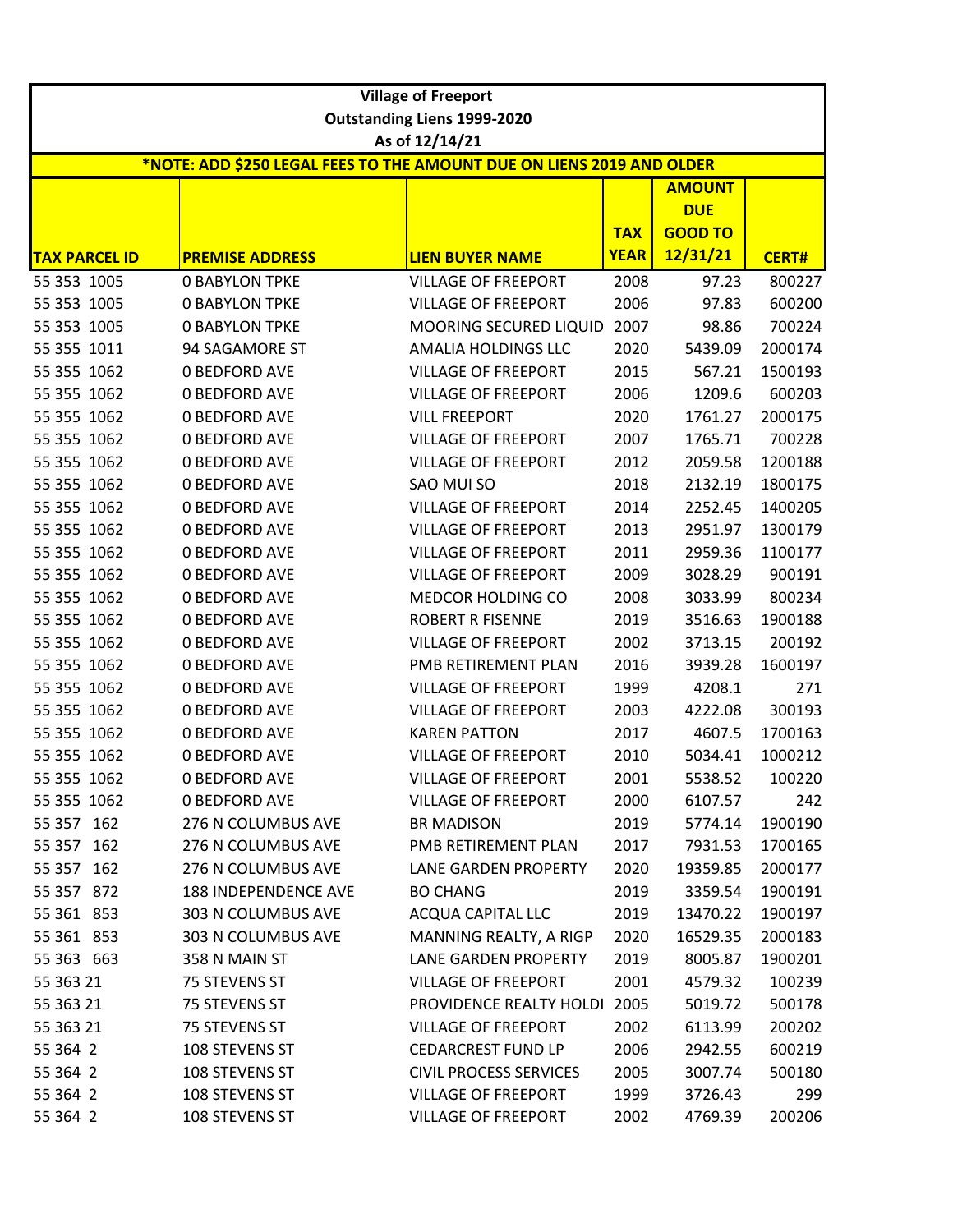|                                                                                         | <b>Village of Freeport</b> |                                    |             |                             |              |  |  |  |
|-----------------------------------------------------------------------------------------|----------------------------|------------------------------------|-------------|-----------------------------|--------------|--|--|--|
|                                                                                         |                            | <b>Outstanding Liens 1999-2020</b> |             |                             |              |  |  |  |
| As of 12/14/21<br>*NOTE: ADD \$250 LEGAL FEES TO THE AMOUNT DUE ON LIENS 2019 AND OLDER |                            |                                    |             |                             |              |  |  |  |
|                                                                                         |                            |                                    |             |                             |              |  |  |  |
|                                                                                         |                            |                                    |             | <b>AMOUNT</b><br><b>DUE</b> |              |  |  |  |
|                                                                                         |                            |                                    | <b>TAX</b>  | <b>GOOD TO</b>              |              |  |  |  |
| <b>TAX PARCEL ID</b>                                                                    | <b>PREMISE ADDRESS</b>     | <b>LIEN BUYER NAME</b>             | <b>YEAR</b> | 12/31/21                    | <b>CERT#</b> |  |  |  |
| 55 364 2                                                                                | 108 STEVENS ST             | <b>VILLAGE OF FREEPORT</b>         | 2008        | 5043.38                     | 800253       |  |  |  |
| 55 364 2                                                                                | 108 STEVENS ST             | <b>CEDARCREST FUND LP</b>          | 2007        | 6153.23                     | 700246       |  |  |  |
| 55 364 2                                                                                | 108 STEVENS ST             | <b>VILLAGE OF FREEPORT</b>         | 2009        | 7300.63                     | 900207       |  |  |  |
| 55 364 2                                                                                | 108 STEVENS ST             | <b>CIVIL PROCESS SERVICES</b>      | 2004        | 7694.69                     | 400169       |  |  |  |
| 55 364 2                                                                                | 108 STEVENS ST             | <b>VILLAGE OF FREEPORT</b>         | 2003        | 8563.63                     | 300206       |  |  |  |
| 55 364 2                                                                                | 108 STEVENS ST             | <b>VILLAGE OF FREEPORT</b>         | 2001        | 9309.07                     | 100244       |  |  |  |
| 55 364 2                                                                                | 108 STEVENS ST             | <b>VILLAGE OF FREEPORT</b>         | 2000        | 13104.89                    | 268          |  |  |  |
| 55 365<br>782                                                                           | 18 LAFAYETTE PL            | <b>WESCAL</b>                      | 2019        | 5751.53                     | 1900205      |  |  |  |
| 55 369<br>735                                                                           | <b>0 LEONARD AVE</b>       | <b>VILL FREEPORT</b>               | 2020        | 54.51                       | 2000189      |  |  |  |
| 55 369 735                                                                              | <b>0 LEONARD AVE</b>       | <b>VILL FREEPORT</b>               | 2019        | 57.63                       | 1900207      |  |  |  |
| 55 369<br>735                                                                           | <b>0 LEONARD AVE</b>       | <b>VILL FREEPORT</b>               | 2018        | 63.14                       | 1800191      |  |  |  |
| 55 369<br>735                                                                           | <b>0 LEONARD AVE</b>       | <b>VILL FREEPORT</b>               | 2017        | 69.1                        | 1700184      |  |  |  |
| 55 369<br>735                                                                           | <b>0 LEONARD AVE</b>       | <b>VILL FREEPORT</b>               | 2016        | 74.73                       | 1600219      |  |  |  |
| 735<br>55 369                                                                           | <b>0 LEONARD AVE</b>       | <b>VILLAGE OF FREEPORT</b>         | 1999        | 77.01                       | 324          |  |  |  |
| 55 369<br>735                                                                           | <b>0 LEONARD AVE</b>       | <b>VILLAGE OF FREEPORT</b>         | 2015        | 80.37                       | 1500216      |  |  |  |
| 55 369<br>735                                                                           | <b>0 LEONARD AVE</b>       | <b>VILLAGE OF FREEPORT</b>         | 2000        | 80.46                       | 290          |  |  |  |
| 55 369<br>735                                                                           | <b>0 LEONARD AVE</b>       | <b>VILLAGE OF FREEPORT</b>         | 2001        | 81.32                       | 100261       |  |  |  |
| 55 369<br>735                                                                           | <b>0 LEONARD AVE</b>       | <b>VILLAGE OF FREEPORT</b>         | 2014        | 86.01                       | 1400234      |  |  |  |
| 55 369<br>735                                                                           | <b>0 LEONARD AVE</b>       | <b>VILLAGE OF FREEPORT</b>         | 2002        | 88.36                       | 200226       |  |  |  |
| 55 3 69<br>735                                                                          | <b>0 LEONARD AVE</b>       | <b>VILLAGE OF FREEPORT</b>         | 2003        | 91.44                       | 300219       |  |  |  |
| 55 369<br>735                                                                           | <b>0 LEONARD AVE</b>       | <b>VILLAGE OF FREEPORT</b>         | 2013        | 91.65                       | 1300211      |  |  |  |
| 55 369 735                                                                              | <b>0 LEONARD AVE</b>       | <b>VILLAGE OF FREEPORT</b>         | 2012        | 93.22                       | 1200213      |  |  |  |
| 55 369 735                                                                              | <b>0 LEONARD AVE</b>       | <b>VILLAGE OF FREEPORT</b>         | 2011        | 94.92                       | 1100197      |  |  |  |
| 55 369 735                                                                              | <b>0 LEONARD AVE</b>       | <b>VILLAGE OF FREEPORT</b>         | 2009        | 95.23                       | 900221       |  |  |  |
| 55 369 735                                                                              | <b>0 LEONARD AVE</b>       | <b>VILLAGE OF FREEPORT</b>         | 2005        | 96.74                       | 500195       |  |  |  |
| 55 369 735                                                                              | <b>0 LEONARD AVE</b>       | <b>VILLAGE OF FREEPORT</b>         | 2004        | 96.87                       | 400177       |  |  |  |
| 55 369 735                                                                              | <b>0 LEONARD AVE</b>       | <b>VILLAGE OF FREEPORT</b>         | 2010        | 97.03                       | 1000238      |  |  |  |
| 55 369 735                                                                              | <b>0 LEONARD AVE</b>       | <b>VILLAGE OF FREEPORT</b>         | 2008        | 97.23                       | 800264       |  |  |  |
| 55 369 735                                                                              | <b>0 LEONARD AVE</b>       | <b>VILLAGE OF FREEPORT</b>         | 2006        | 97.83                       | 600235       |  |  |  |
| 55 369 735                                                                              | <b>0 LEONARD AVE</b>       | <b>VILLAGE OF FREEPORT</b>         | 2007        | 98.86                       | 700259       |  |  |  |
| 55 370 229                                                                              | <b>8 LEONARD AVE</b>       | PMB RETIREMENT PLAN                | 2017        | 3395.01                     | 1700186      |  |  |  |
| 55 370 229                                                                              | <b>8 LEONARD AVE</b>       | <b>FERNANDO S CUNHA</b>            | 2020        | 5169.77                     | 2000191      |  |  |  |
| 55 370 229                                                                              | 8 LEONARD AVE              | L&L ASSOCIATES HOLDING (2019       |             | 5428.8                      | 1900208      |  |  |  |
| 55 370 230                                                                              | 10 LEONARD AVE             | AMALIA HOLDINGS LLC                | 2019        | 2703.77                     | 1900209      |  |  |  |
| 55 370 230                                                                              | 10 LEONARD AVE             | 341 EAST LLC                       | 2013        | 4224.25                     | 1300214      |  |  |  |
| 55 370 230                                                                              | 10 LEONARD AVE             | ZIPLOCK REALTY, A RIGP             | 2020        | 5219.8                      | 2000192      |  |  |  |
| 55 370 230                                                                              | 10 LEONARD AVE             | SAO MUI SO                         | 2018        | 6085.57                     | 1800196      |  |  |  |
| 55 370 230                                                                              | 10 LEONARD AVE             | <b>ROBERT FISENE</b>               | 2015        | 7777.43                     | 1500219      |  |  |  |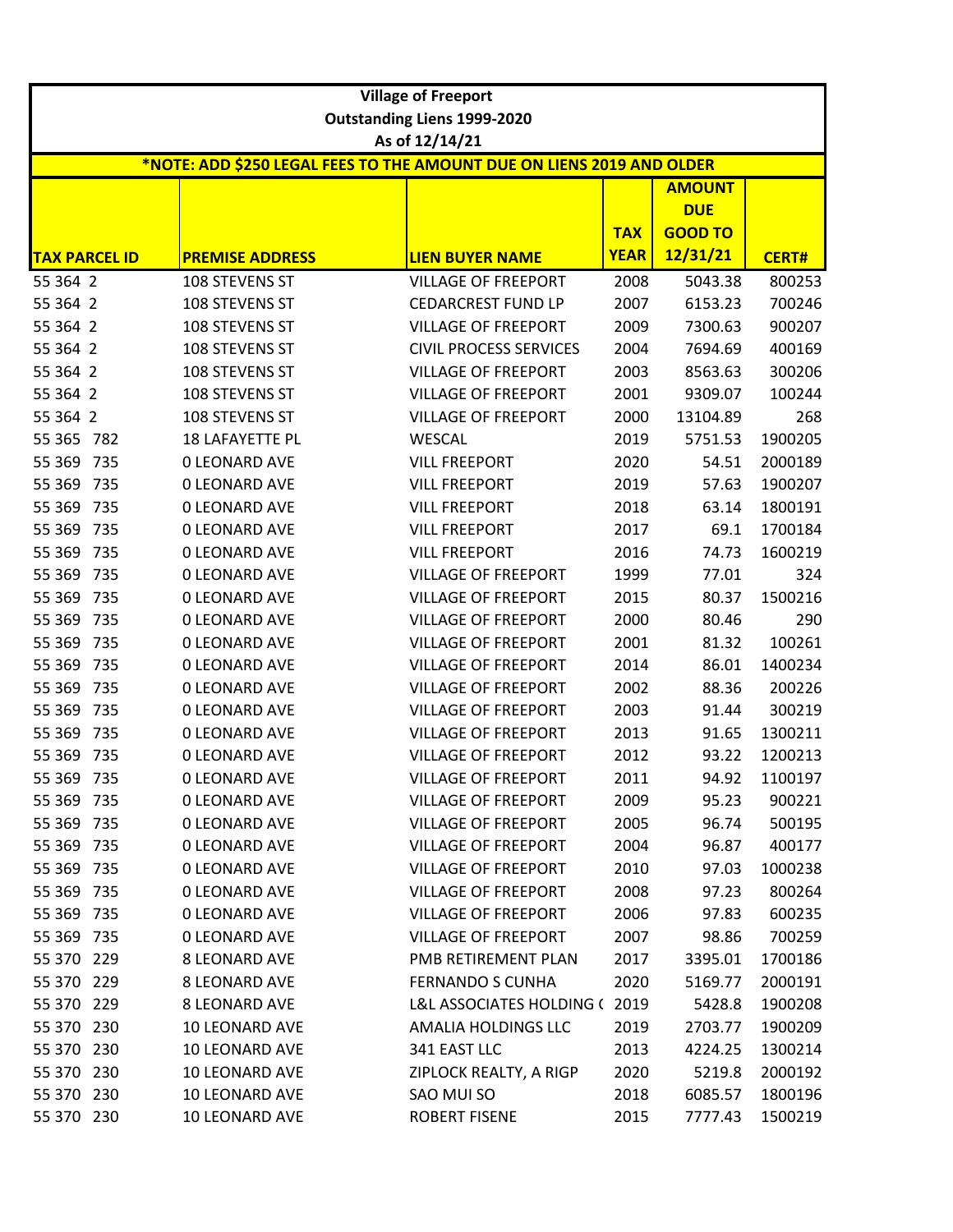|                                                                       | <b>Village of Freeport</b><br><b>Outstanding Liens 1999-2020</b> |                                     |             |                |              |  |  |  |
|-----------------------------------------------------------------------|------------------------------------------------------------------|-------------------------------------|-------------|----------------|--------------|--|--|--|
|                                                                       |                                                                  | As of 12/14/21                      |             |                |              |  |  |  |
| *NOTE: ADD \$250 LEGAL FEES TO THE AMOUNT DUE ON LIENS 2019 AND OLDER |                                                                  |                                     |             |                |              |  |  |  |
|                                                                       |                                                                  |                                     |             | <b>AMOUNT</b>  |              |  |  |  |
|                                                                       |                                                                  |                                     |             | <b>DUE</b>     |              |  |  |  |
|                                                                       |                                                                  |                                     | <b>TAX</b>  | <b>GOOD TO</b> |              |  |  |  |
| <b>TAX PARCEL ID</b>                                                  | <b>PREMISE ADDRESS</b>                                           | <b>LIEN BUYER NAME</b>              | <b>YEAR</b> | 12/31/21       | <b>CERT#</b> |  |  |  |
| 55 370 249                                                            | 290 N MAIN ST                                                    | <b>BONITA WEST LLC</b>              | 2020        | 4985.71        | 2000193      |  |  |  |
| 55 373 112                                                            | <b>19 UNION ST</b>                                               | 341 EAST LLC                        | 2020        | 2679.64        | 2000196      |  |  |  |
| 55 374 1153                                                           | 261 RUTLAND RD                                                   | MAIN 350 LLC                        | 2018        | 3648.24        | 1800202      |  |  |  |
| 55 376 1215                                                           | 54 SAGAMORE ST                                                   | <b>MORET LLC</b>                    | 2020        | 4542.95        | 2000199      |  |  |  |
| 55 376 1215                                                           | <b>54 SAGAMORE ST</b>                                            | <b>MORET LLC</b>                    | 2019        | 4813           | 1900215      |  |  |  |
| 55 376 1215                                                           | <b>54 SAGAMORE ST</b>                                            | L&L ASSOCIATES HOLDING (2018        |             | 5219.32        | 1800204      |  |  |  |
| 55 376 1215                                                           | 54 SAGAMORE ST                                                   | 341 EAST LLC                        | 2017        | 5653.5         | 1700192      |  |  |  |
| 55 377 1257                                                           | 100 BEDFORD AVE                                                  | <b>BO CHANG</b>                     | 2016        | 3076.3         | 1600230      |  |  |  |
| 55 377 1257                                                           | 100 BEDFORD AVE                                                  | <b>MORET LLC</b>                    | 2020        | 4159.27        | 2000200      |  |  |  |
| 55 377 1257                                                           | 100 BEDFORD AVE                                                  | <b>LEXINGTON 28 LLC</b>             | 2019        | 4406.13        | 1900216      |  |  |  |
| 55 377 1257                                                           | 100 BEDFORD AVE                                                  | 50 CLINTON MGMT LLC                 | 2018        | 4829.13        | 1800205      |  |  |  |
| 55 377 1257                                                           | 100 BEDFORD AVE                                                  | <b>MORET PARTNERSHIP</b>            | 2017        | 5433.26        | 1700193      |  |  |  |
| 55 383<br>293                                                         | 236 N COLUMBUS AVE                                               | <b>COZY NEST HOMES LLC</b>          | 2015        | 5741.34        | 1500234      |  |  |  |
| 55 383 293                                                            | 236 N COLUMBUS AVE                                               | <b>FERNANDO S CUNHA</b>             | 2008        | 5823.7         | 800280       |  |  |  |
| 55 383 293                                                            | 236 N COLUMBUS AVE                                               | L & L ASSOCIATES HOLDING            | 2009        | 6754.07        | 900238       |  |  |  |
| 55 383<br>293                                                         | 236 N COLUMBUS AVE                                               | <b>MORET PARTNERSHIP</b>            | 2014        | 7601.1         | 1400251      |  |  |  |
| 55 383<br>293                                                         | 236 N COLUMBUS AVE                                               | 341 EAST LLC                        | 2011        | 10126.34       | 1100209      |  |  |  |
| 55 383<br>293                                                         | 236 N COLUMBUS AVE                                               | 341 EAST LLC                        | 2018        | 10623.31       | 1800206      |  |  |  |
| 55 383<br>293                                                         | 236 N COLUMBUS AVE                                               | POINT 62 LLC                        | 2019        | 11598.74       | 1900217      |  |  |  |
| 55 383<br>293                                                         | 236 N COLUMBUS AVE                                               | MEDCOR HOLDING CO                   | 2016        | 12521.55       | 1600232      |  |  |  |
| 55 383<br>293                                                         | 236 N COLUMBUS AVE                                               | 1ST CALL CONSULTING CO              | 2017        | 13454.7        | 1700194      |  |  |  |
| 55 383 293                                                            | 236 N COLUMBUS AVE                                               | <b>COUNTY ACQUISITIONS LLC</b>      | 2020        | 14207.03       | 2000202      |  |  |  |
| 55 383 293                                                            | 236 N COLUMBUS AVE                                               | <b>JUMBO INVESTMENTS</b>            | 2012        | 18549.1        | 1200225      |  |  |  |
| 55 386 360                                                            | 246 N LONG BEACH AVE                                             | L & L ASSOCIATES HOLDING 2020       |             | 4982.19        | 2000204      |  |  |  |
| 55 386 360                                                            | 246 N LONG BEACH AVE                                             | L&L ASSOCIATES HOLDING (2019        |             | 5271.27        | 1900221      |  |  |  |
| 55 389 169                                                            | 107 CRAIG AVE                                                    | <b>COUNTY ACQUISITIONS LLC 2020</b> |             | 2521.88        | 2000205      |  |  |  |
| 55 394 4                                                              | 15 HIGH PL                                                       | <b>NOYACK GATE LLC</b>              | 2020        | 5192.58        | 2000208      |  |  |  |
| 55 396 370                                                            | 92 EVANS AVE                                                     | MICRO LEASING                       | 2019        | 4174.14        | 1900228      |  |  |  |
| 55 396 370                                                            | 92 EVANS AVE                                                     | MORET LLC                           | 2020        | 11708.28       | 2000210      |  |  |  |
| 55 396 372                                                            | 88 EVANS AVE                                                     | <b>FERNANDO S CUNHA</b>             | 2020        | 10646.77       | 2000211      |  |  |  |
| 55 398 346                                                            | 382 WALLACE ST                                                   | MEDCOR HOLDING CO                   | 2012        | 1083.04        | 1200238      |  |  |  |
| 55 399 35                                                             | 55 PRINCE AVE                                                    | <b>VILL FREEPORT</b>                | 2020        | 5306.34        | 2000213      |  |  |  |
| 55 399 35                                                             | 55 PRINCE AVE                                                    | POINT 62 LLC                        | 2019        | 5597.11        | 1900231      |  |  |  |
| 55 399 35                                                             | 55 PRINCE AVE                                                    | <b>VILL FREEPORT</b>                | 2018        | 5835.96        | 1800213      |  |  |  |
| 55 399 35                                                             | 55 PRINCE AVE                                                    | <b>ROBERT STARK</b>                 | 2016        | 6481.96        | 1600246      |  |  |  |
| 55 399 35                                                             | 55 PRINCE AVE                                                    | <b>ROBERT R FISENNE</b>             | 2017        | 6598.99        | 1700204      |  |  |  |
| 55 405 161                                                            | <b>19 DUTCHESS ST</b>                                            | <b>VILL FREEPORT</b>                | 2020        | 10042.09       | 2000217      |  |  |  |
| 55 496 109                                                            | <b>0 OXFORD DR</b>                                               | <b>VILL FREEPORT</b>                | 2018        | 142.83         | 1800223      |  |  |  |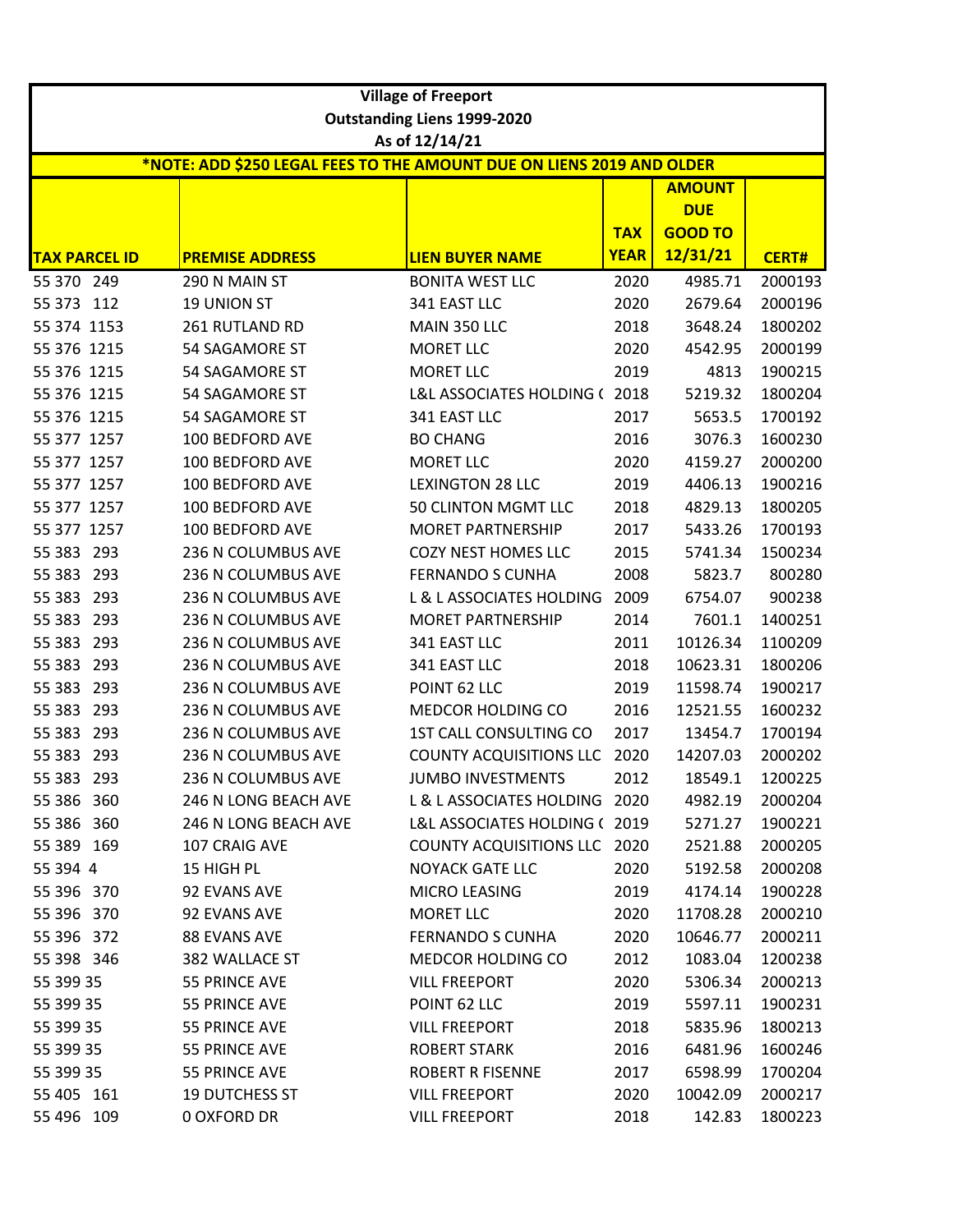| <b>Village of Freeport</b> |                                                                       |                                                          |                           |                            |                    |  |
|----------------------------|-----------------------------------------------------------------------|----------------------------------------------------------|---------------------------|----------------------------|--------------------|--|
|                            |                                                                       | <b>Outstanding Liens 1999-2020</b>                       |                           |                            |                    |  |
|                            |                                                                       | As of 12/14/21                                           |                           |                            |                    |  |
|                            | *NOTE: ADD \$250 LEGAL FEES TO THE AMOUNT DUE ON LIENS 2019 AND OLDER |                                                          |                           |                            |                    |  |
|                            |                                                                       |                                                          |                           | <b>AMOUNT</b>              |                    |  |
|                            |                                                                       |                                                          |                           | <b>DUE</b>                 |                    |  |
|                            |                                                                       |                                                          | <b>TAX</b><br><b>YEAR</b> | <b>GOOD TO</b><br>12/31/21 |                    |  |
| <b>TAX PARCEL ID</b>       | <b>PREMISE ADDRESS</b>                                                | <b>LIEN BUYER NAME</b>                                   |                           |                            | <b>CERT#</b>       |  |
| 55 496 11<br>55 496 11     | <b>0 OXFORD DR</b><br><b>0 OXFORD DR</b>                              | <b>VILL FREEPORT</b><br><b>VILLAGE OF FREEPORT</b>       | 2017                      | 212.06<br>218.66           | 1700213            |  |
| 55 496 11                  | <b>0 OXFORD DR</b>                                                    | <b>VILLAGE OF FREEPORT</b>                               | 1999<br>2000              | 222.05                     | 376<br>333         |  |
| 55 496 11                  | <b>0 OXFORD DR</b>                                                    | <b>VILLAGE OF FREEPORT</b>                               | 2001                      | 228.17                     | 100317             |  |
| 55 496 11                  | <b>0 OXFORD DR</b>                                                    | <b>VILL FREEPORT</b>                                     |                           |                            | 1600256            |  |
| 55 496 11                  | <b>0 OXFORD DR</b>                                                    | <b>VILLAGE OF FREEPORT</b>                               | 2016<br>2015              | 229.21<br>246.37           | 1500257            |  |
| 55 496 11                  | <b>0 OXFORD DR</b>                                                    | <b>VILLAGE OF FREEPORT</b>                               | 2002                      | 253.05                     | 200268             |  |
| 55 496 11                  | <b>0 OXFORD DR</b>                                                    | <b>VILLAGE OF FREEPORT</b>                               | 2014                      | 263.53                     | 1400282            |  |
|                            | <b>0 OXFORD DR</b>                                                    |                                                          | 2003                      | 265.65                     | 300262             |  |
| 55 496 11<br>55 496 11     | <b>0 OXFORD DR</b>                                                    | <b>VILLAGE OF FREEPORT</b><br><b>VILLAGE OF FREEPORT</b> | 2013                      | 280.69                     | 1300253            |  |
| 55 496 11                  | <b>0 OXFORD DR</b>                                                    | <b>VILLAGE OF FREEPORT</b>                               | 2012                      | 284.97                     | 1200255            |  |
| 55 496 11                  | <b>0 OXFORD DR</b>                                                    | <b>VILLAGE OF FREEPORT</b>                               | 2004                      | 285.27                     | 400210             |  |
| 55 496 11                  | <b>0 OXFORD DR</b>                                                    | <b>VILLAGE OF FREEPORT</b>                               | 2009                      | 288.35                     | 900274             |  |
| 55 496 11                  | <b>0 OXFORD DR</b>                                                    | <b>VILLAGE OF FREEPORT</b>                               | 2005                      | 289.48                     | 500245             |  |
| 55 496 11                  | <b>0 OXFORD DR</b>                                                    | <b>VILLAGE OF FREEPORT</b>                               | 2006                      | 291.63                     | 600281             |  |
| 55 496 11                  | <b>0 OXFORD DR</b>                                                    | <b>VILLAGE OF FREEPORT</b>                               | 2011                      | 292.27                     | 1100238            |  |
| 55 496 11                  | <b>0 OXFORD DR</b>                                                    | <b>VILLAGE OF FREEPORT</b>                               | 2008                      | 294.01                     | 800319             |  |
| 55 496 11                  | <b>0 OXFORD DR</b>                                                    | <b>VILLAGE OF FREEPORT</b>                               | 2010                      | 294.6                      | 1000289            |  |
| 55 496 11                  | <b>0 OXFORD DR</b>                                                    | <b>RUTH BEHARRY</b>                                      | 2007                      | 297.12                     | 700315             |  |
| 55 536 444                 | 85 HENRY ST                                                           | <b>VILL FREEPORT</b>                                     | 2019                      | 595.86                     | 1900238            |  |
| 55 536 444                 | 85 HENRY ST                                                           | <b>ELM CAPITAL LLC</b>                                   | 2020                      | 1276.13                    | 2000226            |  |
| 55 G 50                    | <b>49 BABYLON TPKE</b>                                                | <b>VILLAGE OF FREEPORT</b>                               | 2001                      | 47.54                      | 100081             |  |
| 55 G 50                    | <b>49 BABYLON TPKE</b>                                                | VILLAGE OF FREEPORT                                      | 2014                      | 162.29                     | 1400094            |  |
| 55 G 50                    | <b>49 BABYLON TPKE</b>                                                | <b>VILLAGE OF FREEPORT</b>                               | 2015                      | 166.53                     | 1500088            |  |
| 55 H 55                    | 190 E SUNRISE HWY                                                     | SUNG SO                                                  | 2020                      | 22729.07                   | 2000091            |  |
| 55 H 55                    | 190 E SUNRISE HWY                                                     | AMALIA HOLDINGS LLC                                      | 2019                      | 23226.48                   | 1900105            |  |
| 55 H 55                    | 190 E SUNRISE HWY                                                     | <b>MORET LLC</b>                                         | 2018                      | 24988.42                   | 1800087            |  |
| 55 M 387                   | 186 PRINCE AVE                                                        | KIM WELTNER                                              | 2020                      | 9429.79                    | 2000092            |  |
| 55 M 700                   | 460 PENNSYLVANIA AVE                                                  | <b>ELM CAPITAL LLC</b>                                   | 2020                      | 3489.51                    | 2000093            |  |
| 62 029 31                  | <b>41 ATLANTIC AVE</b>                                                | <b>MORET LLC</b>                                         | 2020                      | 8073.76                    | 2000229            |  |
| 62 032 3                   | 280 WESTSIDE AVE                                                      | MICRO LEASING                                            | 2018                      | 3490.35                    | 1800231            |  |
| 62 032 3                   | 280 WESTSIDE AVE                                                      | T11 FUNDING                                              | 2019                      | 6526.04                    | 1900241            |  |
| 62 032 3                   | 280 WESTSIDE AVE                                                      | <b>JOSEPH SCHUVART</b>                                   | 2020                      | 6582.23                    | 2000230            |  |
| 62 035 314                 | 79 MILL RD                                                            | L & L ASSOCIATES HOLDING                                 | 2020                      |                            |                    |  |
| 62 035 314                 | 79 MILL RD                                                            | SAMUEL KITTENS LLC                                       |                           | 12635.44                   | 2000232            |  |
| 62 035 316                 | 85 MILL RD                                                            | PMB RETIREMENT PLAN                                      | 2019<br>2020              | 13282.99<br>20661.39       | 1900245<br>2000233 |  |
| 62 035 316                 | 85 MILL RD                                                            | PMB RETIREMENT PLAN                                      | 2019                      | 21720.25                   | 1900246            |  |
| 62 035 316                 |                                                                       |                                                          |                           |                            |                    |  |
|                            | 85 MILL RD                                                            | L&L ASSOCIATES HOLDING (2018                             |                           | 25724.15                   | 1800236            |  |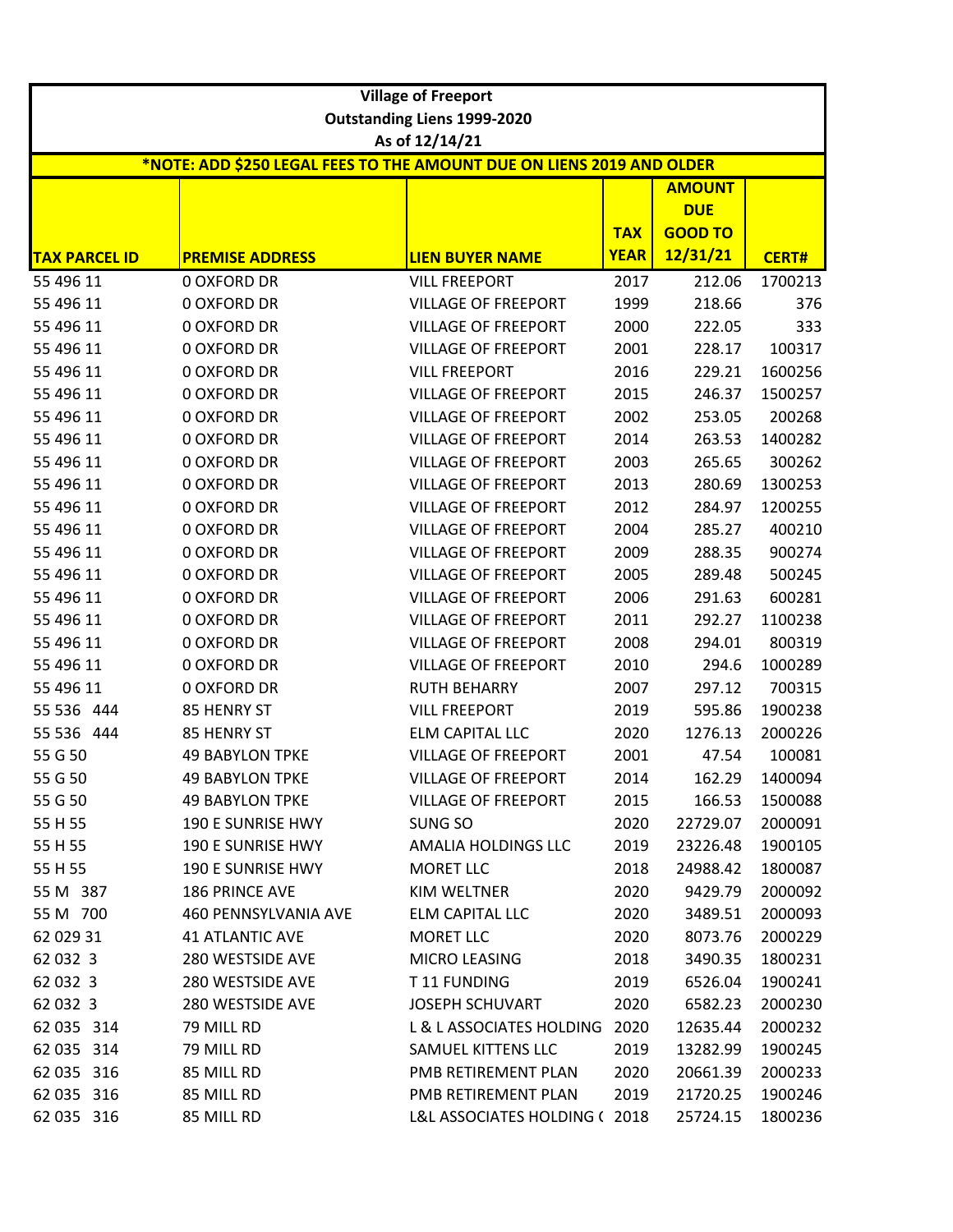|                                                                       |                        | <b>Village of Freeport</b>                           |             |                |              |  |  |
|-----------------------------------------------------------------------|------------------------|------------------------------------------------------|-------------|----------------|--------------|--|--|
|                                                                       |                        | <b>Outstanding Liens 1999-2020</b><br>As of 12/14/21 |             |                |              |  |  |
| *NOTE: ADD \$250 LEGAL FEES TO THE AMOUNT DUE ON LIENS 2019 AND OLDER |                        |                                                      |             |                |              |  |  |
|                                                                       |                        |                                                      |             | <b>AMOUNT</b>  |              |  |  |
|                                                                       |                        |                                                      |             | <b>DUE</b>     |              |  |  |
|                                                                       |                        |                                                      | <b>TAX</b>  | <b>GOOD TO</b> |              |  |  |
| <b>TAX PARCEL ID</b>                                                  | <b>PREMISE ADDRESS</b> | <b>LIEN BUYER NAME</b>                               | <b>YEAR</b> | 12/31/21       | <b>CERT#</b> |  |  |
| 62 035 316                                                            | 85 MILL RD             | 50 WATERFRONT LLC                                    | 2015        | 31604.91       | 1500268      |  |  |
| 62 044 391                                                            | 335 S MAIN ST          | <b>MORET LLC</b>                                     | 2020        | 7514.35        | 2000236      |  |  |
| 62 044 394                                                            | 319 S MAIN ST          | <b>BO CHANG</b>                                      | 2020        | 5773.46        | 2000237      |  |  |
| 62 044 394                                                            | 319 S MAIN ST          | LENT 53 LLC                                          | 2019        | 6284.98        | 1900250      |  |  |
| 62 044 430                                                            | 325 S MAIN ST          | PMB RETIREMENT PLAN                                  | 2019        | 1998.92        | 1900253      |  |  |
| 62 044 430                                                            | 325 S MAIN ST          | <b>BONITA WEST LLC</b>                               | 2020        | 3514.27        | 2000238      |  |  |
| 62 047 339                                                            | 250 S MAIN ST          | <b>VILLAGE OF FREEPORT</b>                           | 2012        | 923.41         | 1200287      |  |  |
| 62 049 77                                                             | 29 ARCHER ST           | SAU MUI SO                                           | 2020        | 5171.21        | 2000241      |  |  |
| 62 050 113                                                            | 374 S MAIN ST          | MEDCOR HOLDING CO                                    | 2006        | 12074.68       | 600298       |  |  |
| 62 053 349                                                            | 140 S MAIN ST          | <b>MORET LLC</b>                                     | 2020        | 6659.49        | 2000243      |  |  |
| 62 053 349                                                            | 140 S MAIN ST          | <b>BONITA WEST LLC</b>                               | 2019        | 7001.08        | 1900262      |  |  |
| 62 053 26                                                             | 31 W MERRICK RD        | MEDCOR HOLDING CO                                    | 2020        | 926.41         | 2000242      |  |  |
| 62 053 26                                                             | 31 W MERRICK RD        | <b>VILL FREEPORT</b>                                 | 2018        | 1067.57        | 1800255      |  |  |
| 62 053 26                                                             | <b>31 W MERRICK RD</b> | <b>ROBERT STARK</b>                                  | 2017        | 1164.85        | 1700253      |  |  |
| 62 053 26                                                             | <b>31 W MERRICK RD</b> | <b>VILLAGE OF FREEPORT</b>                           | 2000        | 1176.05        | 366          |  |  |
| 62 053 26                                                             | <b>31 W MERRICK RD</b> | <b>VILLAGE OF FREEPORT</b>                           | 2001        | 1213.97        | 100354       |  |  |
| 62 053 26                                                             | 31 W MERRICK RD        | <b>ROBERT STARK</b>                                  | 2016        | 1259.28        | 1600286      |  |  |
| 62 053 26                                                             | 31 W MERRICK RD        | <b>ROBERT STARK</b>                                  | 2015        | 1353.72        | 1500282      |  |  |
| 62 053 26                                                             | <b>31 W MERRICK RD</b> | <b>VILLAGE OF FREEPORT</b>                           | 2002        | 1358.11        | 200302       |  |  |
| 62 053 26                                                             | <b>31 W MERRICK RD</b> | <b>VILLAGE OF FREEPORT</b>                           | 2003        | 1428.55        | 300294       |  |  |
| 62 053 26                                                             | <b>31 W MERRICK RD</b> | <b>VILLAGE OF FREEPORT</b>                           | 2014        | 1448.16        | 1400319      |  |  |
| 62 053 26                                                             | 31 W MERRICK RD        | <b>WILLIAM L EDWARDS</b>                             | 2004        | 1534.92        | 400231       |  |  |
| 62 053 26                                                             | 31 W MERRICK RD        | <b>VILLAGE OF FREEPORT</b>                           | 2013        | 1542.6         | 1300282      |  |  |
| 62 053 26                                                             | <b>31 W MERRICK RD</b> | <b>VILLAGE OF FREEPORT</b>                           | 2012        | 1562.08        | 1200291      |  |  |
| 62 053 26                                                             | <b>31 W MERRICK RD</b> | MOORING SECURED LIQUID                               | 2005        | 1571.31        | 500268       |  |  |
| 62 053 26                                                             | <b>31 W MERRICK RD</b> | <b>VILLAGE OF FREEPORT</b>                           | 2009        | 1575.93        | 900316       |  |  |
| 62 053 26                                                             | <b>31 W MERRICK RD</b> | <b>VILLAGE OF FREEPORT</b>                           | 2006        | 1585.29        | 600301       |  |  |
| 62 053 26                                                             | <b>31 W MERRICK RD</b> | <b>VILLAGE OF FREEPORT</b>                           | 2011        | 1597.52        | 1100282      |  |  |
| 62 053 26                                                             | <b>31 W MERRICK RD</b> | <b>FERNANDO S CUNHA</b>                              | 2008        | 1597.56        | 800344       |  |  |
| 62 053 26                                                             | <b>31 W MERRICK RD</b> | <b>VILLAGE OF FREEPORT</b>                           | 2010        | 1609.87        | 1000327      |  |  |
| 62 053 26                                                             | <b>31 W MERRICK RD</b> | RUSSELL REALTY GROUP LL( 2007                        |             | 1611.04        | 700337       |  |  |
| 62 053 26                                                             | <b>31 W MERRICK RD</b> | <b>VILL FREEPORT</b>                                 | 2019        | 2096.15        | 1900260      |  |  |
| 62 053 26                                                             | <b>31 W MERRICK RD</b> | <b>VILLAGE OF FREEPORT</b>                           | 1999        | 2098.54        | 408          |  |  |
| 62 054 12                                                             | 18 BEDELL ST           | <b>VILLAGE OF FREEPORT</b>                           | 1999        | 5154.12        | 412          |  |  |
| 62 054 12                                                             | 18 BEDELL ST           | <b>VILLAGE OF FREEPORT</b>                           | 2000        | 5192.19        | 370          |  |  |
| 62 054 12                                                             | 18 BEDELL ST           | <b>VILLAGE OF FREEPORT</b>                           | 2001        | 5487.92        | 100358       |  |  |
| 62 054 12                                                             | 18 BEDELL ST           | <b>VILLAGE OF FREEPORT</b>                           | 2002        | 6123.32        | 200305       |  |  |
| 62 054 12                                                             | 18 BEDELL ST           | <b>VILLAGE OF FREEPORT</b>                           | 2015        | 6183.6         | 1500285      |  |  |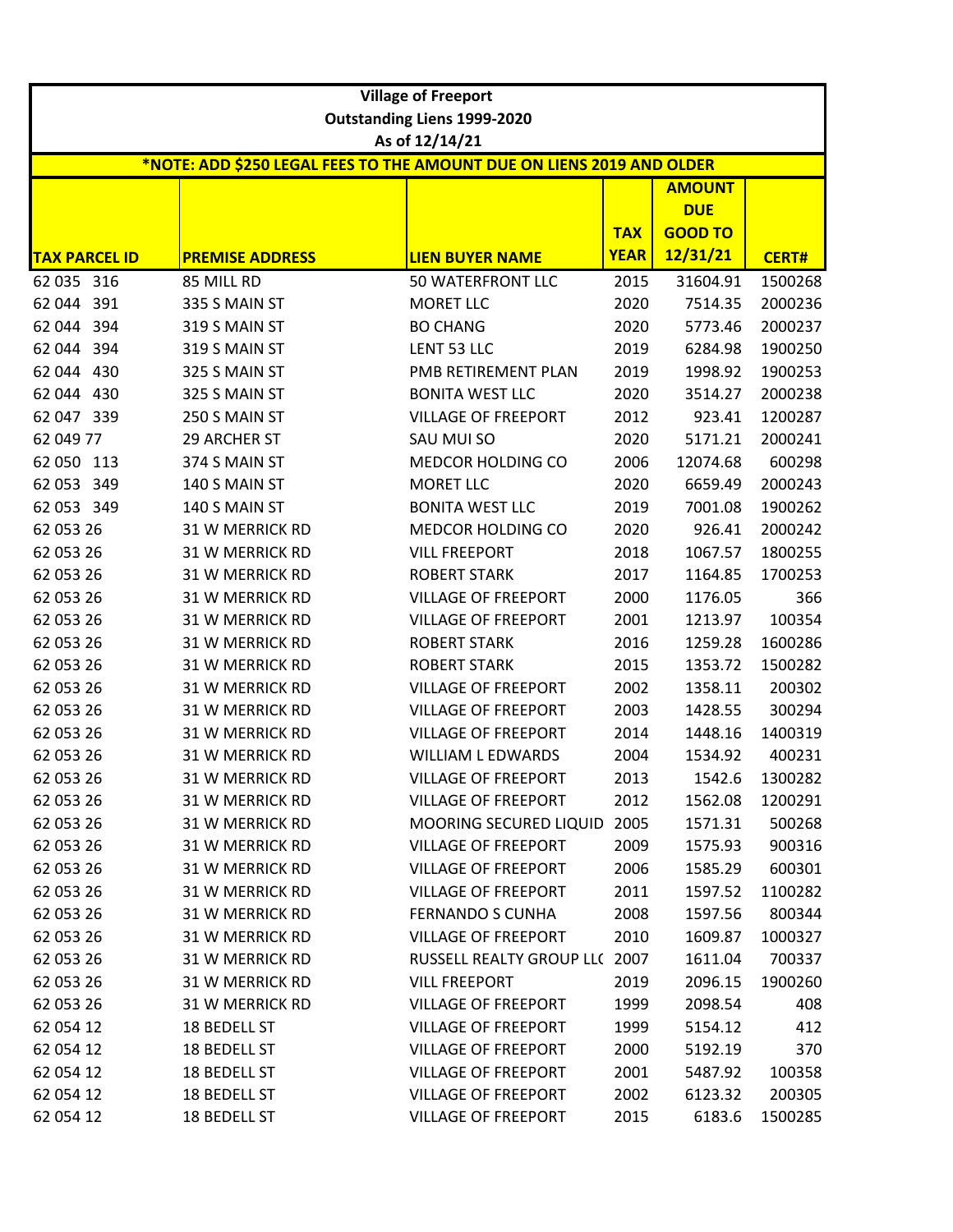|                                                                       | <b>Village of Freeport</b> |                                    |             |                             |              |  |  |
|-----------------------------------------------------------------------|----------------------------|------------------------------------|-------------|-----------------------------|--------------|--|--|
|                                                                       |                            | <b>Outstanding Liens 1999-2020</b> |             |                             |              |  |  |
|                                                                       |                            | As of 12/14/21                     |             |                             |              |  |  |
| *NOTE: ADD \$250 LEGAL FEES TO THE AMOUNT DUE ON LIENS 2019 AND OLDER |                            |                                    |             |                             |              |  |  |
|                                                                       |                            |                                    |             | <b>AMOUNT</b><br><b>DUE</b> |              |  |  |
|                                                                       |                            |                                    | <b>TAX</b>  | <b>GOOD TO</b>              |              |  |  |
| <b>TAX PARCEL ID</b>                                                  | <b>PREMISE ADDRESS</b>     | <b>LIEN BUYER NAME</b>             | <b>YEAR</b> | 12/31/21                    | <b>CERT#</b> |  |  |
| 62 054 12                                                             | 18 BEDELL ST               | <b>VILLAGE OF FREEPORT</b>         | 2014        | 6376.96                     | 1400322      |  |  |
| 62 054 12                                                             | 18 BEDELL ST               | <b>VILLAGE OF FREEPORT</b>         | 2003        | 6500.36                     | 300296       |  |  |
| 62 054 12                                                             | 18 BEDELL ST               | <b>VILLAGE OF FREEPORT</b>         | 2013        | 6792.88                     | 1300284      |  |  |
| 62 054 12                                                             | 18 BEDELL ST               | <b>VILLAGE OF FREEPORT</b>         | 2005        | 6905.61                     | 500272       |  |  |
| 62 054 12                                                             | 18 BEDELL ST               | <b>VILLAGE OF FREEPORT</b>         | 2009        | 6929.4                      | 900317       |  |  |
| 62 054 12                                                             | 18 BEDELL ST               | <b>VILLAGE OF FREEPORT</b>         | 2004        | 7028.24                     | 400234       |  |  |
| 62 054 12                                                             | 18 BEDELL ST               | <b>VILLAGE OF FREEPORT</b>         | 2011        | 7031.59                     | 1100283      |  |  |
| 62 054 12                                                             | 18 BEDELL ST               | <b>VILLAGE OF FREEPORT</b>         | 2010        | 7082.52                     | 1000328      |  |  |
| 62 054 12                                                             | 18 BEDELL ST               | <b>VILLAGE OF FREEPORT</b>         | 2008        | 7341.96                     | 800345       |  |  |
| 62 054 12                                                             | 18 BEDELL ST               | <b>VILLAGE OF FREEPORT</b>         | 2007        | 7426.72                     | 700338       |  |  |
| 62 054 12                                                             | 18 BEDELL ST               | <b>CEDARCREST FUND LP</b>          | 2006        | 7529.09                     | 600305       |  |  |
| 62 054 12                                                             | 18 BEDELL ST               | <b>VILLAGE OF FREEPORT</b>         | 2012        | 7542.35                     | 1200294      |  |  |
| 62 055 256                                                            | 60 BEDELL ST               | 50 CLINTON MGMT LLC                | 2020        | 3694.9                      | 2000247      |  |  |
| 62 055 256                                                            | 60 BEDELL ST               | <b>HARVEY WEISMAN</b>              | 2019        | 4041.14                     | 1900265      |  |  |
| 62 056 22                                                             | <b>0 BEDELL ST</b>         | <b>VILLAGE OF FREEPORT</b>         | 2006        | 176.45                      | 600307       |  |  |
| 62 056 22                                                             | <b>0 BEDELL ST</b>         | <b>VILL FREEPORT</b>               | 2020        | 201.21                      | 2000248      |  |  |
| 62 056 22                                                             | <b>0 BEDELL ST</b>         | <b>VILL FREEPORT</b>               | 2019        | 211.75                      | 1900266      |  |  |
| 62 056 22                                                             | <b>0 BEDELL ST</b>         | <b>VILL FREEPORT</b>               | 2018        | 232.02                      | 1800264      |  |  |
| 62 056 22                                                             | <b>0 BEDELL ST</b>         | <b>VILL FREEPORT</b>               | 2017        | 253.22                      | 1700259      |  |  |
| 62 056 22                                                             | <b>0 BEDELL ST</b>         | <b>VILL FREEPORT</b>               | 2016        | 273.73                      | 1600292      |  |  |
| 62 056 22                                                             | <b>0 BEDELL ST</b>         | <b>VILLAGE OF FREEPORT</b>         | 2015        | 294.25                      | 1500289      |  |  |
| 62 056 22                                                             | <b>0 BEDELL ST</b>         | <b>VILLAGE OF FREEPORT</b>         | 2014        | 314.77                      | 1400326      |  |  |
| 62 056 22                                                             | <b>0 BEDELL ST</b>         | <b>VILLAGE OF FREEPORT</b>         | 2013        | 335.29                      | 1300288      |  |  |
| 62 056 22                                                             | <b>0 BEDELL ST</b>         | <b>VILLAGE OF FREEPORT</b>         | 2012        | 339.48                      | 1200301      |  |  |
| 62 056 22                                                             | <b>0 BEDELL ST</b>         | <b>VILLAGE OF FREEPORT</b>         | 2009        | 344.13                      | 900321       |  |  |
| 62 056 22                                                             | <b>O BEDELL ST</b>         | <b>VILLAGE OF FREEPORT</b>         | 2005        | 344.88                      | 500278       |  |  |
| 62 056 22                                                             | <b>0 BEDELL ST</b>         | <b>VILLAGE OF FREEPORT</b>         | 2011        | 347.85                      | 1100288      |  |  |
| 62 056 22                                                             | <b>O BEDELL ST</b>         | LAW OFFICE OF MITCHELL S 2008      |             | 350.23                      | 800348       |  |  |
| 62 056 22                                                             | <b>0 BEDELL ST</b>         | <b>VILLAGE OF FREEPORT</b>         | 2010        | 350.66                      | 1000333      |  |  |
| 62 056 22                                                             | <b>O BEDELL ST</b>         | <b>VILLAGE OF FREEPORT</b>         | 2007        | 353.46                      | 700341       |  |  |
| 62 057 178                                                            | <b>0 BEDELL ST</b>         | <b>VILLAGE OF FREEPORT</b>         | 2013        | 199.83                      | 1300291      |  |  |
| 62 062 273                                                            | 64 W SECOND ST             | <b>EAST GRAHAM LLC</b>             | 2020        | 8029.64                     | 2000253      |  |  |
| 62 064 463                                                            | 40 W FOURTH ST             | <b>FOREVA REALTY LLC</b>           | 2020        | 3597.02                     | 2000255      |  |  |
| 62 064 498                                                            | 41 W FOURTH ST             | TIEN HO SO                         | 2020        | 7860.6                      | 2000256      |  |  |
| 62 069 120                                                            | 58 E BEDELL ST             | <b>TLB 2019 LLC</b>                | 2019        | 5717.2                      | 1900277      |  |  |
| 62 069 120                                                            | 58 E BEDELL ST             | <b>HARVEY WEISMAN</b>              | 2020        | 7421.82                     | 2000257      |  |  |
| 62 069 207                                                            | 11 E FIRST ST              | MEDCOR HOLDING CO                  | 2020        | 3135.48                     | 2000260      |  |  |
| 62 073 537                                                            | 13 NOON PL                 | MANNING REALTY, A RIGP             | 2020        | 5642.17                     | 2000262      |  |  |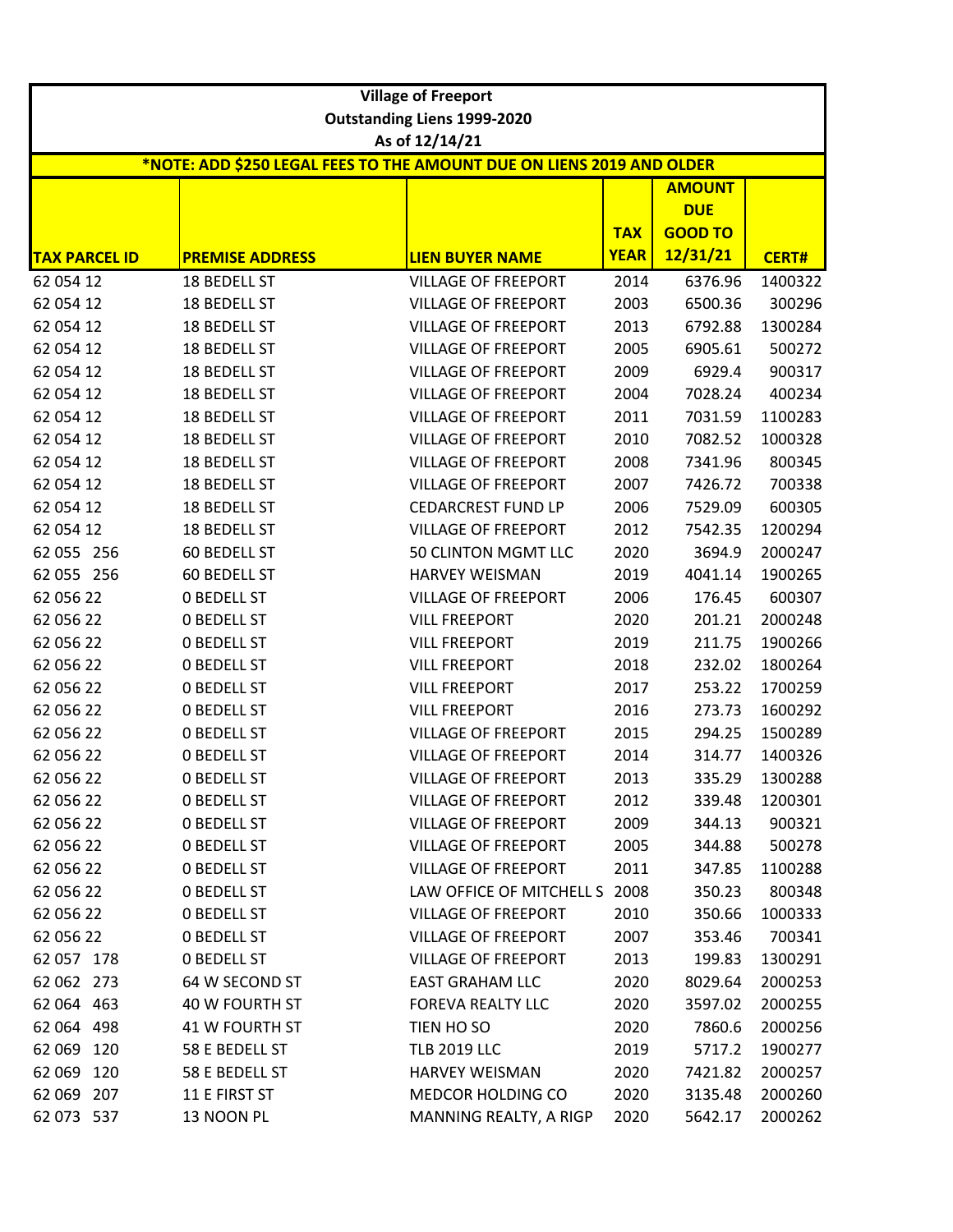|                      |     |                                                                       | <b>Village of Freeport</b>                           |             |                |              |
|----------------------|-----|-----------------------------------------------------------------------|------------------------------------------------------|-------------|----------------|--------------|
|                      |     |                                                                       | <b>Outstanding Liens 1999-2020</b><br>As of 12/14/21 |             |                |              |
|                      |     | *NOTE: ADD \$250 LEGAL FEES TO THE AMOUNT DUE ON LIENS 2019 AND OLDER |                                                      |             |                |              |
|                      |     |                                                                       |                                                      |             | <b>AMOUNT</b>  |              |
|                      |     |                                                                       |                                                      |             | <b>DUE</b>     |              |
|                      |     |                                                                       |                                                      | <b>TAX</b>  | <b>GOOD TO</b> |              |
| <b>TAX PARCEL ID</b> |     | <b>PREMISE ADDRESS</b>                                                | <b>LIEN BUYER NAME</b>                               | <b>YEAR</b> | 12/31/21       | <b>CERT#</b> |
| 62 073 537           |     | 13 NOON PL                                                            | SUNG SO                                              | 2019        | 5965.05        | 1900280      |
| 62 073 537           |     | 13 NOON PL                                                            | <b>MORET LLC</b>                                     | 2018        | 6537.68        | 1800282      |
| 62 074 594           |     | 23 DAVISON PL                                                         | <b>ELM CAPITAL LLC</b>                               | 2020        | 3179.69        | 2000263      |
| 62 075               | 243 | 138 CHURCH ST                                                         | <b>LANE GARDEN PROPERTY</b>                          | 2020        | 6655.7         | 2000266      |
| 62 075 243           |     | 138 CHURCH ST                                                         | AMALIA HOLDINGS LLC                                  | 2018        | 7543.52        | 1800285      |
| 62 081 12            |     | <b>131 SOUTHSIDE AVE</b>                                              | L & L ASSOCIATES HOLDING                             | 2020        | 5847.31        | 2000270      |
| 62 087 224           |     | 20 PROSPECT ST                                                        | <b>MORET LLC</b>                                     | 2020        | 5414.04        | 2000274      |
| 62 087 224           |     | 20 PROSPECT ST                                                        | <b>ROBERT R FISENNE</b>                              | 2019        | 5725.18        | 1900292      |
| 62 088               | 276 | <b>178 SPORTSMANS AVE B</b>                                           | <b>TLB 2019 LLC</b>                                  | 2019        | 5085.29        | 1900300      |
| 62 088 276           |     | 178 SPORTSMANS AVE B                                                  | <b>VILL FREEPORT</b>                                 | 2020        | 5281.8         | 2000281      |
| 62 088               | 276 | 178 SPORTSMANS AVE B                                                  | <b>WESCAL HOLDINGS</b>                               | 2018        | 5573.44        | 1800299      |
| 62 088               | 282 | 256 SPORTSMANS AVE 256A                                               | <b>VILLAGE OF FREEPORT</b>                           | 2005        | 2882.3         | 500309       |
| 62 088               | 282 | 256 SPORTSMANS AVE 256A                                               | <b>VILLAGE OF FREEPORT</b>                           | 2014        | 3598.58        | 1400350      |
| 62 088               | 282 | 256 SPORTSMANS AVE 256A                                               | <b>MOORING SECURED LIQUID</b>                        | 2006        | 3673.67        | 600340       |
| 62 088               | 282 | 256 SPORTSMANS AVE 256A                                               | <b>VILL FREEPORT</b>                                 | 2017        | 3898.12        | 1700295      |
| 62 088               | 282 | 256 SPORTSMANS AVE 256A                                               | <b>VILLAGE OF FREEPORT</b>                           | 2015        | 4062.28        | 1500327      |
| 62 088               | 282 | 256 SPORTSMANS AVE 256A                                               | 50 CLINTON MGMT LLC                                  | 2013        | 4862.43        | 1300319      |
| 62 088               | 282 | 256 SPORTSMANS AVE 256A                                               | SAO MUI SO                                           | 2018        | 5390.79        | 1800300      |
| 62 088               | 282 | 256 SPORTSMANS AVE 256A                                               | <b>VILLAGE OF FREEPORT</b>                           | 2012        | 5745.39        | 1200337      |
| 62 088               | 282 | 256 SPORTSMANS AVE 256A                                               | <b>VILL FREEPORT</b>                                 | 2019        | 5787.49        | 1900301      |
| 62 088               | 282 | 256 SPORTSMANS AVE 256A                                               | <b>VILL FREEPORT</b>                                 | 2016        | 8319.97        | 1600333      |
| 62 088 282           |     | 256 SPORTSMANS AVE 256A                                               | <b>VILLAGE OF FREEPORT</b>                           | 2010        | 8623.25        | 1000368      |
| 62 088 282           |     | 256 SPORTSMANS AVE 256A                                               | <b>VILL FREEPORT</b>                                 | 2020        | 9895.55        | 2000282      |
| 62 088 282           |     | 256 SPORTSMANS AVE 256A                                               | <b>FERNANDO S CUNHA</b>                              | 2008        | 12377.57       | 800394       |
| 62 088               | 283 | 256 SPORTSMANS AVE A                                                  | <b>VILLAGE OF FREEPORT</b>                           | 2005        | 7925.21        | 500310       |
| 62 088 283           |     | <b>256 SPORTSMANS AVE A</b>                                           | <b>VILLAGE OF FREEPORT</b>                           | 2014        | 15225.5        | 1400351      |
| 62 088 283           |     | <b>256 SPORTSMANS AVE A</b>                                           | <b>VILL FREEPORT</b>                                 | 2019        | 15452.02       | 1900302      |
| 62 088 283           |     | 256 SPORTSMANS AVE A                                                  | SAO MUI SO                                           | 2018        | 15477.83       | 1800301      |
| 62 088 283           |     | 256 SPORTSMANS AVE A                                                  | <b>VILLAGE OF FREEPORT</b>                           | 2015        | 15571.19       | 1500328      |
| 62 088               | 283 | 256 SPORTSMANS AVE A                                                  | <b>CEDARCREST FUND LP</b>                            | 2006        | 16374.66       | 600341       |
| 62 088 283           |     | <b>256 SPORTSMANS AVE A</b>                                           | <b>MELVIN METZ</b>                                   | 2007        | 16761.19       | 700379       |
| 62 088 283           |     | 256 SPORTSMANS AVE A                                                  | <b>VILL FREEPORT</b>                                 | 2016        | 18257.1        | 1600334      |
| 62 088 283           |     | 256 SPORTSMANS AVE A                                                  | <b>VILL FREEPORT</b>                                 | 2020        | 20772.9        | 2000283      |
| 62 088 283           |     | 256 SPORTSMANS AVE A                                                  | <b>VILLAGE OF FREEPORT</b>                           | 2013        | 21295.19       | 1300320      |
| 62 088 283           |     | <b>256 SPORTSMANS AVE A</b>                                           | <b>VILLAGE OF FREEPORT</b>                           | 2012        | 24464.84       | 1200338      |
| 62 088 283           |     | <b>256 SPORTSMANS AVE A</b>                                           | <b>VILL FREEPORT</b>                                 | 2017        | 24788.64       | 1700296      |
| 62 088               | 283 | 256 SPORTSMANS AVE A                                                  | <b>VILLAGE OF FREEPORT</b>                           | 2010        | 36110.67       | 1000369      |
| 62 088 284           |     | <b>0 SPORTSMANS AVE</b>                                               | <b>VILLAGE OF FREEPORT</b>                           | 2005        | 3211.96        | 500311       |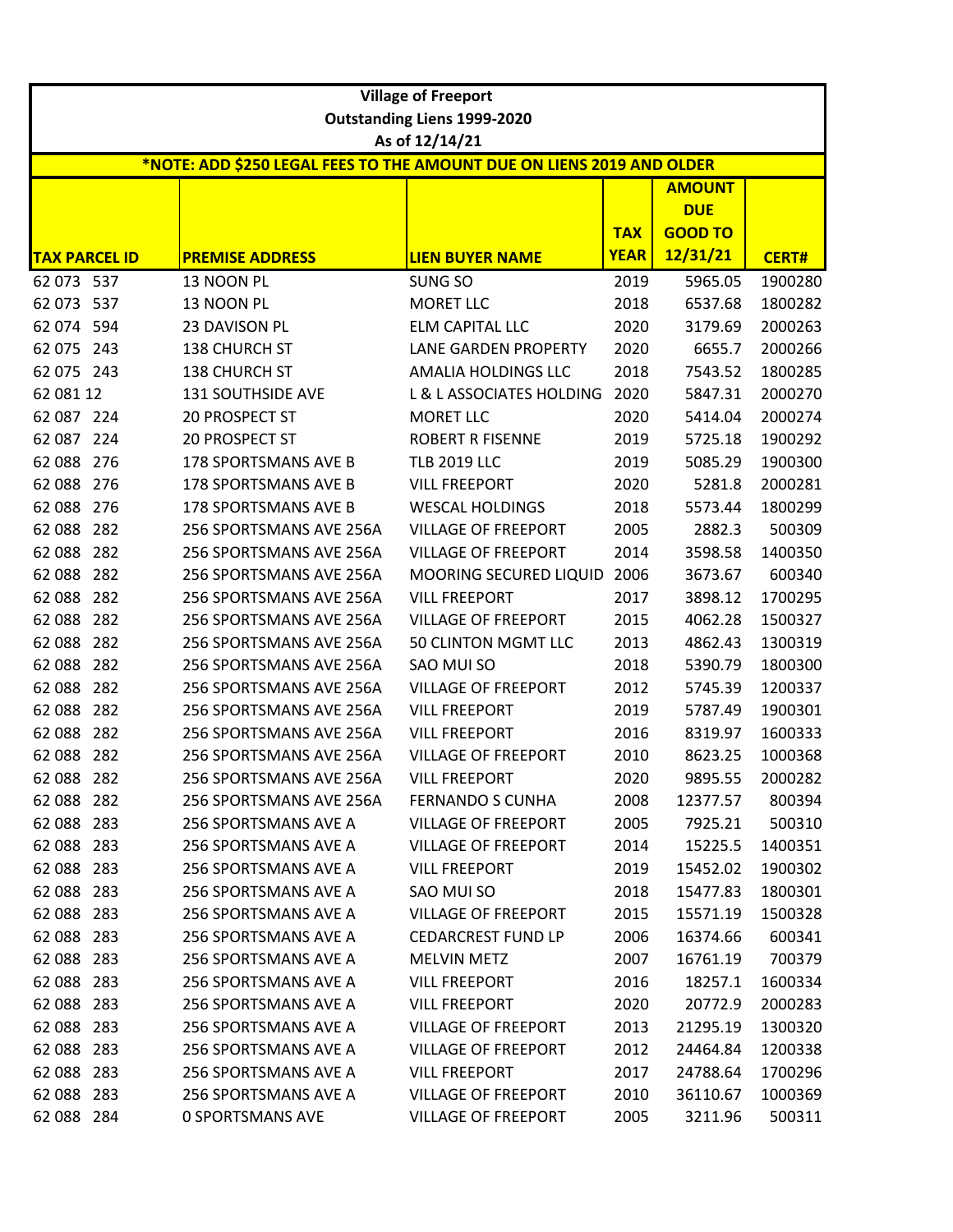|                      |                                                                       | <b>Village of Freeport</b>         |             |                |              |
|----------------------|-----------------------------------------------------------------------|------------------------------------|-------------|----------------|--------------|
|                      |                                                                       | <b>Outstanding Liens 1999-2020</b> |             |                |              |
|                      |                                                                       | As of 12/14/21                     |             |                |              |
|                      | *NOTE: ADD \$250 LEGAL FEES TO THE AMOUNT DUE ON LIENS 2019 AND OLDER |                                    |             |                |              |
|                      |                                                                       |                                    |             | <b>AMOUNT</b>  |              |
|                      |                                                                       |                                    |             | <b>DUE</b>     |              |
|                      |                                                                       |                                    | <b>TAX</b>  | <b>GOOD TO</b> |              |
| <b>TAX PARCEL ID</b> | <b>PREMISE ADDRESS</b>                                                | <b>LIEN BUYER NAME</b>             | <b>YEAR</b> | 12/31/21       | <b>CERT#</b> |
| 62 088 284           | <b>0 SPORTSMANS AVE</b>                                               | <b>VILL FREEPORT</b>               | 2017        | 6020.84        | 1700297      |
| 62 088<br>284        | <b>0 SPORTSMANS AVE</b>                                               | <b>VILLAGE OF FREEPORT</b>         | 2015        | 6529.1         | 1500329      |
| 62 088<br>284        | <b>0 SPORTSMANS AVE</b>                                               | <b>VILLAGE OF FREEPORT</b>         | 2006        | 6649.99        | 600342       |
| 62 088<br>284        | <b>0 SPORTSMANS AVE</b>                                               | <b>VILLAGE OF FREEPORT</b>         | 2007        | 6759.26        | 700380       |
| 62 088<br>284        | <b>0 SPORTSMANS AVE</b>                                               | TIEN HO SO                         | 2018        | 7585.2         | 1800302      |
| 62 088<br>284        | <b>0 SPORTSMANS AVE</b>                                               | <b>VILL FREEPORT</b>               | 2019        | 7863.53        | 1900303      |
| 62 088<br>284        | <b>0 SPORTSMANS AVE</b>                                               | 50 CLINTON MGMT LLC                | 2013        | 9617.27        | 1300321      |
| 62 088<br>284        | <b>0 SPORTSMANS AVE</b>                                               | <b>VILL FREEPORT</b>               | 2016        | 9625.18        | 1600335      |
| 284<br>62 088        | <b>0 SPORTSMANS AVE</b>                                               | LAW OFFICE OF MITCHELL S           | 2008        | 9925.34        | 800396       |
| 62 088<br>284        | <b>0 SPORTSMANS AVE</b>                                               | <b>VILLAGE OF FREEPORT</b>         | 2012        | 10439.74       | 1200339      |
| 62 088<br>284        | <b>0 SPORTSMANS AVE</b>                                               | <b>VILL FREEPORT</b>               | 2020        | 11389.21       | 2000284      |
| 62 088<br>284        | <b>0 SPORTSMANS AVE</b>                                               | <b>VILLAGE OF FREEPORT</b>         | 2014        | 14394.31       | 1400352      |
| 62 088 284           | <b>0 SPORTSMANS AVE</b>                                               | <b>VILLAGE OF FREEPORT</b>         | 2010        | 15729.36       | 1000370      |
| 62 088 8             | <b>142 SPORTSMANS AVE</b>                                             | TIEN HO SO                         | 2020        | 1910.34        | 2000275      |
| 62 088 31            | <b>203 SPORTSMANS AVE</b>                                             | <b>VILL FREEPORT</b>               | 2020        | 6188.99        | 2000276      |
| 62 088 31            | <b>203 SPORTSMANS AVE</b>                                             | <b>VILL FREEPORT</b>               | 2018        | 7152.61        | 1800297      |
| 62 088 31            | <b>203 SPORTSMANS AVE</b>                                             | <b>VILL FREEPORT</b>               | 2017        | 7804.04        | 1700292      |
| 62 088 31            | <b>203 SPORTSMANS AVE</b>                                             | <b>VILL FREEPORT</b>               | 2019        | 8121.09        | 1900295      |
| 62 088 31            | <b>203 SPORTSMANS AVE</b>                                             | <b>VILLAGE OF FREEPORT</b>         | 2015        | 10515.72       | 1500323      |
| 62 088 31            | <b>203 SPORTSMANS AVE</b>                                             | <b>MORET PARTNERSHIP</b>           | 2008        | 10662.21       | 800391       |
| 62 088 31            | <b>203 SPORTSMANS AVE</b>                                             | <b>VILLAGE OF FREEPORT</b>         | 2005        | 10704.77       | 500307       |
| 62 088 31            | 203 SPORTSMANS AVE                                                    | <b>CIVIL PROCESS SERVICES</b>      | 2007        | 10776.3        | 700376       |
| 62 088 31            | 203 SPORTSMANS AVE                                                    | <b>VILLAGE OF FREEPORT</b>         | 2014        | 11630.32       | 1400346      |
| 62 088 31            | <b>203 SPORTSMANS AVE</b>                                             | <b>VILLAGE OF FREEPORT</b>         | 2013        | 13029.64       | 1300314      |
| 62 088 31            | 203 SPORTSMANS AVE                                                    | <b>CEDARCREST FUND LP</b>          | 2006        | 13257.66       | 600338       |
| 62 088 31            | <b>203 SPORTSMANS AVE</b>                                             | <b>VILLAGE OF FREEPORT</b>         | 2012        | 14872.39       | 1200334      |
| 62 088 31            | <b>203 SPORTSMANS AVE</b>                                             | <b>VILLAGE OF FREEPORT</b>         | 2009        | 14932.32       | 900351       |
| 62 088 31            | <b>203 SPORTSMANS AVE</b>                                             | <b>VILL FREEPORT</b>               | 2016        | 15462.31       | 1600331      |
| 62 088 31            | 203 SPORTSMANS AVE                                                    | <b>VILLAGE OF FREEPORT</b>         | 2011        | 17692.4        | 1100319      |
| 62 088 31            | <b>203 SPORTSMANS AVE</b>                                             | <b>EMERALD ISLE FUNDING</b>        | 2010        | 22375.96       | 1000367      |
| 62 088 35            | <b>222 SPORTSMANS AVE</b>                                             | <b>MORET LLC</b>                   | 2020        | 5119.02        | 2000277      |
| 62 088 45            | 383 GUY LOMBARDO AVE                                                  | <b>KAROLYE WHITE</b>               | 2019        | 8376.46        | 1900297      |
| 62 088 45            | 383 GUY LOMBARDO AVE                                                  | <b>VL BUYER LLC</b>                | 2020        | 10514.56       | 2000278      |
| 62 088 46            | 387 GUY LOMBARDO AVE                                                  | IMPERIAL REALTY, A RIGP            | 2020        | 8379.63        | 2000279      |
| 62 088 49            | 401 GUY LOMBARDO AVE                                                  | PMB RETIREMENT PLAN                | 2020        | 7666.61        | 2000280      |
| 62 090 134           | 295 ARTHUR ST                                                         | <b>MORET LLC</b>                   | 2020        | 2917.01        | 2000286      |
| 62 090 134           | 295 ARTHUR ST                                                         | MICRO LEASING                      | 2019        | 3772.28        | 1900309      |
| 62 090 134           | 295 ARTHUR ST                                                         | KIM WELTNER                        | 2018        | 4529.49        | 1800306      |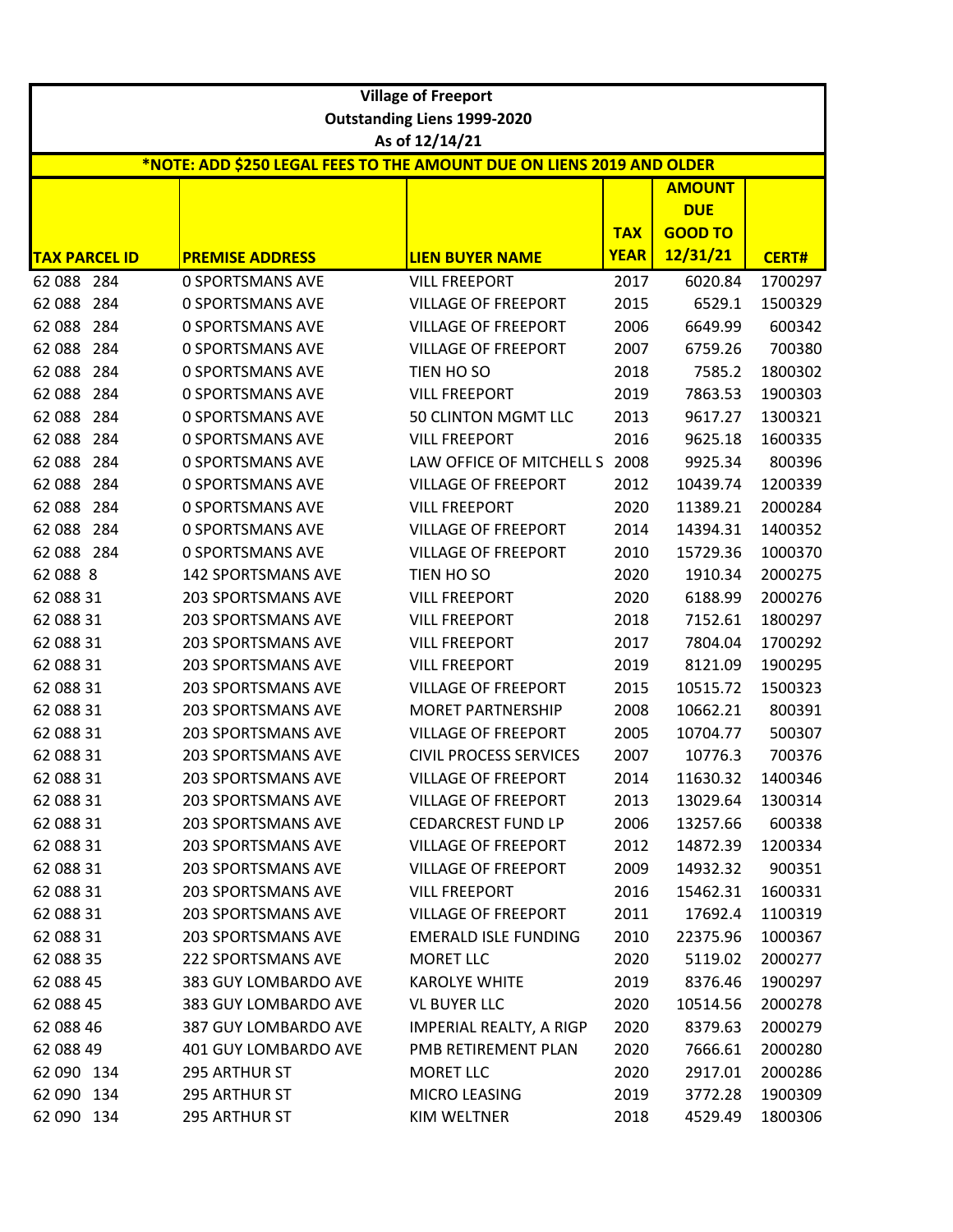|                                                                                         | <b>Village of Freeport</b> |                         |                                    |             |                             |              |  |
|-----------------------------------------------------------------------------------------|----------------------------|-------------------------|------------------------------------|-------------|-----------------------------|--------------|--|
|                                                                                         |                            |                         | <b>Outstanding Liens 1999-2020</b> |             |                             |              |  |
| As of 12/14/21<br>*NOTE: ADD \$250 LEGAL FEES TO THE AMOUNT DUE ON LIENS 2019 AND OLDER |                            |                         |                                    |             |                             |              |  |
|                                                                                         |                            |                         |                                    |             |                             |              |  |
|                                                                                         |                            |                         |                                    |             | <b>AMOUNT</b><br><b>DUE</b> |              |  |
|                                                                                         |                            |                         |                                    | <b>TAX</b>  | <b>GOOD TO</b>              |              |  |
|                                                                                         | <b>TAX PARCEL ID</b>       | <b>PREMISE ADDRESS</b>  | <b>LIEN BUYER NAME</b>             | <b>YEAR</b> | 12/31/21                    | <b>CERT#</b> |  |
| 62 090 608                                                                              |                            | <b>0 CORNELIUS ST</b>   | <b>VILL FREEPORT</b>               | 2020        | 87.14                       | 2000288      |  |
| 62 090                                                                                  | 608                        | <b>0 CORNELIUS ST</b>   | <b>VILL FREEPORT</b>               | 2019        | 92.02                       | 1900310      |  |
| 62 090                                                                                  | 608                        | <b>0 CORNELIUS ST</b>   | <b>VILL FREEPORT</b>               | 2018        | 100.9                       | 1800307      |  |
| 62 090                                                                                  | 608                        | <b>0 CORNELIUS ST</b>   | <b>VILL FREEPORT</b>               | 2017        | 109.73                      | 1700303      |  |
| 62 090                                                                                  | 608                        | <b>0 CORNELIUS ST</b>   | <b>VILLAGE OF FREEPORT</b>         | 1999        | 117.1                       | 446          |  |
| 62 090                                                                                  | 608                        | <b>0 CORNELIUS ST</b>   | <b>VILL FREEPORT</b>               | 2016        | 118.61                      | 1600343      |  |
| 62 090                                                                                  | 608                        | <b>0 CORNELIUS ST</b>   | <b>VILLAGE OF FREEPORT</b>         | 2000        | 119.82                      | 407          |  |
| 62 090                                                                                  | 608                        | <b>0 CORNELIUS ST</b>   | <b>VILLAGE OF FREEPORT</b>         | 2001        | 122.61                      | 100400       |  |
| 62 090                                                                                  | 608                        | <b>0 CORNELIUS ST</b>   | <b>VILLAGE OF FREEPORT</b>         | 2015        | 127.48                      | 1500336      |  |
| 62 090                                                                                  | 608                        | <b>0 CORNELIUS ST</b>   | <b>VILLAGE OF FREEPORT</b>         | 2002        | 134.73                      | 200341       |  |
| 62 090                                                                                  | 608                        | <b>0 CORNELIUS ST</b>   | <b>VILLAGE OF FREEPORT</b>         | 2014        | 136.37                      | 1400360      |  |
| 62 090                                                                                  | 608                        | <b>0 CORNELIUS ST</b>   | <b>VILLAGE OF FREEPORT</b>         | 2003        | 141.84                      | 300337       |  |
| 62 090                                                                                  | 608                        | <b>0 CORNELIUS ST</b>   | <b>VILLAGE OF FREEPORT</b>         | 2013        | 145.25                      | 1300326      |  |
| 62 090                                                                                  | 608                        | <b>0 CORNELIUS ST</b>   | <b>VILLAGE OF FREEPORT</b>         | 2012        | 147.71                      | 1200343      |  |
| 62 090                                                                                  | 608                        | <b>0 CORNELIUS ST</b>   | <b>VILLAGE OF FREEPORT</b>         | 2004        | 149.25                      | 400271       |  |
| 62 090                                                                                  | 608                        | <b>0 CORNELIUS ST</b>   | <b>VILLAGE OF FREEPORT</b>         | 2009        | 151.06                      | 900359       |  |
| 62 090                                                                                  | 608                        | <b>0 CORNELIUS ST</b>   | <b>VILLAGE OF FREEPORT</b>         | 2011        | 151.69                      | 1100330      |  |
| 62 090                                                                                  | 608                        | <b>0 CORNELIUS ST</b>   | <b>VILLAGE OF FREEPORT</b>         | 2005        | 152.06                      | 500316       |  |
| 62 090                                                                                  | 608                        | <b>0 CORNELIUS ST</b>   | <b>VILLAGE OF FREEPORT</b>         | 2010        | 153.09                      | 1000377      |  |
| 62 090                                                                                  | 608                        | <b>0 CORNELIUS ST</b>   | <b>VILLAGE OF FREEPORT</b>         | 2008        | 153.44                      | 800400       |  |
| 62 090                                                                                  | 608                        | <b>0 CORNELIUS ST</b>   | <b>VILLAGE OF FREEPORT</b>         | 2006        | 153.72                      | 600347       |  |
| 62 090                                                                                  | 608                        | <b>0 CORNELIUS ST</b>   | <b>VILLAGE OF FREEPORT</b>         | 2007        | 155.29                      | 700383       |  |
| 62 090 609                                                                              |                            | <b>125 CORNELIUS ST</b> | PMB RETIREMENT PLAN                | 2020        | 6876.47                     | 2000289      |  |
| 62 091 227                                                                              |                            | 220 GARFIELD ST         | MORET LLC                          | 2020        | 4955.26                     | 2000295      |  |
| 62 091 227                                                                              |                            | 220 GARFIELD ST         | <b>VL BUYER LLC</b>                | 2019        | 5242.86                     | 1900313      |  |
| 62 091 2                                                                                |                            | 125 GARFIELD ST         | <b>LENOX</b>                       | 2020        | 3036.36                     | 2000292      |  |
| 62 092 325                                                                              |                            | <b>0 GORDON PL</b>      | <b>VILLAGE OF FREEPORT</b>         | 2002        | 849.16                      | 200347       |  |
| 62 092 328                                                                              |                            | 176 GORDON PL           | MEDCOR HOLDING CO                  | 2019        | 2293.33                     | 1900316      |  |
| 62 092 328                                                                              |                            | 176 GORDON PL           | <b>BUDGET ESTATES INC</b>          | 2020        | 4446.77                     | 2000297      |  |
| 62 092 328                                                                              |                            | 176 GORDON PL           | SUNG SO                            | 2018        | 5160.55                     | 1800315      |  |
| 62 093 798                                                                              |                            | 55 HUDSON AVE           | L&L ASSOCIATES HOLDING (2019       |             | 43183.54                    | 1900318      |  |
| 62 093 798                                                                              |                            | 55 HUDSON AVE           | <b>VILL FREEPORT</b>               | 2020        | 45233.04                    | 2000299      |  |
| 62 093 798                                                                              |                            | 55 HUDSON AVE           | <b>BONITA WEST LLC</b>             | 2011        | 47501.73                    | 1100342      |  |
| 62 093                                                                                  | 798                        | 55 HUDSON AVE           | <b>HARVEY WEISMAN</b>              | 2018        | 48083                       | 1800320      |  |
| 62 093 798                                                                              |                            | 55 HUDSON AVE           | <b>MEDCOR HOLDING CO</b>           | 2017        | 53342.57                    | 1700316      |  |
| 62 093 798                                                                              |                            | 55 HUDSON AVE           | <b>KAROLYE WHITE</b>               | 2016        | 64564.86                    | 1600355      |  |
|                                                                                         | 62 103 245 U0330           | 725 MILLER AVE          | <b>MORET LLC</b>                   | 2020        | 772.91                      | 2000313      |  |
| 62 110 1                                                                                |                            | 218 GUY LOMBARDO AVE    | MAIN 350 LLC                       | 2019        | 6343.7                      | 1900339      |  |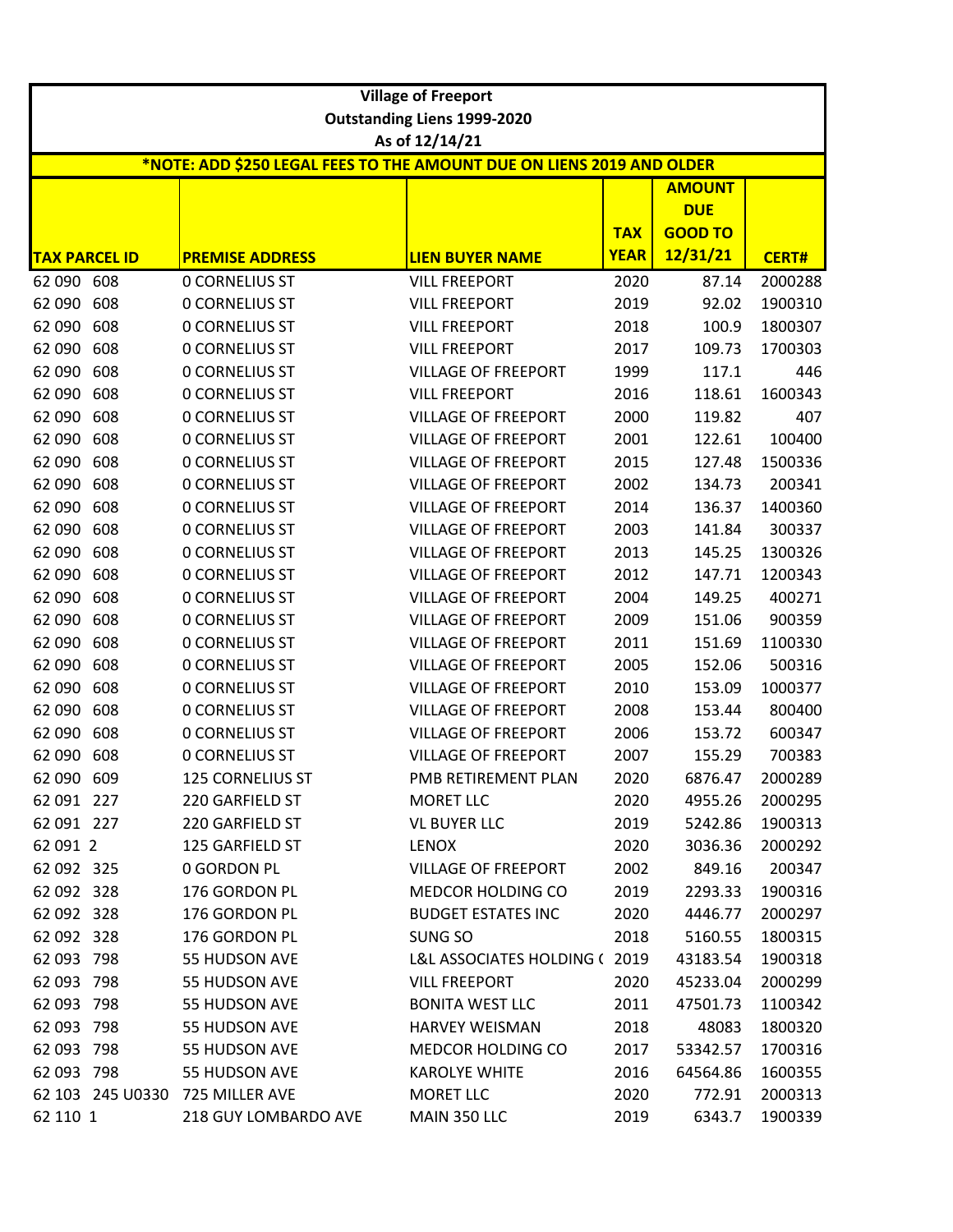| <b>Village of Freeport</b>                                            |                        |                                    |             |                |              |  |  |
|-----------------------------------------------------------------------|------------------------|------------------------------------|-------------|----------------|--------------|--|--|
|                                                                       |                        | <b>Outstanding Liens 1999-2020</b> |             |                |              |  |  |
|                                                                       |                        | As of 12/14/21                     |             |                |              |  |  |
| *NOTE: ADD \$250 LEGAL FEES TO THE AMOUNT DUE ON LIENS 2019 AND OLDER |                        |                                    |             |                |              |  |  |
|                                                                       |                        |                                    |             | <b>AMOUNT</b>  |              |  |  |
|                                                                       |                        |                                    |             | <b>DUE</b>     |              |  |  |
|                                                                       |                        |                                    | <b>TAX</b>  | <b>GOOD TO</b> |              |  |  |
| <b>TAX PARCEL ID</b>                                                  | <b>PREMISE ADDRESS</b> | <b>LIEN BUYER NAME</b>             | <b>YEAR</b> | 12/31/21       | <b>CERT#</b> |  |  |
| 62 110 1                                                              | 218 GUY LOMBARDO AVE   | ZIPLOCK REALTY, A RIGP             | 2020        | 6773.09        | 2000317      |  |  |
| 62 122 17                                                             | 265 S LONG BEACH AVE   | MICRO LEASING                      | 2014        | 11227.55       | 1400390      |  |  |
| 62 125 10                                                             | 172 S LONG BEACH AVE   | MEDCOR HOLDING CO                  | 2020        | 7133.55        | 2000321      |  |  |
| 62 127 16                                                             | 126 ROSE ST            | <b>FUSCO FAMILY TRUST</b>          | 2016        | 6570.07        | 1600383      |  |  |
| 62 127 16                                                             | 126 ROSE ST            | T11 FUNDING                        | 2019        | 10195.16       | 1900343      |  |  |
| 62 127 16                                                             | 126 ROSE ST            | SAU MUI SO                         | 2020        | 10390.35       | 2000322      |  |  |
| 62 127 16                                                             | 126 ROSE ST            | 341 EAST LLC                       | 2017        | 13103.7        | 1700340      |  |  |
| 62 128 7                                                              | 130 WHALEY ST          | SUNG SO                            | 2018        | 2169.7         | 1800355      |  |  |
| 62 128 7                                                              | 130 WHALEY ST          | <b>NOYACK GATE LLC</b>             | 2020        | 4353.53        | 2000323      |  |  |
| 62 128 7                                                              | 130 WHALEY ST          | SAMUEL KITTENS LLC                 | 2019        | 4463.52        | 1900344      |  |  |
| 62 134 21                                                             | 78 ROOSEVELT AVE       | <b>MORET LLC</b>                   | 2020        | 5666.66        | 2000327      |  |  |
| 62 134 21                                                             | 78 ROOSEVELT AVE       | <b>BO CHANG</b>                    | 2019        | 5990.82        | 1900347      |  |  |
| 62 137 7                                                              | 59 WESTSIDE AVE        | <b>MORET LLC</b>                   | 2020        | 2896.23        | 2000331      |  |  |
| 62 137 7                                                              | 59 WESTSIDE AVE        | RICHARD J HYMAN                    | 2019        | 3435.41        | 1900348      |  |  |
| 62 143 1216                                                           | 403 S BAYVIEW AVE      | MICRO LEASING                      | 2014        | 10852.82       | 1400400      |  |  |
| 62 143 1216                                                           | 403 S BAYVIEW AVE      | <b>EMERALD ISLE FUNDING</b>        | 2009        | 12685.72       | 900402       |  |  |
| 62 143 1216                                                           | 403 S BAYVIEW AVE      | <b>HARVEY WEISMAN</b>              | 2012        | 13196.58       | 1200382      |  |  |
| 62 143 1216                                                           | 403 S BAYVIEW AVE      | ZAGARINO BROS                      | 2013        | 13367.84       | 1300365      |  |  |
| 62 143 1216                                                           | 403 S BAYVIEW AVE      | <b>CIVIL PROCESS SERVICES</b>      | 2011        | 14384.97       | 1100377      |  |  |
| 62 143 1216                                                           | 403 S BAYVIEW AVE      | <b>ROBERT STARK</b>                | 2017        | 20727.87       | 1700348      |  |  |
| 62 147 524                                                            | <b>O CEDAR ST</b>      | <b>VILL FREEPORT</b>               | 2020        | 21.92          | 2000337      |  |  |
| 62 147 524                                                            | <b>0 CEDAR ST</b>      | <b>VILL FREEPORT</b>               | 2019        | 23.43          | 1900356      |  |  |
| 62 147 524                                                            | <b>0 CEDAR ST</b>      | <b>VILL FREEPORT</b>               | 2018        | 25.71          | 1800372      |  |  |
| 62 147 524                                                            | <b>0 CEDAR ST</b>      | <b>VILL FREEPORT</b>               | 2017        | 27.94          | 1700350      |  |  |
| 62 147 524                                                            | <b>O CEDAR ST</b>      | <b>VILL FREEPORT</b>               | 2016        | 30.22          | 1600396      |  |  |
| 62 147 524                                                            | <b>0 CEDAR ST</b>      | <b>VILLAGE OF FREEPORT</b>         | 2015        | 32.49          | 1500380      |  |  |
| 62 147 541                                                            | <b>0 ROOSEVELT AVE</b> | <b>VILL FREEPORT</b>               | 2020        | 21.92          | 2000338      |  |  |
| 62 147 541                                                            | <b>0 ROOSEVELT AVE</b> | <b>VILL FREEPORT</b>               | 2019        | 23.43          | 1900357      |  |  |
| 62 147 541                                                            | <b>0 ROOSEVELT AVE</b> | <b>VILL FREEPORT</b>               | 2018        | 25.71          | 1800373      |  |  |
| 62 147 541                                                            | <b>0 ROOSEVELT AVE</b> | <b>VILL FREEPORT</b>               | 2017        | 27.94          | 1700351      |  |  |
| 62 147 541                                                            | <b>0 ROOSEVELT AVE</b> | <b>VILLAGE OF FREEPORT</b>         | 2000        | 28.01          | 444          |  |  |
| 62 147 541                                                            | <b>0 ROOSEVELT AVE</b> | <b>VILL FREEPORT</b>               | 2016        | 30.22          | 1600397      |  |  |
| 62 147 541                                                            | <b>0 ROOSEVELT AVE</b> | <b>VILLAGE OF FREEPORT</b>         | 2015        | 32.49          | 1500381      |  |  |
| 62 147 541                                                            | 0 ROOSEVELT AVE        | <b>VILLAGE OF FREEPORT</b>         | 2014        | 34.78          | 1400404      |  |  |
| 62 147 541                                                            | <b>0 ROOSEVELT AVE</b> | <b>VILLAGE OF FREEPORT</b>         | 2013        | 37.06          | 1300369      |  |  |
| 62 147 541                                                            | <b>0 ROOSEVELT AVE</b> | <b>VILLAGE OF FREEPORT</b>         | 2012        | 37.65          | 1200387      |  |  |
| 62 147 541                                                            | <b>0 ROOSEVELT AVE</b> | <b>VILLAGE OF FREEPORT</b>         | 2001        | 37.7           | 100432       |  |  |
| 62 147 541                                                            | 0 ROOSEVELT AVE        | <b>VILLAGE OF FREEPORT</b>         | 2009        | 39.43          | 900403       |  |  |
|                                                                       |                        |                                    |             |                |              |  |  |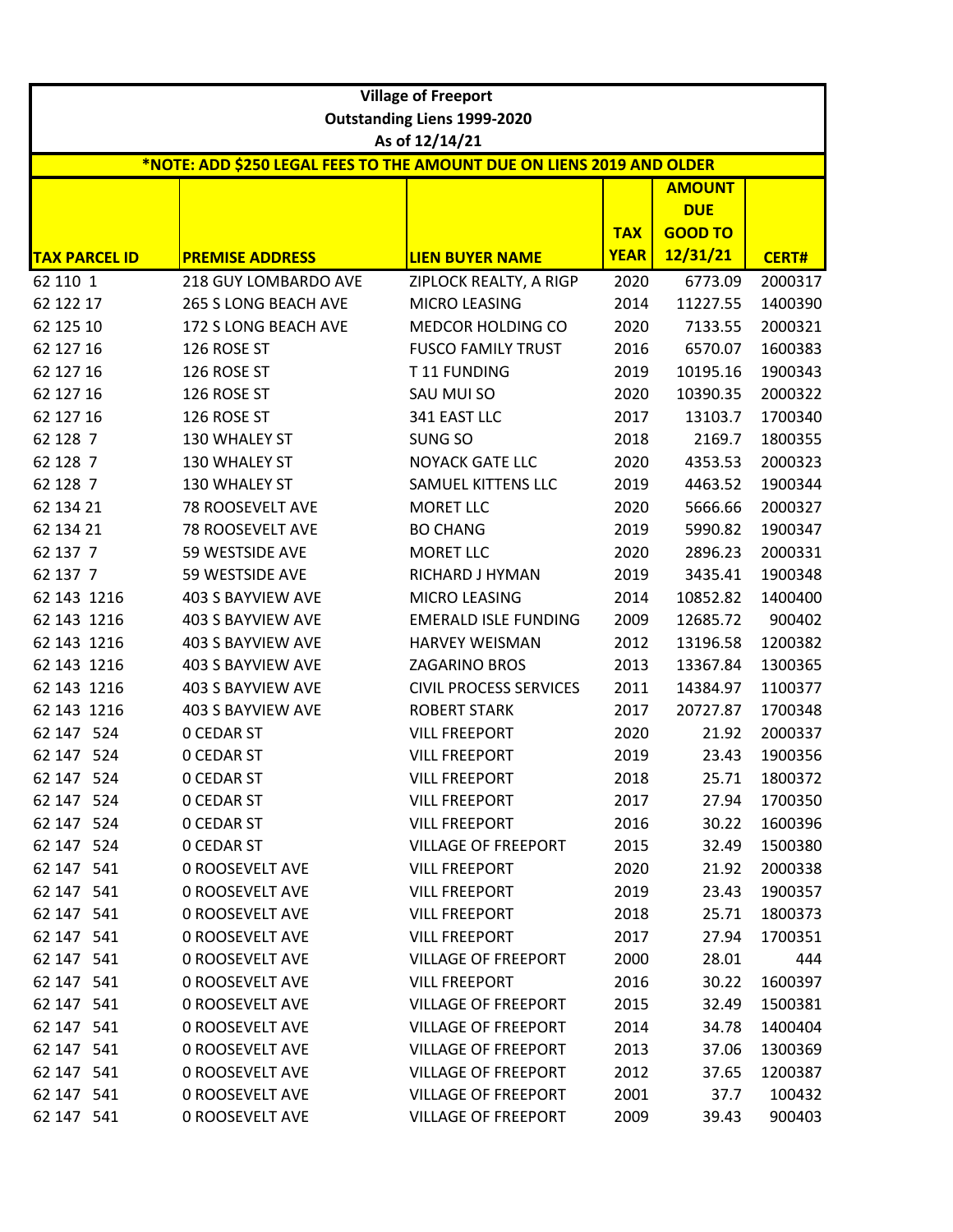|                      | <b>Village of Freeport</b>                                            |                                    |             |                    |              |  |  |
|----------------------|-----------------------------------------------------------------------|------------------------------------|-------------|--------------------|--------------|--|--|
|                      |                                                                       | <b>Outstanding Liens 1999-2020</b> |             |                    |              |  |  |
|                      | *NOTE: ADD \$250 LEGAL FEES TO THE AMOUNT DUE ON LIENS 2019 AND OLDER | As of 12/14/21                     |             |                    |              |  |  |
|                      |                                                                       |                                    |             | <b>AMOUNT</b>      |              |  |  |
|                      |                                                                       |                                    |             | <b>DUE</b>         |              |  |  |
|                      |                                                                       |                                    | <b>TAX</b>  | <b>GOOD TO</b>     |              |  |  |
| <b>TAX PARCEL ID</b> | <b>PREMISE ADDRESS</b>                                                | <b>LIEN BUYER NAME</b>             | <b>YEAR</b> | 12/31/21           | <b>CERT#</b> |  |  |
| 62 147 541           | 0 ROOSEVELT AVE                                                       | <b>VILLAGE OF FREEPORT</b>         | 2011        | 39.43              | 1100380      |  |  |
| 62 147 541           | <b>0 ROOSEVELT AVE</b>                                                | <b>VILLAGE OF FREEPORT</b>         | 2002        | 39.64              | 200382       |  |  |
| 62 147 541           | <b>0 ROOSEVELT AVE</b>                                                | <b>VILLAGE OF FREEPORT</b>         | 2010        | 39.64              | 1000418      |  |  |
| 62 147 541           | 0 ROOSEVELT AVE                                                       | <b>VILLAGE OF FREEPORT</b>         | 2008        | 40.98              | 800448       |  |  |
| 62 147 541           | <b>0 ROOSEVELT AVE</b>                                                | <b>VILLAGE OF FREEPORT</b>         | 2003        | 41.07              | 300370       |  |  |
| 62 147 541           | 0 ROOSEVELT AVE                                                       | <b>VILLAGE OF FREEPORT</b>         | 2005        | 41.36              | 500351       |  |  |
| 62 147 541           | 0 ROOSEVELT AVE                                                       | <b>VILLAGE OF FREEPORT</b>         | 2006        | 41.95              | 600383       |  |  |
| 62 147 541           | <b>0 ROOSEVELT AVE</b>                                                | L & L ASSOCIATES HOLDING           | 2004        | 42.46              | 400297       |  |  |
| 62 147 541           | <b>0 ROOSEVELT AVE</b>                                                | <b>VILLAGE OF FREEPORT</b>         | 2007        | 42.51              | 700436       |  |  |
| 62 152 5             | 305 ROOSEVELT AVE                                                     | <b>HARVEY WEISMAN</b>              | 2019        | 8713.56            | 1900360      |  |  |
| 62 152 5             | 305 ROOSEVELT AVE                                                     | 341 EAST LLC                       | 2020        | 13807.39           | 2000339      |  |  |
| 62 156 626           | 744 S LONG BEACH AVE                                                  | 50 CLINTON MGMT LLC                | 2020        | 10606.28           | 2000346      |  |  |
| 62 156<br>626        | 744 S LONG BEACH AVE                                                  | TIEN HO SO                         | 2019        | 10723.38           | 1900369      |  |  |
| 62 156<br>748        | 726 S LONG BEACH AVE                                                  | RICHARD J. HYMAN                   | 2020        | 9441.11            | 2000347      |  |  |
| 62 156<br>772 U0002  | 31 CASINO ST                                                          | <b>VILL FREEPORT</b>               | 2020        | 203.76             | 2000350      |  |  |
| 62 156<br>772 U0003  | 31 CASINO ST                                                          | <b>VILL FREEPORT</b>               | 2020        | 203.76             | 2000351      |  |  |
| 772 U0003<br>62 156  | 31 CASINO ST                                                          | <b>VILL FREEPORT</b>               | 2019        | 214.65             | 1900373      |  |  |
| 772 U0004<br>62 156  | 31 CASINO ST                                                          | <b>VILL FREEPORT</b>               | 2020        | 203.76             | 2000352      |  |  |
| 62 156 772 U0302     | 31 CASINO ST                                                          | <b>FERNANDO S CUNHA</b>            | 2020        | 1897.61            | 2000353      |  |  |
| 62 156 30            | 748 S LONG BEACH AVE                                                  | <b>VILL FREEPORT</b>               | 2020        | 5956.69            | 2000344      |  |  |
| 62 156 30            | 748 S LONG BEACH AVE                                                  | <b>MORET LLC</b>                   | 2019        | 6301.57            | 1900367      |  |  |
| 62 156 87            | <b>0 S LONG BEACH AVE</b>                                             | <b>JOHN CUMBERLAND</b>             | 2020        | 1154.58            | 2000345      |  |  |
| 62 165 14            | 242 RAY ST                                                            | ALAN DUCORSKY                      | 2020        | 4403.59            | 2000361      |  |  |
| 62 172 108           | 371 MILLER AVE                                                        | <b>JOHN CUMBERLAND</b>             | 2020        | 3140.7             | 2000362      |  |  |
| 62 175 311           | 731 S OCEAN AVE                                                       | PMB RETIREMENT PLAN                | 2020        | 5649.74            | 2000368      |  |  |
| 62 175 311           | 731 S OCEAN AVE                                                       | <b>MEDCOR HOLDING CO</b>           | 2019        | 5899.23            | 1900390      |  |  |
| 62 175 311           | 731 S OCEAN AVE                                                       | <b>FUSCO FAMILY TRUST</b>          | 2016        |                    | 1600421      |  |  |
| 62 175 311           | 731 S OCEAN AVE                                                       | <b>MICRO LEASING</b>               | 2015        | 7588.36<br>8088.86 | 1500404      |  |  |
| 62 175 318           | 14 SUFFOLK ST                                                         | MORET LLC                          | 2020        | 22861.43           | 2000369      |  |  |
| 62 175 318           | <b>14 SUFFOLK ST</b>                                                  | <b>MORET LLC</b>                   | 2019        | 24032.94           | 1900391      |  |  |
| 62 175 346           | 250 WOODCLEFT AVE                                                     | RICHARD J. HYMAN                   |             | 8595.04            |              |  |  |
| 62 175 346           | 250 WOODCLEFT AVE                                                     | <b>FERNANDO S CUNHA</b>            | 2020        |                    | 2000371      |  |  |
|                      |                                                                       |                                    | 2019        | 8832.65            | 1900394      |  |  |
| 62 175 1             | 679 S OCEAN AVE                                                       | AMALIA HOLDINGS LLC                | 2020        | 10751.95           | 2000366      |  |  |
| 62 175 1             | 679 S OCEAN AVE                                                       | PMB RETIREMENT PLAN                | 2019        | 11433.7            | 1900388      |  |  |
| 62 175 1             | 679 S OCEAN AVE                                                       | 50 WATERFRONT LLC                  | 2015        | 16825.23           | 1500403      |  |  |
| 62 175 2             | 741 S OCEAN AVE                                                       | <b>MORET LLC</b>                   | 2020        | 8559.33            | 2000367      |  |  |
| 62 175 2             | 741 S OCEAN AVE                                                       | L&L ASSOCIATES HOLDING (2019       |             | 9031.52            | 1900389      |  |  |
| 62 175 4             | 202 WOODCLEFT AVE                                                     | VILLAGE OF FREEPORT                | 2000        | 109.43             | 472          |  |  |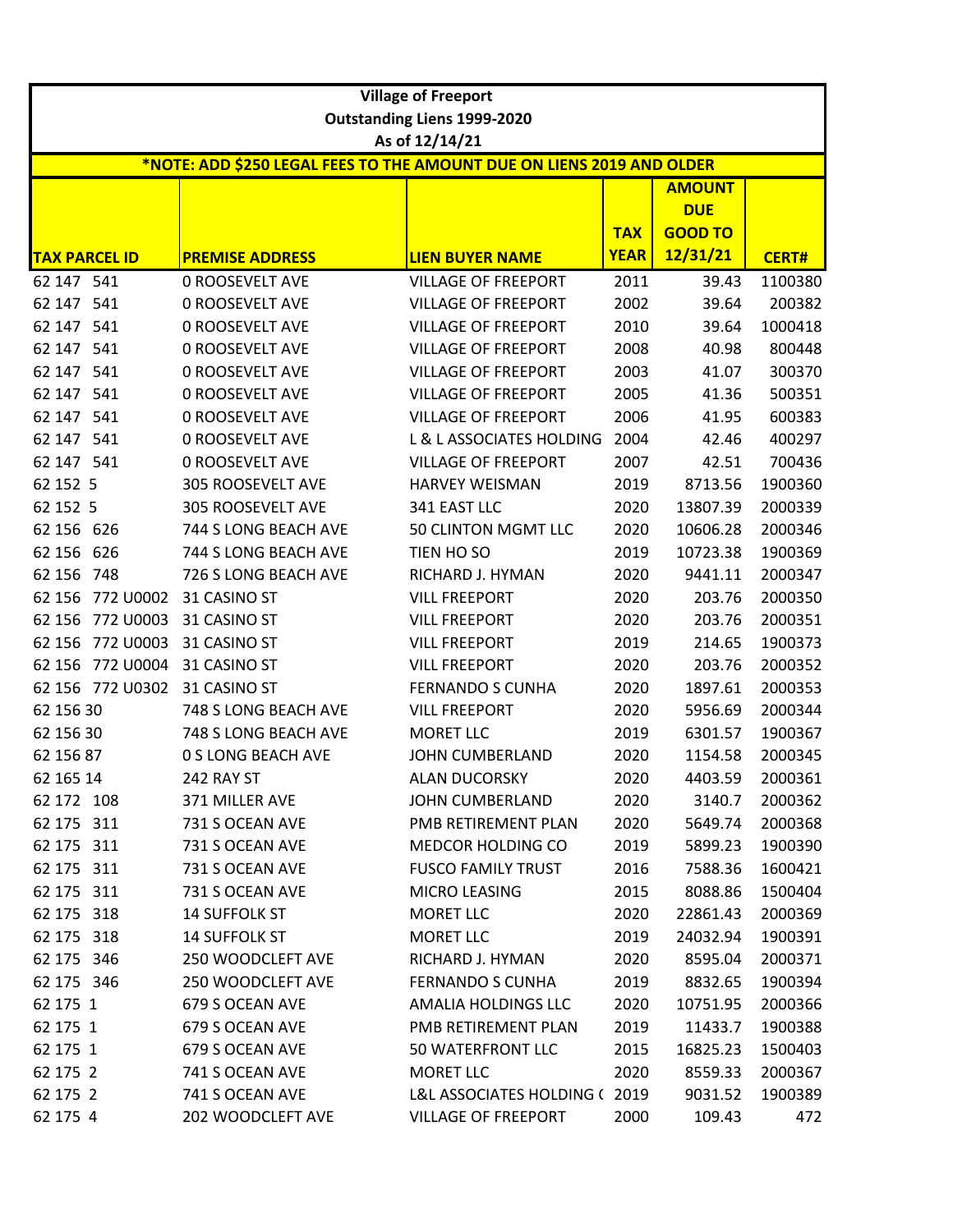|                      |     |                                                                       | <b>Village of Freeport</b>         |             |                |              |
|----------------------|-----|-----------------------------------------------------------------------|------------------------------------|-------------|----------------|--------------|
|                      |     |                                                                       | <b>Outstanding Liens 1999-2020</b> |             |                |              |
|                      |     |                                                                       | As of 12/14/21                     |             |                |              |
|                      |     | *NOTE: ADD \$250 LEGAL FEES TO THE AMOUNT DUE ON LIENS 2019 AND OLDER |                                    |             |                |              |
|                      |     |                                                                       |                                    |             | <b>AMOUNT</b>  |              |
|                      |     |                                                                       |                                    |             | <b>DUE</b>     |              |
|                      |     |                                                                       |                                    | <b>TAX</b>  | <b>GOOD TO</b> |              |
| <b>TAX PARCEL ID</b> |     | <b>PREMISE ADDRESS</b>                                                | <b>LIEN BUYER NAME</b>             | <b>YEAR</b> | 12/31/21       | <b>CERT#</b> |
| 62 176 325           |     | <b>19 SUFFOLK ST</b>                                                  | PMB RETIREMENT PLAN                | 2020        | 6723.58        | 2000372      |
| 62 176               | 330 | 274 WOODCLEFT AVE                                                     | 341 EAST LLC                       | 2020        | 4202.44        | 2000373      |
| 62 176 330           |     | 274 WOODCLEFT AVE                                                     | <b>MORET LLC</b>                   | 2019        | 4854           | 1900396      |
| 62 176               | 330 | 274 WOODCLEFT AVE                                                     | <b>KIM WELTNER</b>                 | 2018        | 4926.21        | 1800398      |
| 62 176 380           |     | 262 WOODCLEFT AVE                                                     | <b>MORET LLC</b>                   | 2020        | 11758.06       | 2000374      |
| 62 176 380           |     | 262 WOODCLEFT AVE                                                     | LENT 53 LLC                        | 2019        | 12954.93       | 1900397      |
| 62 176               | 381 | 272 WOODCLEFT AVE                                                     | 341 EAST LLC                       | 2020        | 2645.09        | 2000375      |
| 62 176 381           |     | 272 WOODCLEFT AVE                                                     | <b>HARVEY WEISMAN</b>              | 2019        | 4220.89        | 1900398      |
| 62 176               | 382 | 272 WOODCLEFT AVE                                                     | <b>DESTINATION WEALTH LLC</b>      | 2019        | 5988.31        | 1900399      |
| 62 176 382           |     | 272 WOODCLEFT AVE                                                     | <b>KAROLYE CUNHA</b>               | 2020        | 6148.29        | 2000376      |
| 62 176               | 383 | 274 WOODCLEFT AVE                                                     | MEDCOR HOLDING CO                  | 2020        | 1099.22        | 2000429      |
| 62 176               | 383 | 274 WOODCLEFT AVE                                                     | SUNG SO                            | 2019        | 1161.65        | 1900459      |
| 62 176               | 383 | 274 WOODCLEFT AVE                                                     | <b>ROBERT R FISENNE</b>            | 2018        | 1273.12        | 1800453      |
| 62 176               | 384 | 271 WOODCLEFT AVE                                                     | 341 EAST LLC                       | 2020        | 1795.09        | 2000430      |
| 62 176 384           |     | 271 WOODCLEFT AVE                                                     | WESCAL                             | 2019        | 1887.32        | 1900460      |
| 62 177               | 113 | 319 WOODCLEFT AVE                                                     | L & L ASSOCIATES HOLDING           | 2020        | 20014.73       | 2000381      |
| 62 177               | 118 | 341 WOODCLEFT AVE                                                     | <b>MORET LLC</b>                   | 2020        | 3980.66        | 2000382      |
| 62 177               | 121 | 325 WOODCLEFT AVE                                                     | <b>BO CHANG</b>                    | 2020        | 3880.21        | 2000383      |
| 62 177               | 201 | 343 WOODCLEFT AVE                                                     | L & L ASSOCIATES HOLDING           | 2020        | 7204.62        | 2000384      |
| 62 177 311           |     | 361 WOODCLEFT AVE 365                                                 | <b>KIM WELTNER</b>                 | 2020        | 26302.66       | 2000385      |
| 62 177 315           |     | 369 WOODCLEFT AVE                                                     | SAU MUI SO                         | 2020        | 1916.44        | 2000386      |
| 62 177 88            |     | 271 WOODCLEFT AVE                                                     | <b>ELM CAPITAL LLC</b>             | 2020        | 12171.03       | 2000380      |
| 62 177 88            |     | 271 WOODCLEFT AVE                                                     | WELTNER KIM                        | 2019        | 17059.65       | 1900403      |
| 62 178 471           |     | 596 S OCEAN AVE                                                       | <b>FERNANDO S CUNHA</b>            | 2020        | 2726.23        | 2000388      |
| 62 178 487           |     | 626 S OCEAN AVE                                                       | <b>VL BUYER LLC</b>                | 2020        | 5880.94        | 2000389      |
| 62 178 487           |     | 626 S OCEAN AVE                                                       | <b>VL BUYER LLC</b>                | 2019        | 6350.96        | 1900413      |
| 62 178 487           |     | 626 S OCEAN AVE                                                       | <b>BONITA WEST LLC</b>             | 2017        | 6508.01        | 1700388      |
| 62 178 487           |     | 626 S OCEAN AVE                                                       | <b>JOHN CUMBERLAND</b>             | 2018        | 6667.51        | 1800412      |
| 62 178 499           |     | 596 S OCEAN AVE                                                       | <b>VILL FREEPORT</b>               | 2020        | 441.6          | 2000390      |
| 62 180 422           |     | 655 MILLER AVE                                                        | <b>MORET PARTNERSHIP</b>           | 2018        | 7182.5         | 1800414      |
| 62 180 422           |     | 655 MILLER AVE                                                        | 341 EAST LLC                       | 2020        | 7774.88        | 2000391      |
| 62 180 422           |     | 655 MILLER AVE                                                        | <b>MORET LLC</b>                   | 2019        | 8094.6         | 1900414      |
| 62 180 422           |     | 655 MILLER AVE                                                        | LANE GARDEN PROPERTY               | 2016        | 8400.21        | 1600450      |
| 62 180 422           |     | 655 MILLER AVE                                                        | <b>VILLAGE OF FREEPORT</b>         | 2015        | 8630.13        | 1500420      |
| 62 181 193           |     | 321 NASSAU AVE                                                        | <b>JOSEPH EHRENREICH</b>           | 2020        | 5913.46        | 2000392      |
| 62 183 306           |     | 698 MILLER AVE                                                        | <b>VILL FREEPORT</b>               | 2020        | 3909.97        | 2000394      |
| 62 183 374           |     | 503 NASSAU AVE                                                        | 341 EAST LLC                       | 2016        | 4260.99        | 1600456      |
| 62 183 374           |     | 503 NASSAU AVE                                                        | LANE GARDEN PROPERTY               | 2020        | 6752.51        | 2000395      |